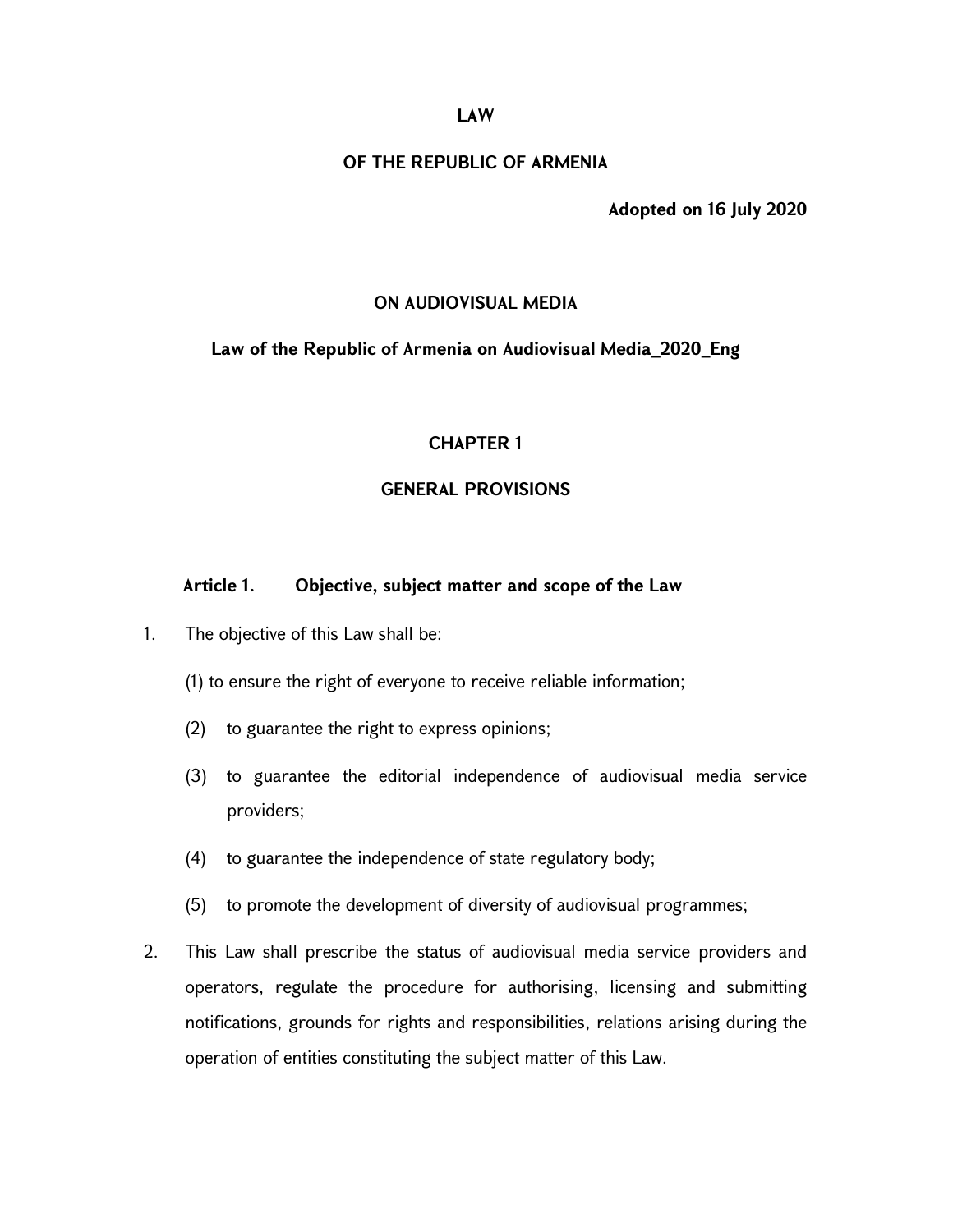- 3. This Law shall not extend (except for the activities of network operators) to additional audiovisual or textual information (interactive television) broadcast in parallel with audiovisual products or as part of audiovisual products or available through audiovisual products.
- 4. The scope of this Law shall extend to:
	- (1) audiovisual media service providers;
	- (2) operators;
	- (3) audiovisual programming distributors;
	- (4) state regulatory body;
	- (5) body ensuring regulation of the activities of and exercising control over the audiovisual media service providers in the Republic of Armenia.
- 5. Within the meaning of this Law, an audiovisual media service provider shall be considered operating in the Republic of Armenia, where it meets one of the following requirements:
	- (1) registration and transmission of audiovisual information is within the territory of the Republic of Armenia;
	- (2) uses frequencies provided by the authorised body of the Republic of Armenia;
	- (3) uses the slot provided by the authorised body of the Republic of Armenia within the public multiplex;
	- (4) uses the slot provided by a private multiplex operating in the Republic of Armenia;
- 6. Within the meaning of this Law, an operator shall be considered to be operating in the Republic of Armenia where it uses a station located in the territory of the Republic of Armenia for satellite signal, frequencies under the disposal of the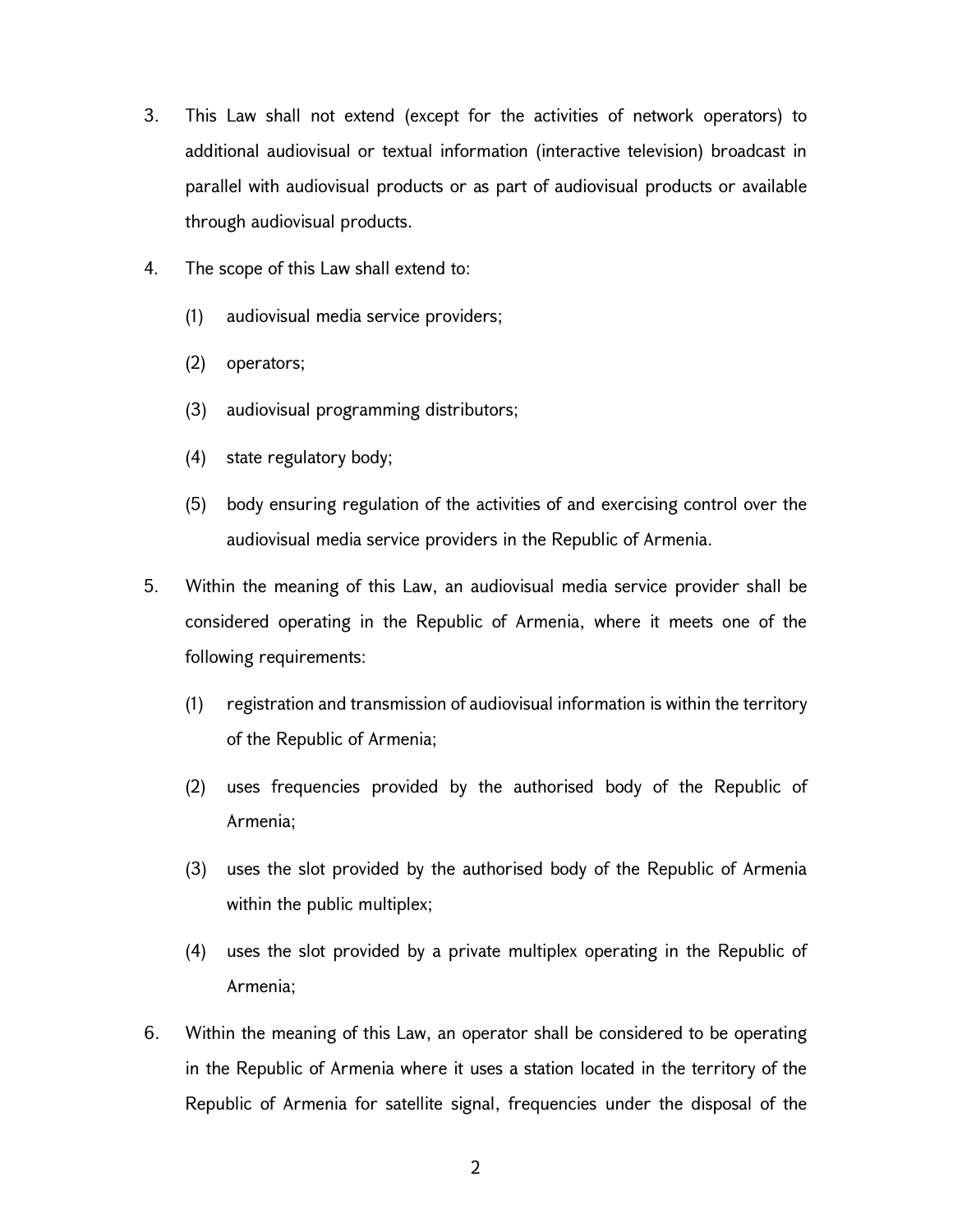Republic of Armenia or an Internet connection being provided in the territory of the Republic of Armenia.

Within the meaning of this Law, audiovisual information distributors (OTT operators), who make these distribution through infrastructures of network operators or the Internet, shall also be considered as network operators.

### Article 2. Legislation on audiovisual media of the Republic of Armenia

- 1. Legislation on audiovisual media of the Republic of Armenia includes the Constitution of the Republic of Armenia, this Law, Laws of the Republic of Armenia "On mass media", "On electronic communication", "On copyright and related rights", "On language", "On advertisement", the Electoral Code of the Republic of Armenia, legal acts of the state regulatory body, other legal acts and treaties of the Republic of Armenia regulating the field of audiovisual media.
- 2. Where treaties of the Republic of Armenia prescribe norms other than those provided for by this Law, the provisions of the treaties shall apply.

#### Article 3. Main concepts used in the Law

- 1. The following main concepts shall be used in this Law:
	- (1) audiovisual media service provider (hereinafter referred to as "the Broadcaster, audio media service provider - audio programme broadcaster") — an organisation founded by the Republic of Armenia or a natural or legal person authorised by the state regulatory body, which prepares audiovisual information and presents it to the consumer and bears editorial responsibility for the content of audiovisual products;

3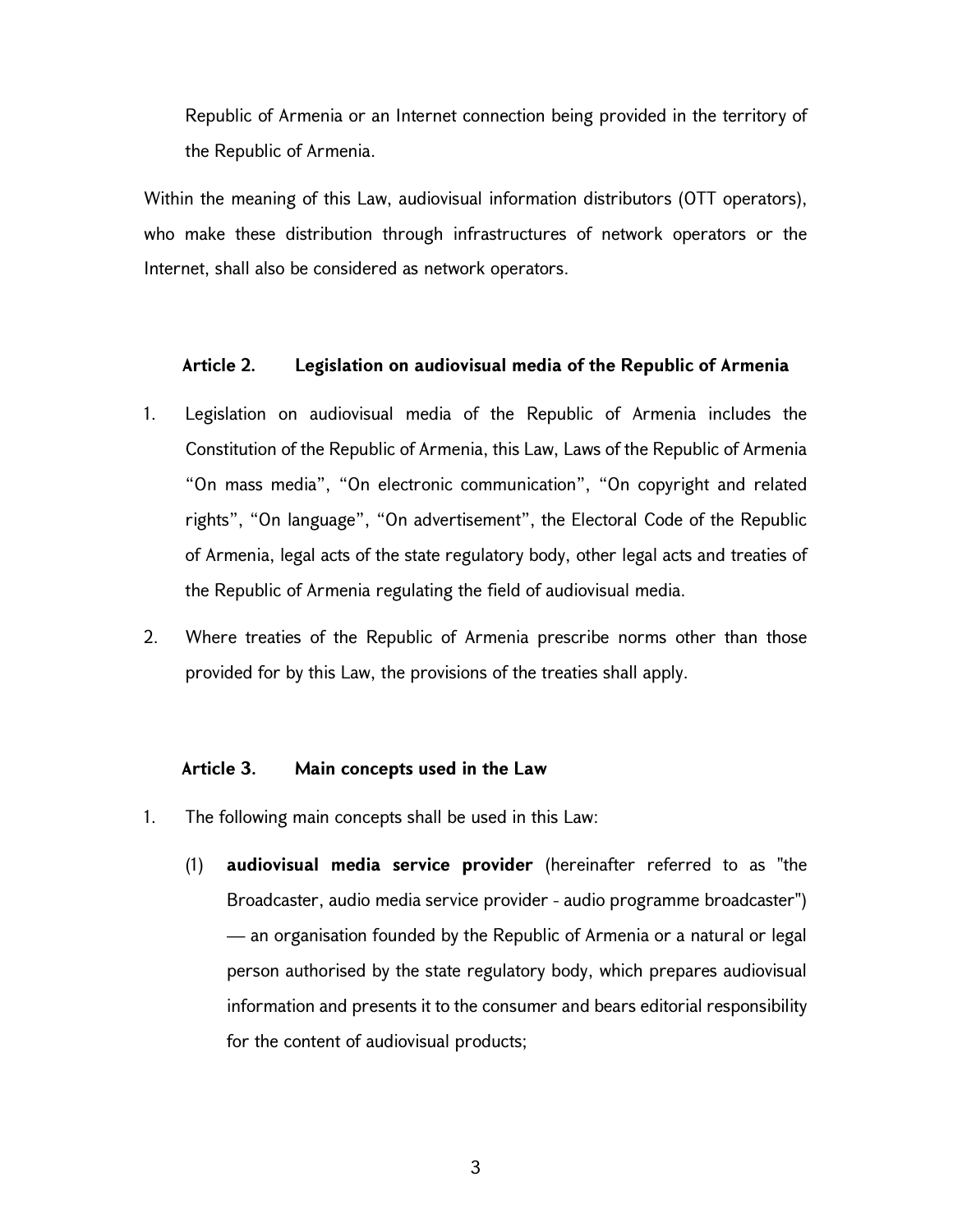- (2) state regulatory body— an independent state body which ensures the freedom, independence and diversity of mass media being broadcast, supervises over the activities of Broadcasters, operators and audiovisual programming distributors;
- (3) **operator** a network or multiplex operator which offers communication service (networks, audiovisual systems, slots, etc.) and is responsible for delivering audiovisual signal to consumers through the operation of technical infrastructure;
- (4) **multiplex operator**  $\equiv$  a natural or legal person which exclusively ensures the technical operation of multiplex distribution and infrastructure and uses the limited frequency resource;
- (5) network operator  $-$  a natural or legal person which owns, under the right of ownership or other right, a cable or other network (except for cases when limited frequency resource is used) and ensures the technical operation of the given infrastructure;
- (6) **public broadcaster**  $-$  a Broadcaster deemed to be the property of the company that is 100 per cent owned by the Republic of Armenia;
- $(7)$  thematic scope the scope of audiovisual programmes according to content-based specifics;
- (8) **consumer** person receiving (watching and/or listening to) at least one Broadcaster's information;
- (9) **affiliated person** a parent, a spouse, a child, a brother, a sister;
- (10) **audiovisual programme distributor**  $\equiv$  a natural or legal person which provides - for the purpose of distribution - audiovisual programmes to the operator based on a contract concluded with the Broadcaster;
- $(11)$  multiplex receipt of integrity of several data flows combined in a single flow (digital network), which can further be split again;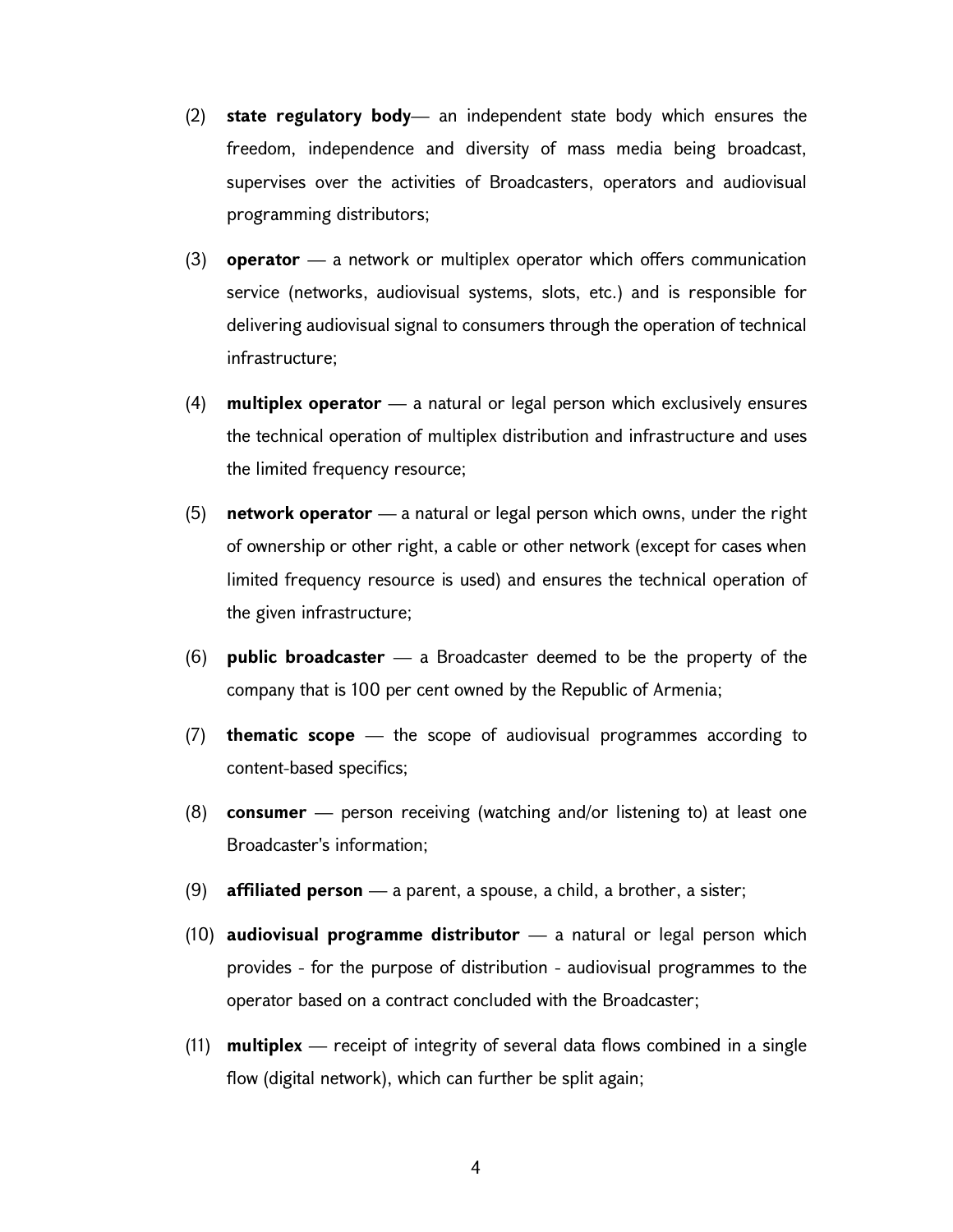- (12) public multiplex a Broadcasting Digital Network deemed to be the property of the company that is 100 per cent owned by the Republic of Armenia;
- (13)  $slot$  a part of the digital flow in multiplex, which is sufficient to broadcast no more than one programme;
- $(14)$  transmission distribution of audiovisual information within the borders of a certain territory;
- $(15)$  audiovisual information audiovisual material provided to the consumers through frequencies and other possible technical means (transmitter, satellite, cable network, etc.), including additional audiovisual or textual information (interactive television) broadcast in parallel with audiovisual products or as part of audiovisual products or available through audiovisual products;
- (16) **linear audiovisual information**  $-$  audiovisual material provided to the consumers for the purpose of simultaneous watching and/or listening in the sequence pre-arranged by the Broadcaster or the operator;
- (17) non-linear audiovisual information audiovisual material provided by the Broadcaster or the operator to an individual consumer upon his/her request for the purpose of watching and/or listening at the moment he/she wants according to the playlist (catalogue);
- (18) **audiovisual programming** audiovisual materials in the sequence prearranged by the Broadcaster;
- $(19)$  audiovisual programme material limited in time containing images and/or sounds being distributed, which is independent and complete in the sense of organisation and is deemed to be subject matter of copyright and/or related rights;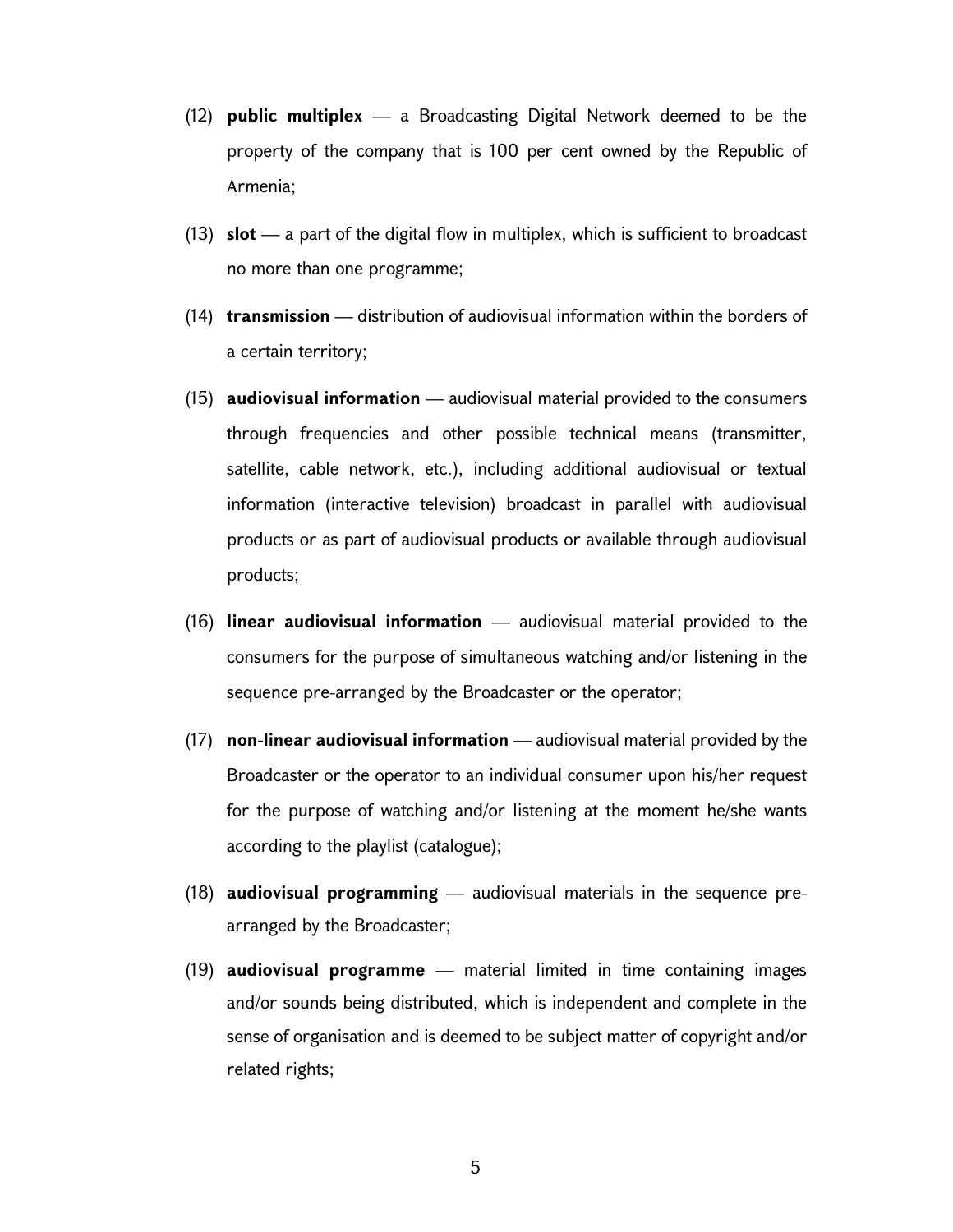- $(20)$  programme of first recording an audiovisual programme being broadcast for the first time;
- $(21)$  audiovisual programme in Armenian an audiovisual programme accompanied by any means of perception in Armenian (dubbing, sound recording and/or subtitling);
- (22) audiovisual advertisement dissemination of information about legal or natural persons, goods, concepts or initiatives through the Broadcaster, which is intended to generate or maintain an interest towards the given natural or legal person, goods, services, concepts or initiatives for the purpose of receiving profit;
- $(23)$  authorisation issuance, by the state regulatory body, of a document granting a status of a Broadcaster to a natural or legal person;
- $(24)$  exclusive right the exclusive right to disseminate the audiovisual information deemed to be the intellectual property of other people throughout a certain geographical area;
- $(25)$  important event a political, cultural, religious, sporting event of state or national significance or other event equivalent thereto;
- (26) **monitoring** observation conducted by the state regulatory body with a view to assessing compliance of activities of Broadcasters and operators with the requirements of legislation on audiovisual media;
- $(27)$  re-broadcasting later broadcasting of already recorded (audio and/or video recorded) audiovisual programme conditioned by the technical reasons specific to the process of simultaneous or almost simultaneous broadcasting by another Broadcaster or network operator of audiovisual programming due to fluctuations caused by short-term interruptions from the broadcasting of audiovisual information to its receipt;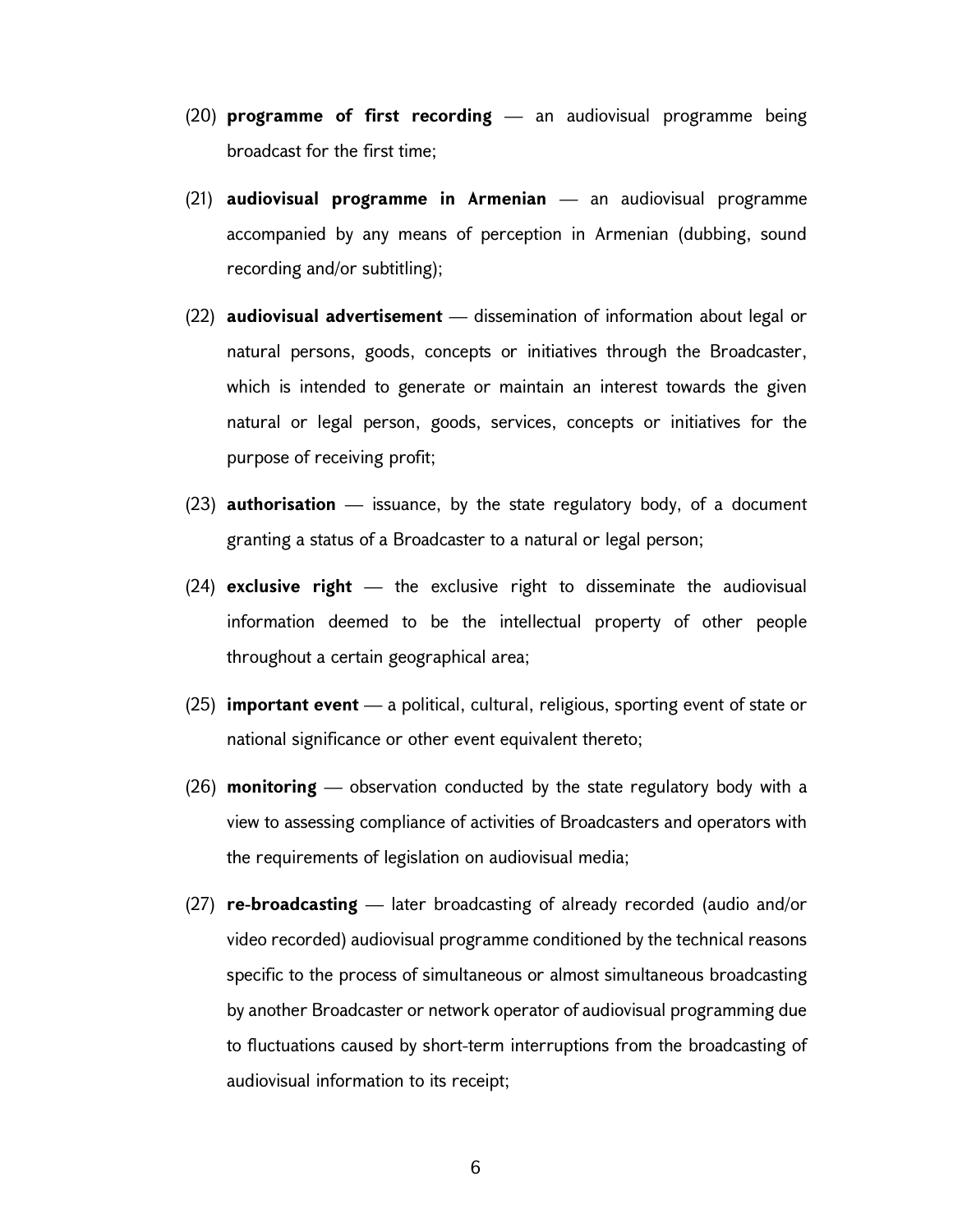(28) code of ethics  $-$  a document independently drawn up by the Broadcaster on its own ethical norms in accordance with international standards.

## Article 4. Free choice of audiovisual information

- 1. The right to free choice, production and distribution of audiovisual information shall be guaranteed in the Republic of Armenia. The censorship of audiovisual information shall be prohibited.
- 2. Everyone shall have the right to free choice of audiovisual information.
- 3. The State shall create necessary conditions and undertake measures in order that audiovisual programmings of the Public broadcaster (at least one audiovisual and one audio channel) are received throughout the territory of the Republic of Armenia.
- 4. An operator or the Broadcaster must not, within regions of overlap of relevant zones of coverage, interfere with the consumers' right to receive other audiovisual information being disseminated on legal grounds.

## Article 5. Rights of persons to accessibility of audiovisual information

- 1. Where the Broadcaster or the operator broadcasts the audiovisual information to an indefinite number of persons and on a free basis, everyone shall have the right to use such service for consumer purposes free of charge and without informing the Broadcaster or the operator.
- 2. In other cases, the price and conditions for the information to be provided by the Broadcaster or the operator shall be set on a contractual basis.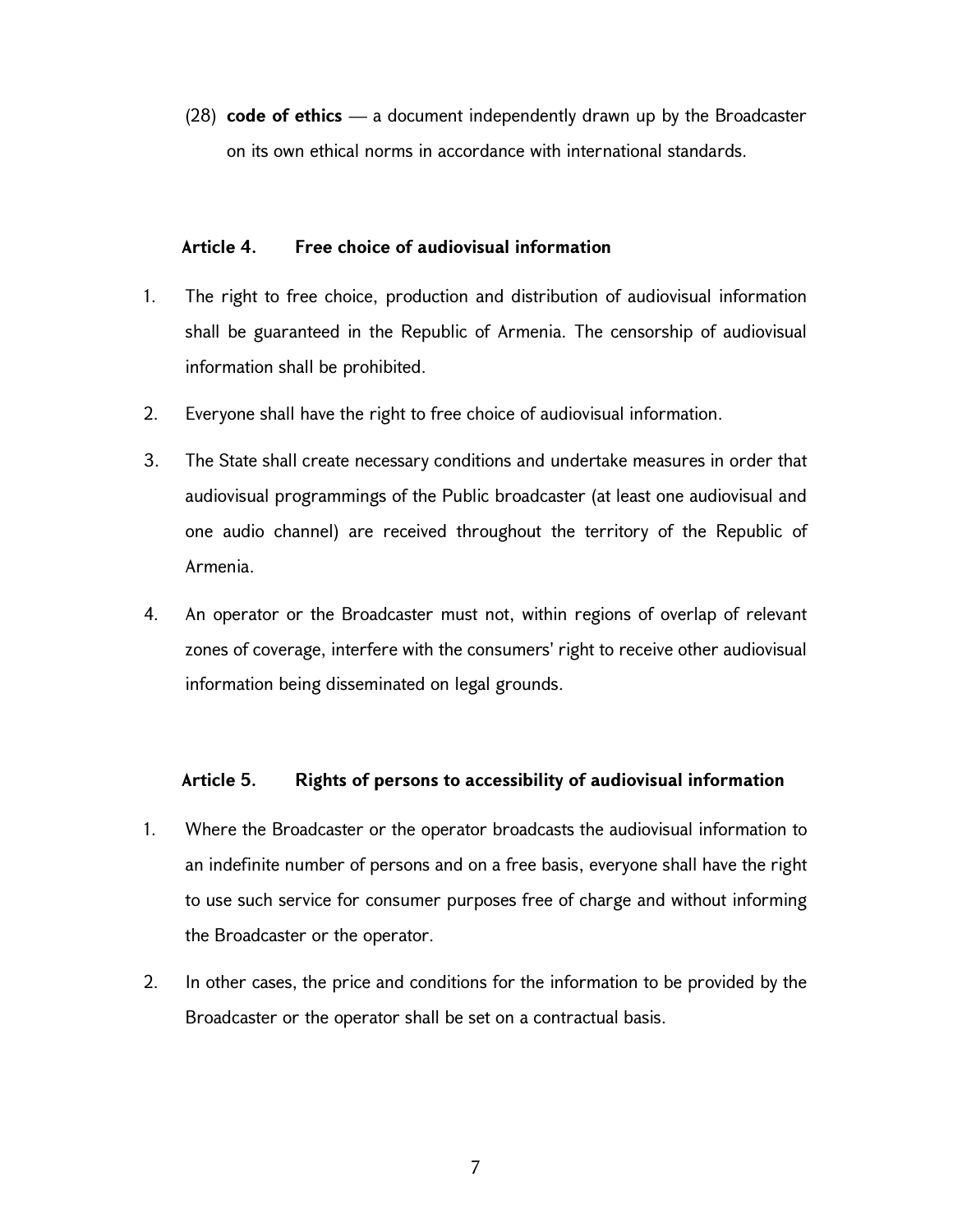## CHAPTER 2

# GENERAL REQUIREMENTS FOR AUDIOVISUAL INFORMATION OF BROADCASTERS OPERATING IN THE REPUBLIC OF ARMENIA

## Article 6. Language of audiovisual information

- 1. Language of audiovisual information shall be Armenian, except for cases prescribed by this Law.
- 2. Audiovisual information broadcast in foreign languages must be accompanied by means of perception in Armenian (dubbing, sound recording and/or subtitling). Accompaniment by means of perception in Armenian shall be applied exclusively to audiovisual information in the original language.

This provision shall not extend to:

- (1) audiovisual information disseminated only through sound;
- (2) audiovisual programmes representing the culture of national minorities of the Republic of Armenia by the Broadcasters in accordance with the procedure prescribed by the state regulatory body;
- (3) audiovisual programmes produced for the purpose of teaching a foreign language;
- (4) musical compositions that are deemed to be an audiovisual programme or a part of it;
- (5) on audiovisual programmes transmitted only abroad.
- 3. In case of using the names of the Broadcasters in foreign languages during the screen display, continuous transliteration into Armenian shall be mandatory.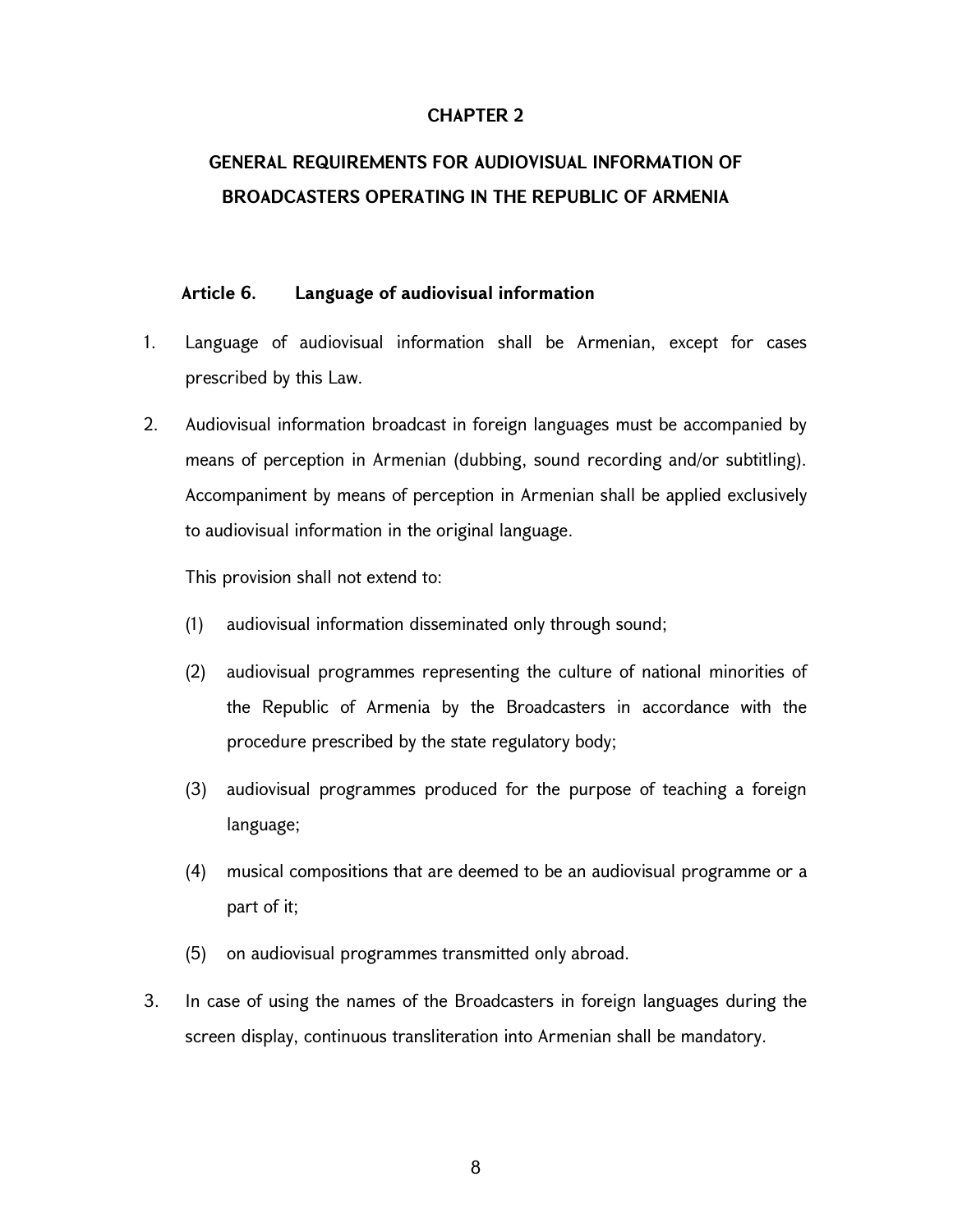4. The Broadcasters that also broadcast children's and/or news audiovisual programmes shall be obliged to ensure in their programming accessibility of perception of information for consumers with hearing problems, to broadcast, during the hours prescribed by the state regulatory body, at least one children's and one news audiovisual programme respectively, presenting it with sign language interpretation or with Armenian subtitles.

### Article 7. Ensuring reliable information in audiovisual programmes

- 1. The Broadcasters shall ensure:
	- (1) the right of a person to respond to a speech directly addressed to him or her;
	- (2) informing, within a short period of time, about untrue data in the submitted information during the same programme, and, in case it is impossible during another programme;
	- (3) informing about the anonymous sources of presented facts or those the reliability of which has not been sufficiently verified.
- 2. The Broadcaster shall, during audiovisual programmes, comply with the following requirements:
	- (1) live programmes shall be accompanied with the writing "Live";
	- (2) the rerun of an audiovisual programme shall, throughout the broadcast, be accompanied with the writing "Rerun", except for cinematographic and musical compositions;
	- (3) archival video and audio recordings must be enumerated or accompanied with the writing "Archive".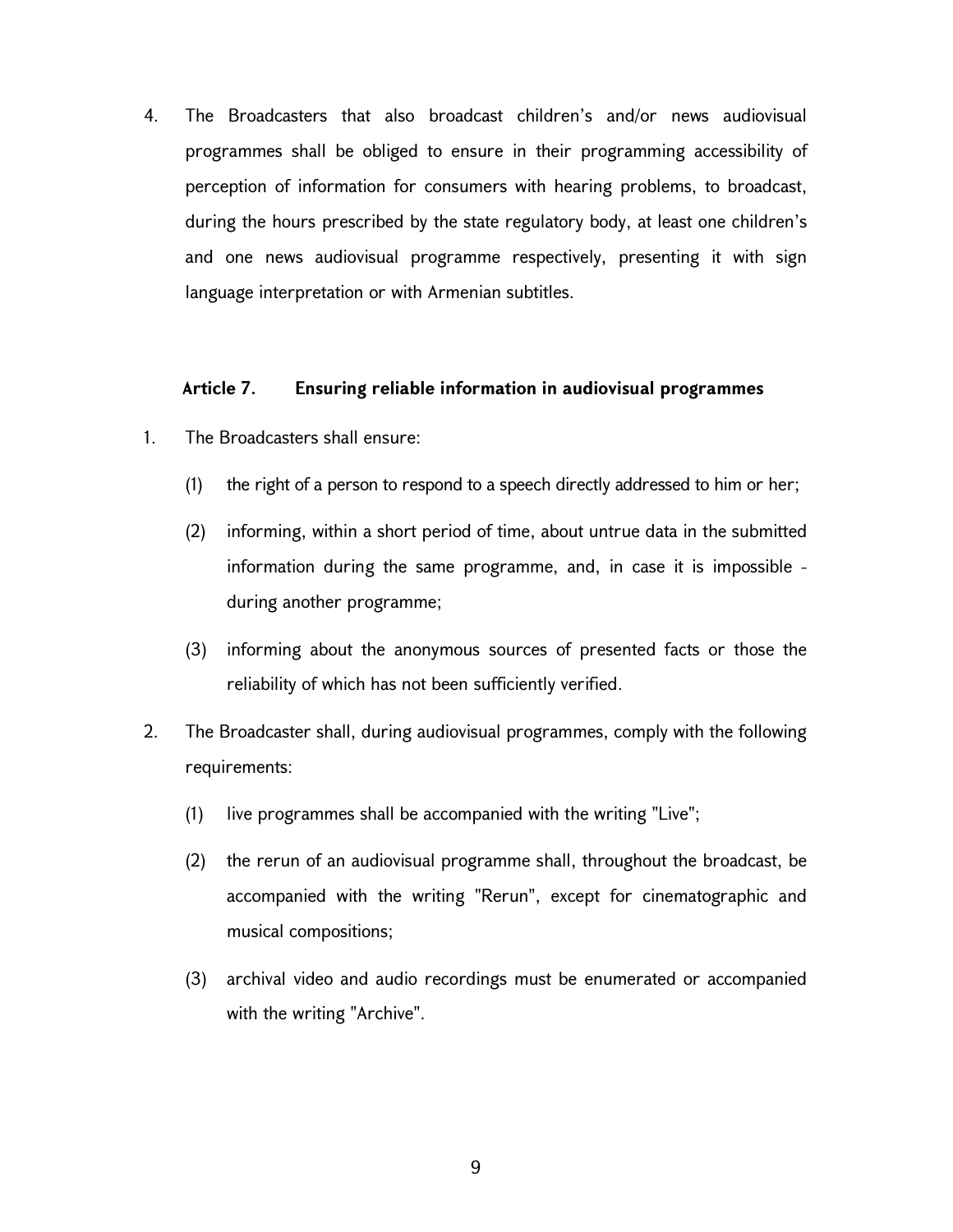## Article 8. The right to receive information on important events

- 1. Everyone shall have the right to receive, without prior individual permission, information about important events through the Broadcasters.
- 2. Broadcasters whose programmings include news audiovisual programmes, shall be required to cover the important events.
- 3. The scope of important events shall be approved by the state regulatory body.
- 4. Where an important event lasts for several days, at least one video shall be created for each day of the event.
- 5. The duration of one video cannot be less than 60 seconds.
- 6. The exclusive right to fully disseminate the important events with the participation of the national sports teams of the Republic of Armenia shall belong to the Public Broadcaster.

#### Article 9. Prohibition of misuse of audiovisual programmes

- 1. It shall be prohibited to disseminate, through audiovisual programmes, calls for acts prohibited by the law. In case such calls are made during live broadcasting, the Broadcaster shall not be subjected to liability where during the live broadcasting the author of the calls has been warned about the violations and the broadcasting has been interrupted after the calls have been repeated.
- 2. The state regulatory body shall apply to the competent bodies in case of detecting elements of administrative offences or an act prohibited by the Criminal Code of the Republic of Armenia during the performance of the supervisory functions assigned thereto by law.
- 3. Audiovisual programmes with erotic content and films containing horror and explicit violence, as well as programmes with potential negative impact on health,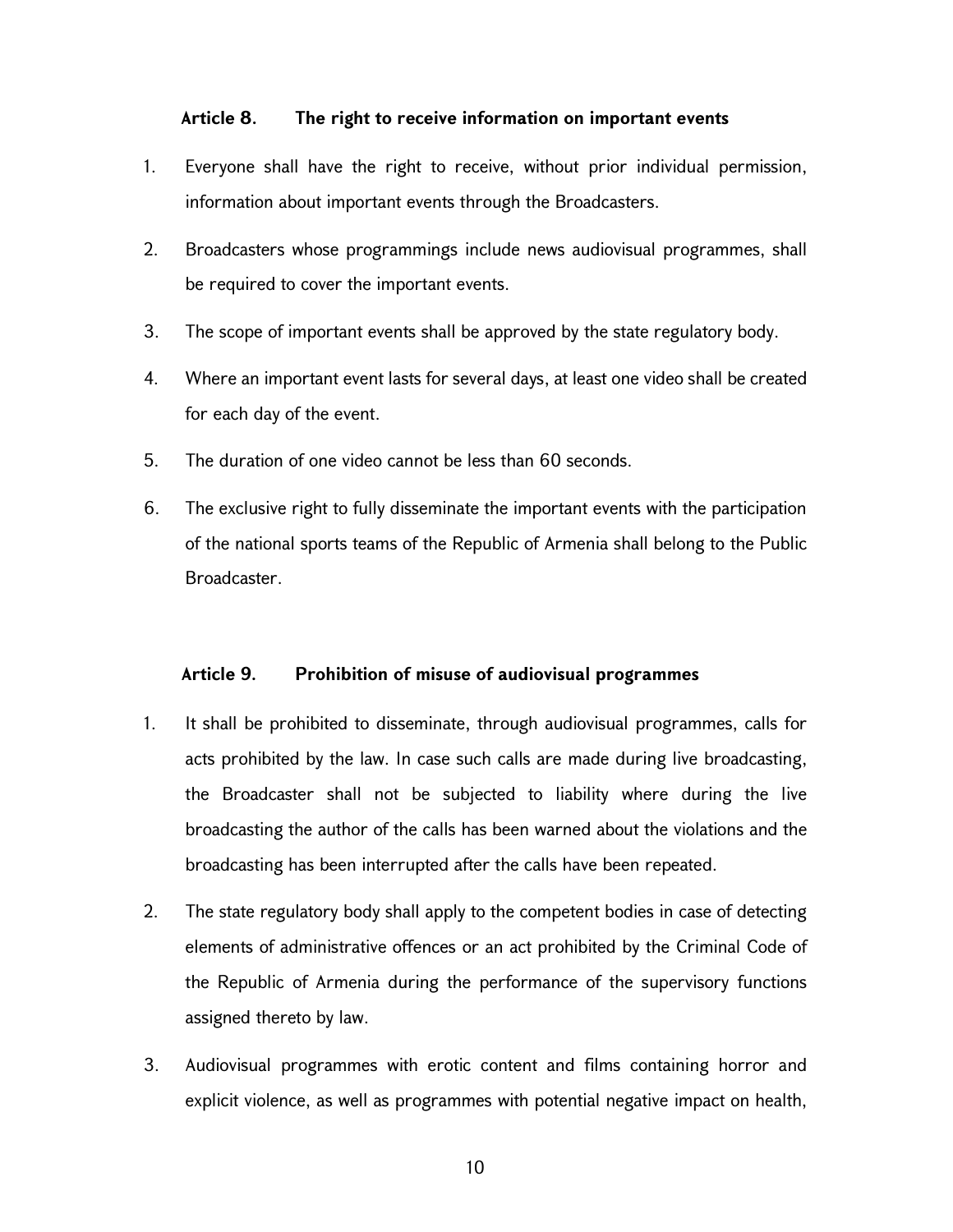mental and physical development, upbringing of minors may be broadcast from 24:00 to 6:00. The criteria for determining these programmes shall be prescribed by the state regulatory body.

- 4. The broadcasting by the Broadcasters of advertisement and entertainment programmes shall be prohibited on mourning and remembrance days declared by the State.
- 5. Broadcasters or operators may distribute the programmes referred to in paragraph 3 of this Article without any time limits where there is a technical possibility for consumers to impose an artificial ban (code) on the access of those programmes.
- 6. Audiovisual programmes the participants of which may, during the live programme, conditioned by the nature of the programme, perform actions prohibited by law due to an interpersonal conflict arisen as a result of dislike resulting from a long time dispute, previously known to the Broadcaster, shall be prohibited.
- 7. Audiovisual programmes that pursue or contain information that promotes discrimination based on national, racial, gender or religious affiliation shall be prohibited.
- 8. Distribution of an audiovisual programme or part of it by the Broadcaster, and in case of non-linear information — by the operator without the consent of the owners not being subject of the copyright or related rights shall be prohibited.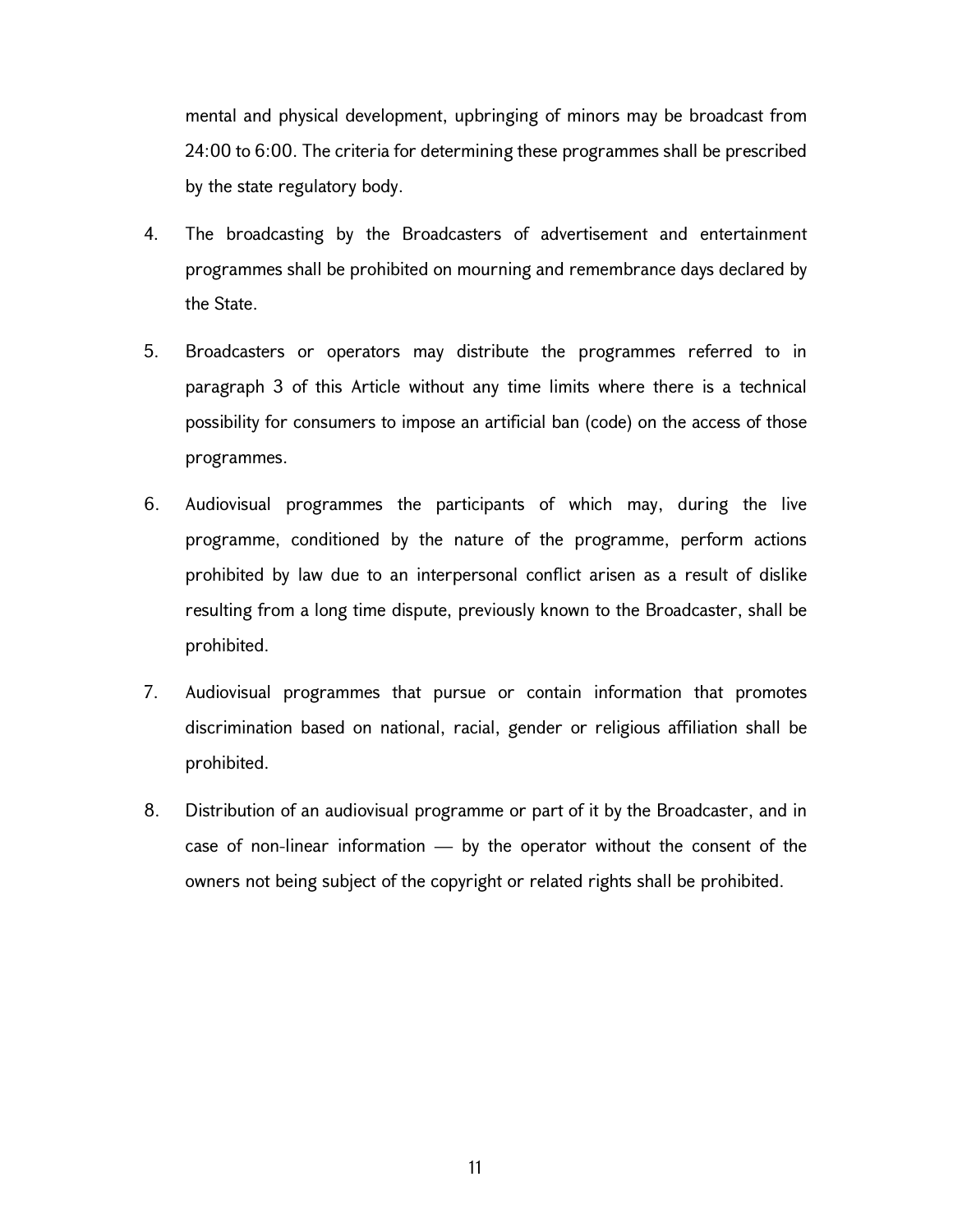## CHAPTER 3

# ORGANISATION OF AUDIOVISUAL PROGRAMMES OF BROADCASTERS OPERATING IN THE REPUBLIC OF ARMENIA

### Article 10. Audiovisual programmes

- 1. The Broadcasters shall perform the broadcasting of audiovisual programmings in public multiplex through the slot provided by the state regulatory body and in private multiplex — through the slot provided by the private multiplex operator.
- 2. The Private Broadcaster shall broadcast the Public Broadcaster's programmes provided for by sub-point "f" of point 3 of part 6 of Article 22 of this Law without modifications, including with the same baseline data and without an advertisement.
- 3. Independent audiovisual programmes may be broadcast only in case of availability of documents certifying the right to their broadcasting.
- 4. Complete broadcasting of information (captions, audio presentation) on the audiovisual programme and the author thereof shall be mandatory, except for musical compositions of the broadcaster of audio programming.
- 5. Children's, educational, cultural and sports thematic audiovisual programmes shall comprise at least 20 per cent of the weekly airtime in the programming of the Broadcaster having obtained a licence.

The requirement of this part shall not extend to the broadcasters of audio programmings.

- 6. Armenian audiovisual programmes broadcast by one Broadcaster may not be less than 55 per cent of the total monthly airtime.
- 7. In news programmes of the Broadcaster the coverage of the same theme shall not exceed 25 per cent of the total airtime of the programme.
- 8. An audiovisual programme containing scenes of smoking shall be accompanied by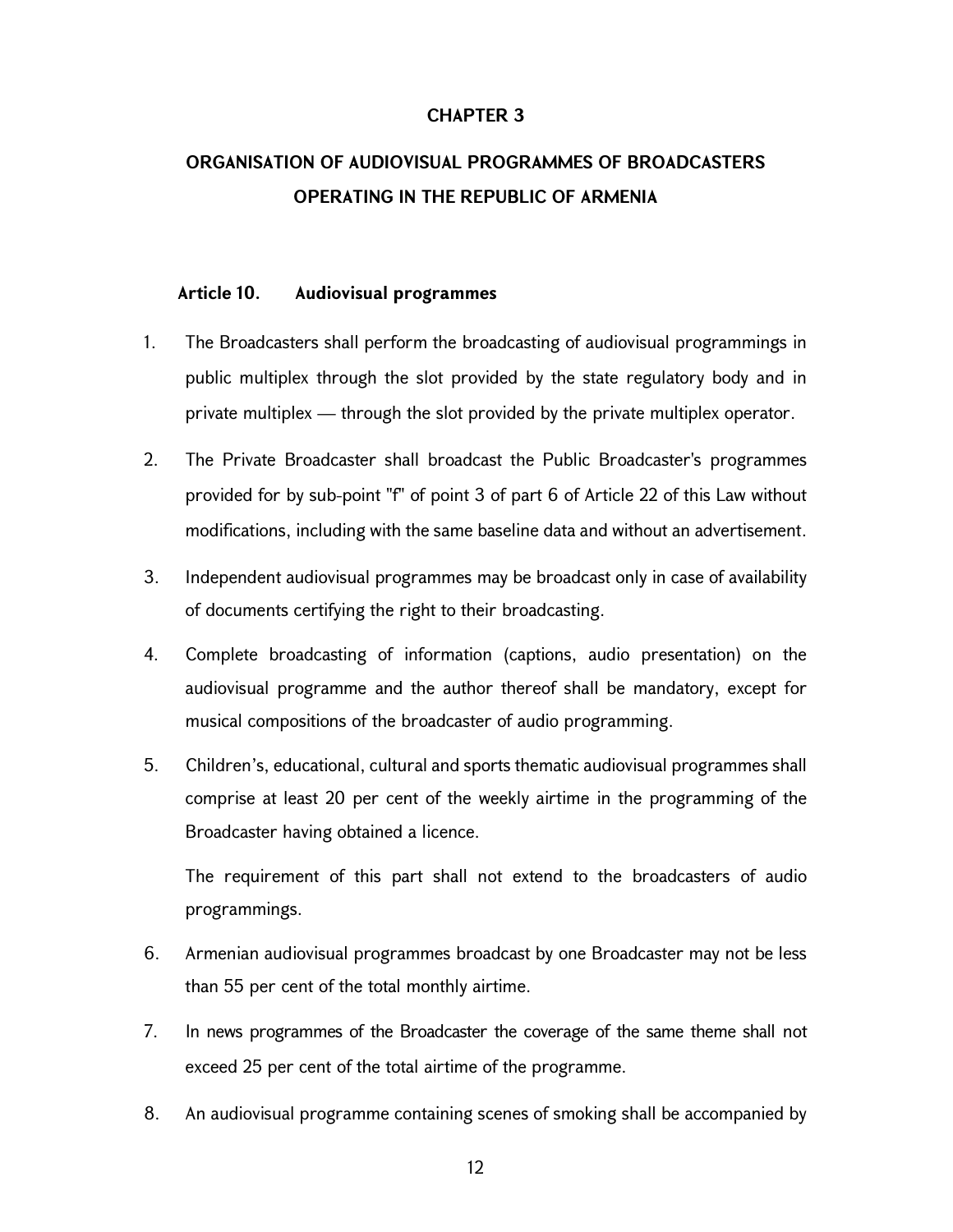wording "Smoking harms your health" in a visible size and with a duration of five seconds at the beginning of the programme.

# Article 11. Audiovisual programmes during election (referendum) campaign

- 1. During the time period prescribed by the law for the election campaign (referendum):
	- (1) audiovisual programmes shall be broadcast in accordance with the legislation on elections (referendum);
	- (2) Broadcasters shall be obliged to ensure equal conditions for candidates and participating political parties, alliances of political parties (parties participating in referendum campaigns) by publicly announcing the price of their airtime for paid audiovisual programmes and other essential conditions for the broadcasting contract;
	- (3) news programmes being broadcast by Broadcaster must provide impartial and unprejudiced information on election (referendum) campaigns of candidates, political parties, alliances of political parties (parties participating in referendum campaigns) in observance of the procedures provided for by the Electoral Code and the decisions of the Central Electoral Commission of the Republic of Armenia ensuring equal conditions for coverage;
	- (4) election (referendum) campaign audiovisual programmes (in case of the Public Broadcaster — also free-of-charge airtime prescribed by law) provided to candidates, political parties, alliances of political parties (parties participating in referendum campaigns) at the expense of the campaign fund must be accompanied by mandatory uninterrupted subtitles "Election (Referendum) campaign" on the screen, while this must be reminded no less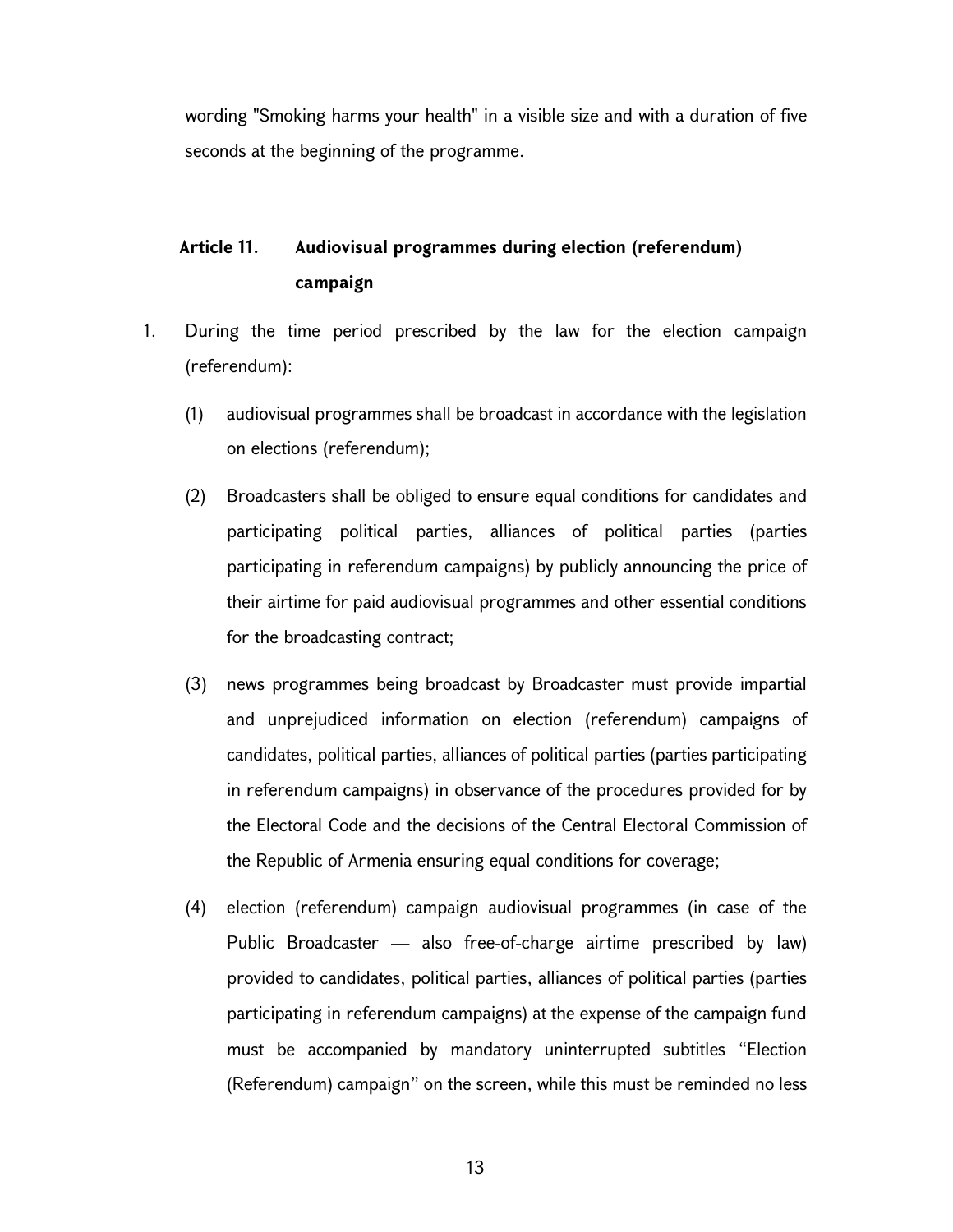than twice during each programme in case of audio programmes.

- 2. On the voting day of elections (referendum) and on the preceding day it shall be prohibited to broadcast a campaign material or a material contributing to the campaign in the form of informational, editorial, documentary, copyrighted or other programmes or otherwise conduct election (referendum) campaign.
- 3. In case a campaign is carried on during a live broadcasting on the voting day of elections (referendum) and on the preceding day, the Broadcaster shall not be subjected to liability where during the live broadcasting the author of the calls has been warned about the violation and the broadcasting has been interrupted after the he or she has kept conducting campaign.

# Article 12. Audiovisual programmes during martial law or state of emergency

- 1. During martial law or state of emergency, the Broadcasters shall be obliged to allocate airtime to the Prime Minister or the official who is officially the Commandant in the emergency area during a state of emergency, for making official statements.
- 2. The procedure for and conditions of allocation of airtime by the Broadcasters shall be established by the state regulatory body.
- 3. Restrictions on the dissemination of information by the Broadcasters during martial law or state of emergency shall apply within the framework prescribed for by the Law "On legal regime of martial law" and the Law "On the legal regime of the state of emergency".

## Article 13. Procedure for storage of audiovisual programmes of the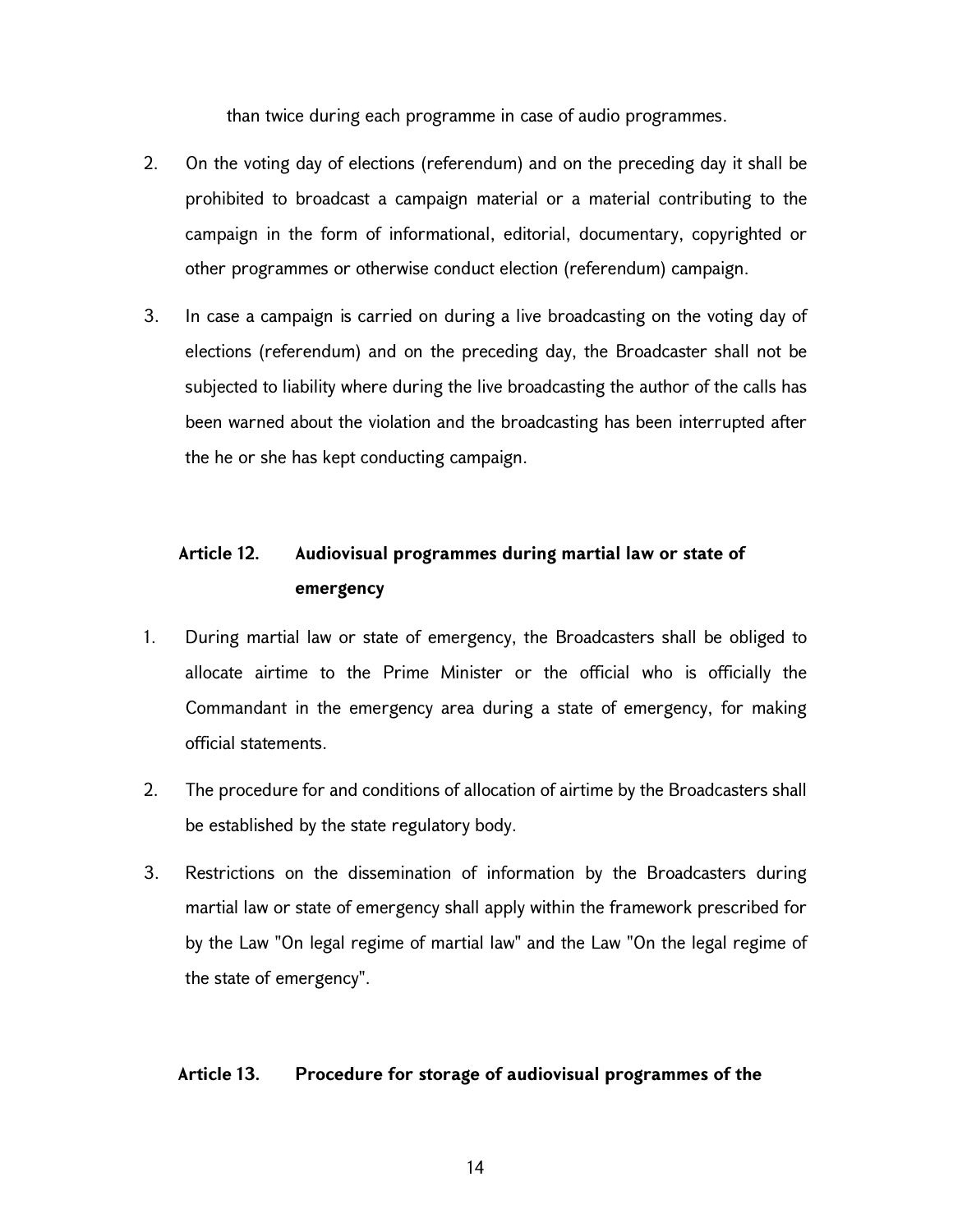# Broadcaster having obtained a licence for using the slot in a public multiplex

- 1. The Broadcasters having obtained a licence shall be required to maintain an electronic register of audiovisual programmes and store audio and video records of their audiovisual programmes for a 45-day period starting from the day of broadcasting, except for cases provided for by sub-point "f" of point 3 of part 6 of Article 22 of this Law.
- 2. The audiovisual programmes must be registered in the electronic registers of audiovisual programmes accessible for the state regulatory body, the form of and procedure for keeping of which shall be established by the state regulatory body.
- 3. The state regulatory body shall based on the data of the electronic register of audiovisual programmes — oversee compliance of the activities of the Broadcasters with the legal requirements. The state regulatory body shall randomly conduct monitoring of audiovisual programmes being broadcast by the Broadcasters at least five days in a month for each Broadcaster. The results of the monitoring shall be compared with the data of electronic registers.
- 4. Audio and video records of audiovisual programmes may upon the expiry of 45 days — be deleted, unless the Broadcaster has duly been notified of the refutation, correction of the information contained in the programmes or of availability of judicial disputes during that period. The mentioned audio and video records need not be stored after the settlement of controversial issues.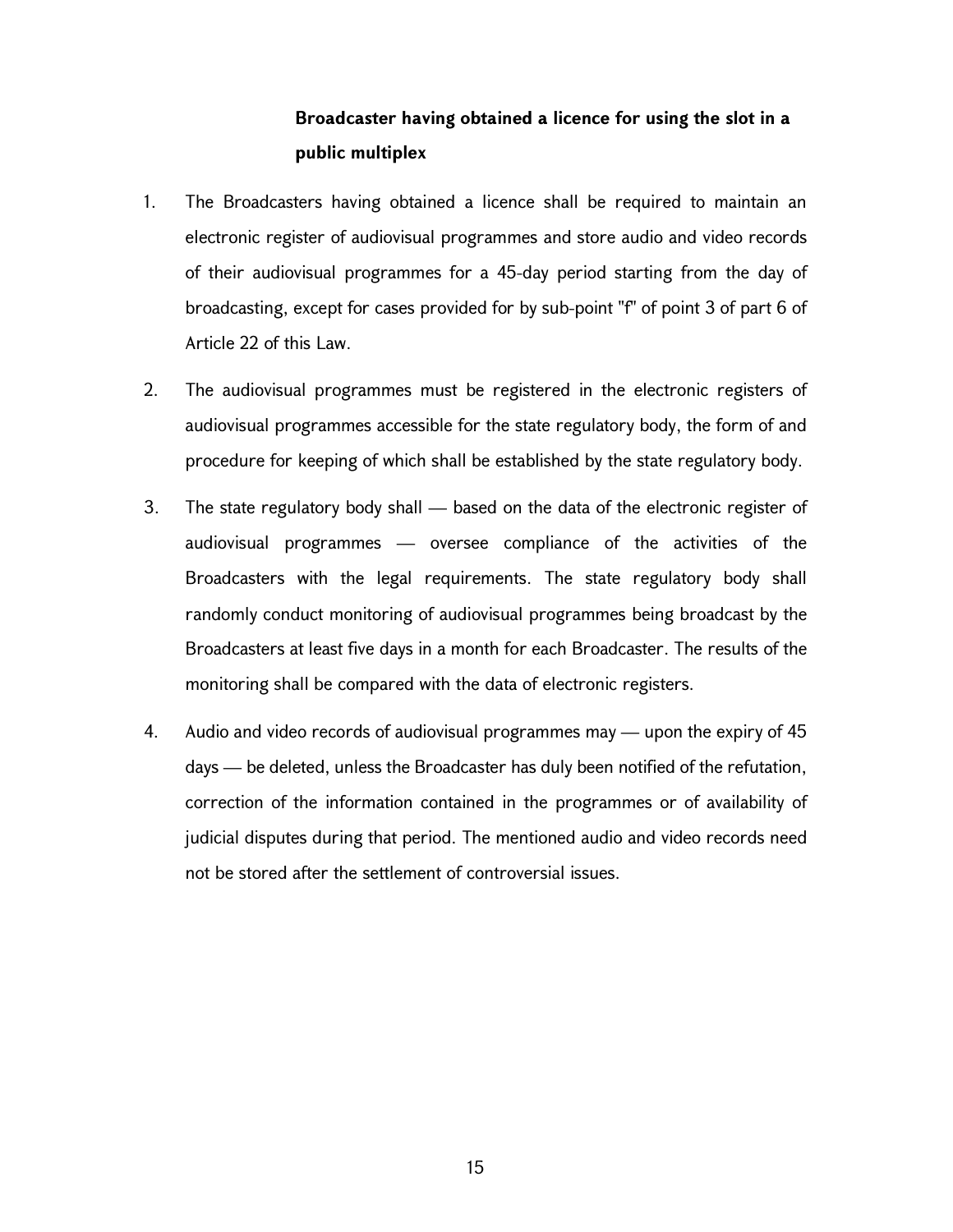# Article 14. Sponsorship in broadcasting audiovisual programmes of the **Broadcasters**

- 1. Sponsorship is the participation of a natural or legal person not being deemed to be a Broadcaster or not being engaged in the creation of audiovisual programmings in the direct or indirect financing of an audiovisual programme with a view to advertising the name, trademark, reputation or activity of that person.
- 2. The provisions of the Law "On advertising" regulating advertising in electronic mass media shall apply to the sponsorship for audiovisual programmes.
- 3. The content and scope of sponsored audiovisual programmes shall not be affected by interference of the sponsor or affected in any other way.
- 4. Sponsorship shall be prohibited:
	- (1) by or at the expenses of funds of foundations founded with the participation of political parties, members of governing bodies of political parties, campaign funds and religious organisations or by foundations regulated by them;
	- (2) in case of news broadcasts, official messages and political programmes;
	- (3) by natural or legal persons engaged in making reference to the names, production and sales of prescription drugs, as well as in activities prohibited by law.
- 5. In case of sponsorship by natural or legal persons engaged in manufacturing of alcoholic beverages, tobacco, medicinal products, medical equipment, weapons and ammunition, as well as persons engaged in activities of organising methods of medical treatment, lottery, game of chance, casino, restrictions provided for by the Law "On advertising" shall apply.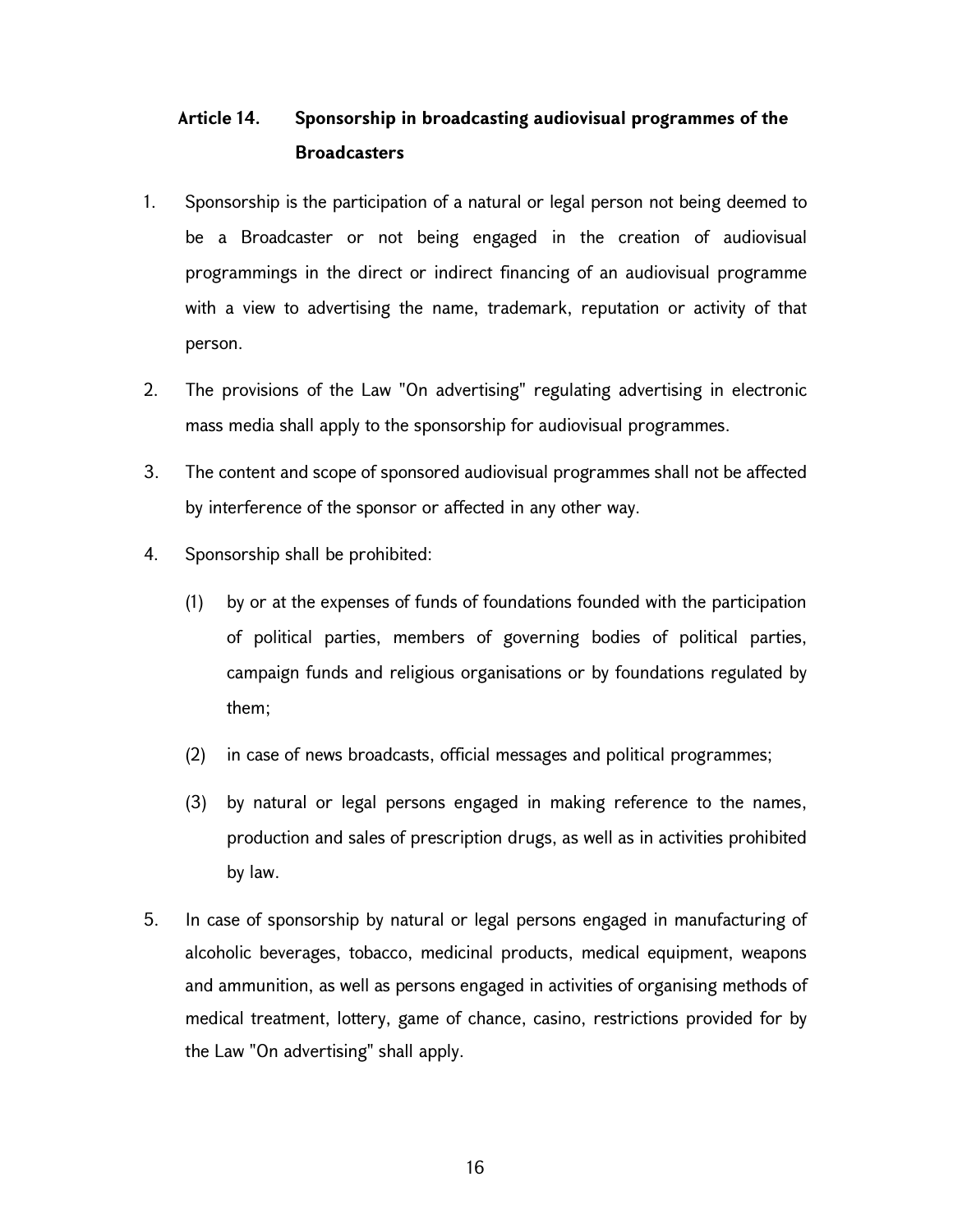- 6. A sponsored audiovisual programme shall clearly contain the name or any other logo matching the sponsor, as well as the trademark used for its goods and services, which may be presented during the programme, but no more than three times during an hour, with duration of 15 seconds each.
- 7. The broadcasting of an advertisement by the Broadcasters shall be carried out in compliance with the requirements of this Law and the Law "On advertising".

### CHAPTER 4

## THE BROADCASTERS AND OPERATORS

## Article 15. Foundation of Private Broadcasters

- 1. When founding (establishing) Broadcasters or thereafter, the share of foreign capital shall not be equal to or more than fifty per cent of shares required for adoption of decisions of the organisation, unless otherwise provided for by the international agreement.
- 2. The following may not be the founders (participants) of Private Broadcasters:
	- (1) the President of the Republic of Armenia and affiliated persons thereof;
	- (2) state administration and local self-government bodies;
	- (3) members of the Government and affiliated persons thereof;
	- (4) Deputies of the National Assembly and affiliated persons thereof;
	- (5) judges and affiliated persons thereof;
	- (6) heads of communities and affiliated persons thereof;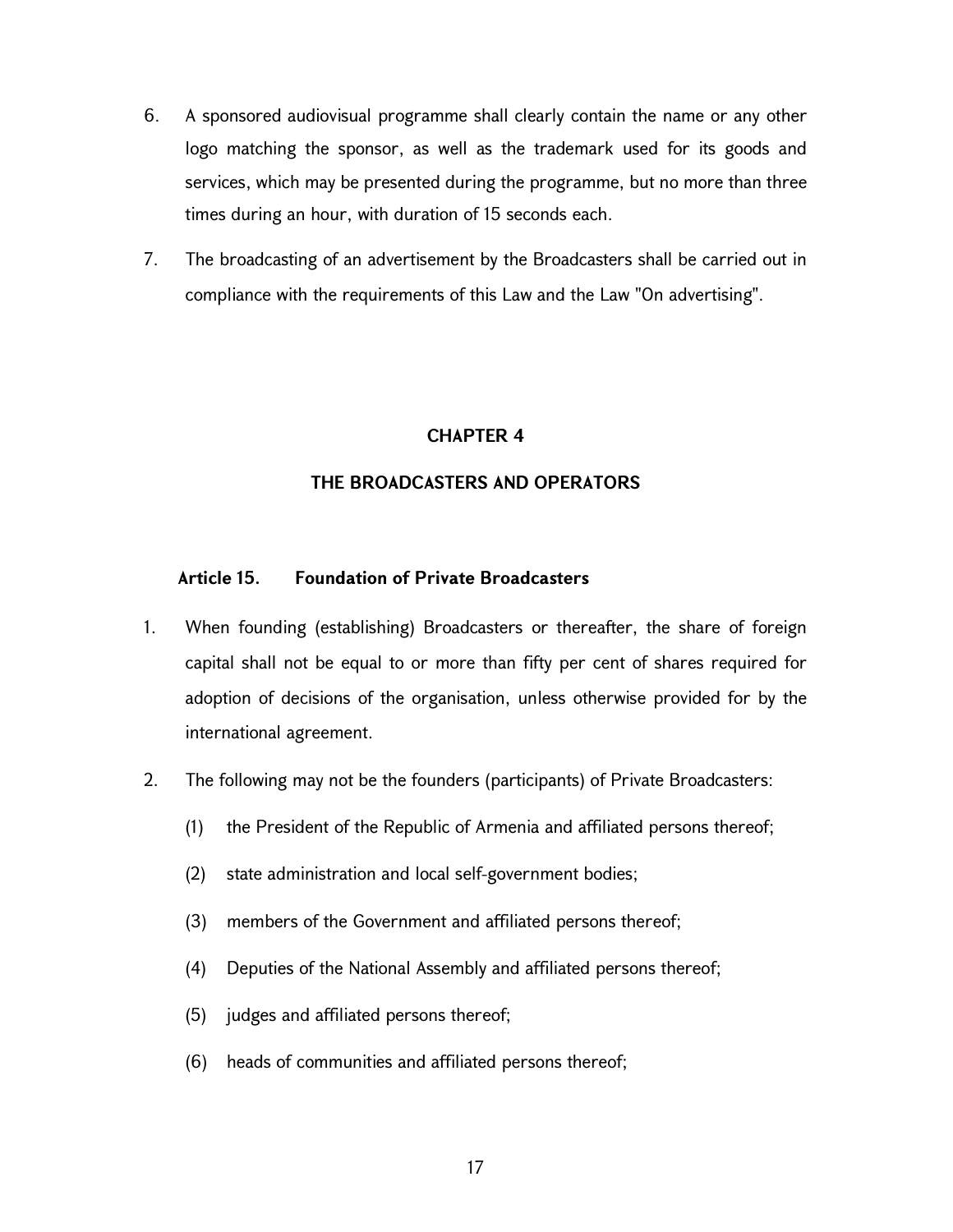- (7) members, employees of state regulatory body and affiliated persons thereof;
- (8) political parties, including members of governing bodies of political parties and affiliated persons thereof;
- (9) foundations of political parties;
- (10) religious organisations;
- (11) citizens under the age of 18.

# Article 16. Foundation of private multiplex operator

- 1. The activities of private multiplex operator shall through the procedure prescribed by law, based on the licence issued by the state regulatory body — be carried out by a legal or natural person registered in the Republic of Armenia, during the founding (establishing) of which or thereafter, the share of foreign capital shall not be equal to or more than 50 per cent of shares required for adoption of decisions, unless otherwise provided for by the international agreement.
- 2. The area of coverage of a private multiplex must not be smaller than the area of the city of Yerevan or one marz.

# Article 17. Guarantee of independence of the Broadcasters and operators

- 1. Interference in the activities of the Broadcasters and operators shall be prohibited.
- 2. State authorities may interfere in the activities of the Broadcasters and operators only in the cases prescribed by the legislation.

## Article 18. Anti-monopoly guarantee

1. Legal and natural persons may simultaneously become founders and/or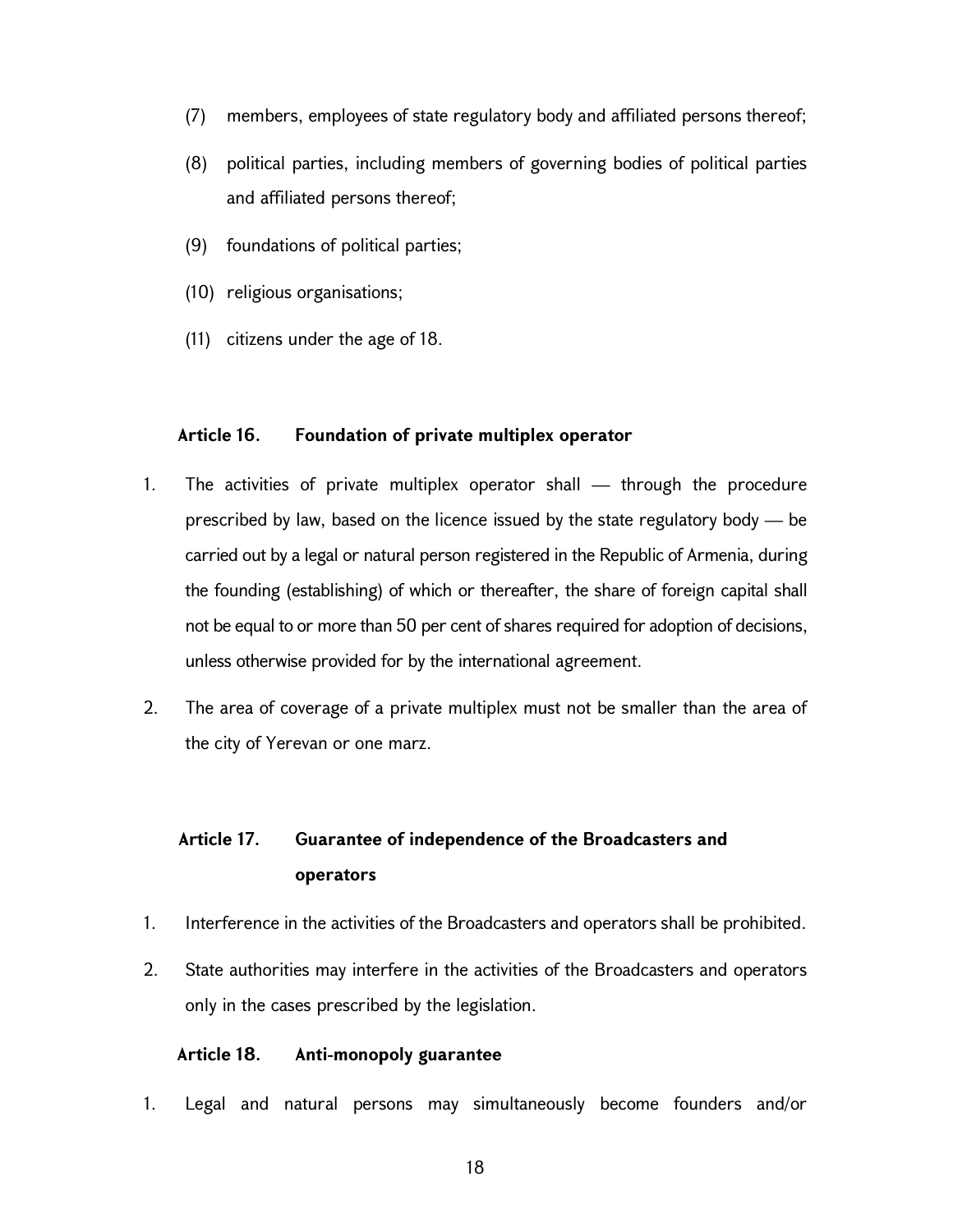participants of not more than two licensed Broadcasters (of one republican and one metropolitan, one republican and one marz or one metropolitan and one marz coverage).

2. The provisions of this Article shall not extend to the audio programmings transmitted by the Broadcasters.

# Article 19. Sources of income of the Broadcasters and operators and the publication thereof

- 1. Income of the Broadcasters shall be generated from the funds received from advertisement, paid airtime, sponsorship, sales of audio, video materials and audio-and-video materials of in-house production, subscription fees, investments of founders and other sources not prohibited by law. The income of the Public Broadcaster shall also be regulated by Article 29 of this Law.
- 2. The Broadcasters and operators shall be obliged to ensure transparency of their financing sources, publish their annual financial statements and information on their annual income by 1 May of the year following the reporting year in accordance with the sources of income indicated in part 1 of this Article, as well as publish information on the founders and participants.
- 3. By 1 April of each year the Broadcasters and operators shall be obliged to submit the state regulatory body information on the revenue-generation gap and the amount of the revenue (hereinafter referred to as "the Revenue") of the previous year.

## Article 20. Baseline data

1. The Broadcasters shall be obliged to announce, on a daily basis, their names, introduce logos, while broadcasters of audio programmings — their sound signals.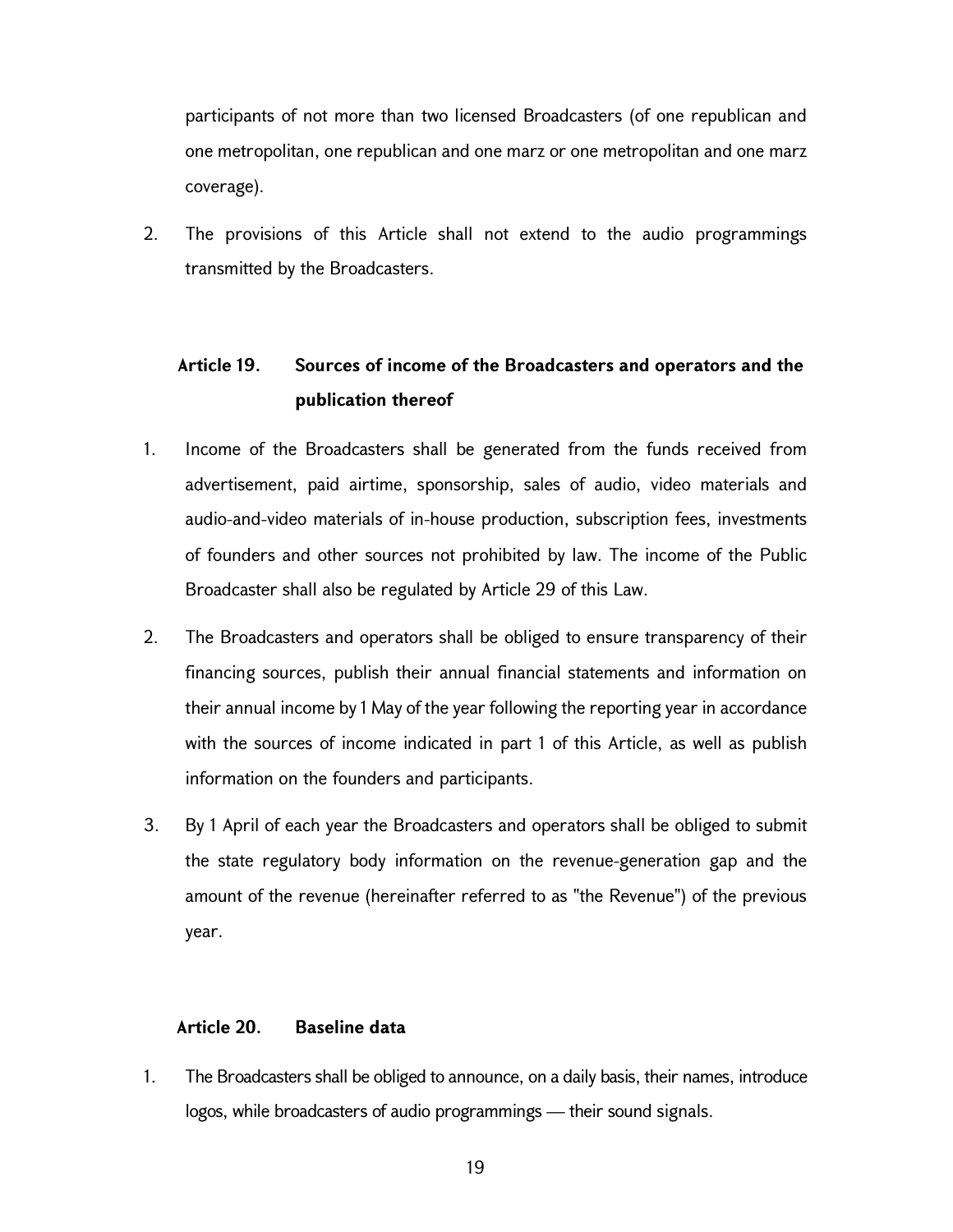- 2. The Broadcasters shall be obliged to:
	- (1) constantly broadcast the logo of the company while broadcasting audiovisual programmes, except advertising programs;
	- (2) present (announce) information on the producer of the audiovisual programme at the end of each programme being broadcast;
	- (3) act under the name mentioned in the authorisation request.
- 3. Using the name of a political initiative, political party or of the foundation of the political party as a name of the Broadcaster shall be prohibited.

# Article 21. Satellite audiovisual broadcasting

Broadcasters may carry out satellite broadcasting after concluding a contract with a relevant satellite agency and notifying the state regulatory body.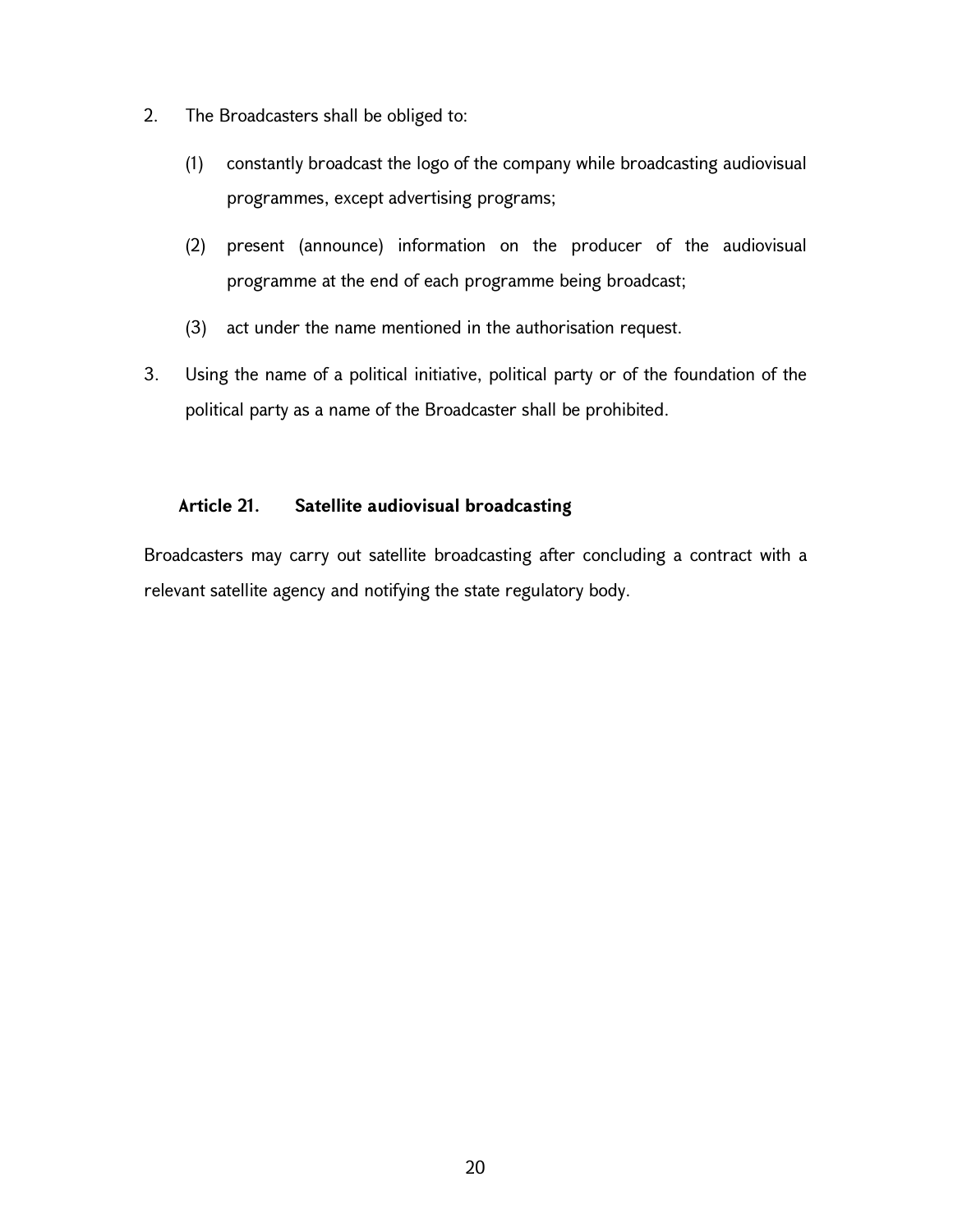## CHAPTER 5

## PUBLIC BROADCASTERS

# Article 22. Status of public broadcasters and principles of the activities thereof

- 1. Public Broadcasters shall be founded by the Government in the form of closed joint stock companies.
- 2. The number of public broadcasters may not be less than three, with two programmes of general and one programme of educational-cultural thematic scope.
- 3. The public broadcaster may transmit only one programming through the public multiplex when having no authorisation and licence for using the slot. In case of wishing to transmit an additional programming, the public broadcaster shall take part in a competition for using the public multiplex slot in the manner prescribed by Article 45 of this Law.
- 4. Within the meaning of the Law "On joint stock companies", the authorised body for the Public Broadcaster shall be the Council of Public Broadcaster (hereinafter referred to as "the Council").
- 5. Public Broadcasters shall be guided by the principles of objectivity, democracy, impartiality, diversity, pluralism, as well as shall ensure freedom of expression, conscience, thought, belief and creation.
- 6. Public Broadcasters shall be obliged to:
	- (1) ensure the diversity of informational, educational, cultural and entertainment programmes being broadcast;
	- (2) allocate the daily airtime to Armenian audiovisual programmes, except for cases provided for by this Law;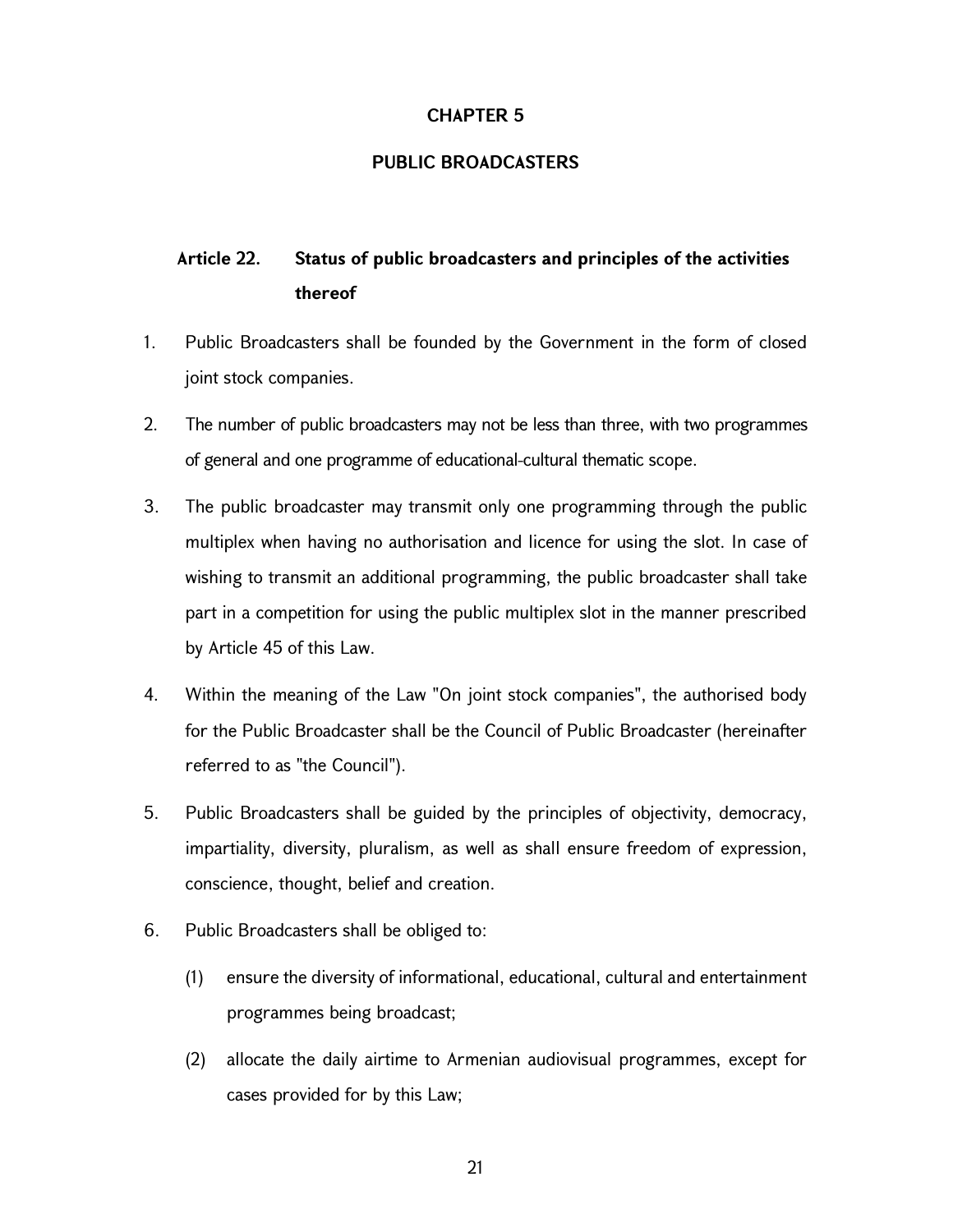- (3) develop and implement programming policy:
	- a. to use the most watched airtime for broadcasting of information of wide publicity by presenting the official message (information), diversity of opinions with regard to the problem or issue;
	- b. to provide such programmes to the consumers, which take into account the interests of various regions of the Republic of Armenia, national minorities, different layers and social groups of society;
	- c. to provide such programmes to the consumers, which are aimed at overcoming stereotypes including features of national, racial, religious and gender discrimination;
	- d. to provide such programmes to the consumers, which are aimed at raising the legal consciousness, social responsibility and media literacy level of the population, providing complex information to the population about social-political, international events, managing and decreasing disasters in the Republic of Armenia;
	- e. to provide airtime (at least 30 minutes through the airtime of the Public audiovisual broadcasters and 2 hours — through the airtime of Public audio broadcaster per week during day-time) for broadcasting programmes about the life and culture of national minorities of the Republic of Armenia;
	- f. to ensure  $-$  in case of being the right holder  $-$  the circulation of educational, cultural and children's audiovisual programmes (including films and their dubbings) for Broadcasters conducting transmission in marzes, no later than three years after the first recording thereof.
- 7. It shall be allowed to show advertisements with duration of up to five minutes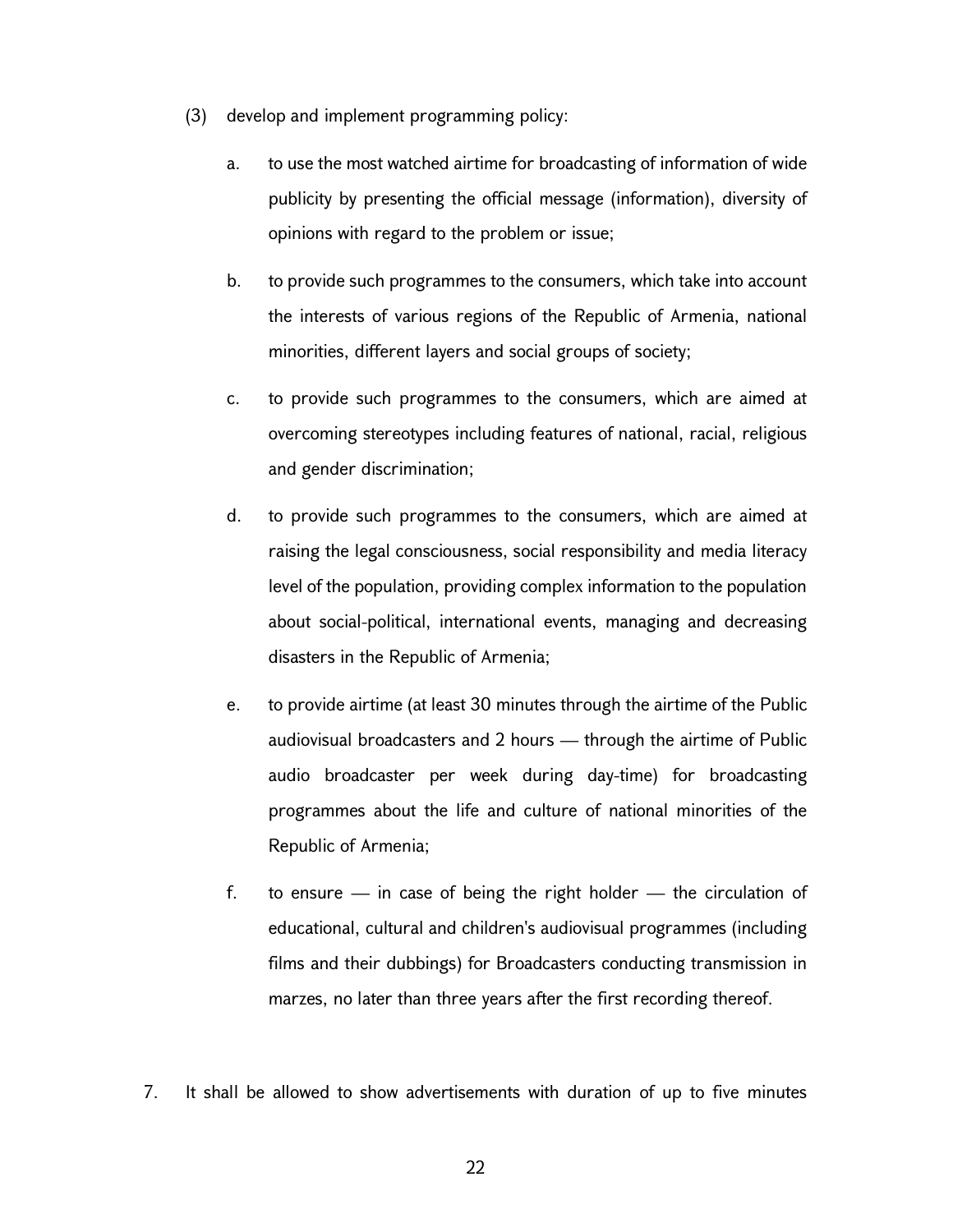during one airtime of audiovisual programmes of the Public Broadcaster, as well as mention the sponsors during cultural, educational, scientific and educational and sports audiovisual programmes in compliance with this Law.

- 8. Time limit prescribed for the broadcasting of the advertisement of the Public Broadcaster by this Law shall not extend to cases of mentioning, in compliance with this Law, the sponsors during cultural, educational, scientific and educational and sports audiovisual programmes. Mention about the sponsors during the broadcasting of cultural, educational, scientific and educational and sports programmes must not exceed 2,5 per cent of the total duration of the programme.
- 9. Public Broadcasters shall be allowed to show social advertising as prescribed by the Law "On advertising". During the period from 00:00 to 18:00 social advertising shall be broadcast free-of-charge. During the period from 18։00 to 00:00 social advertising shall be broadcast on a paid basis as prescribed by the Law "On advertising".
- 10. The statutes of Public Broadcasters shall be approved by the Council.
- 11. Public Broadcasters shall operate in accordance with this Law, their statutes and other legal acts.
- 12. Production of the official message (information) of Public Broadcasters to be broadcast shall be carried out by the staff (sub-division) of the body submitting that message (information) or by the Public Broadcasters or other television and Broadcasters upon the consent of that body.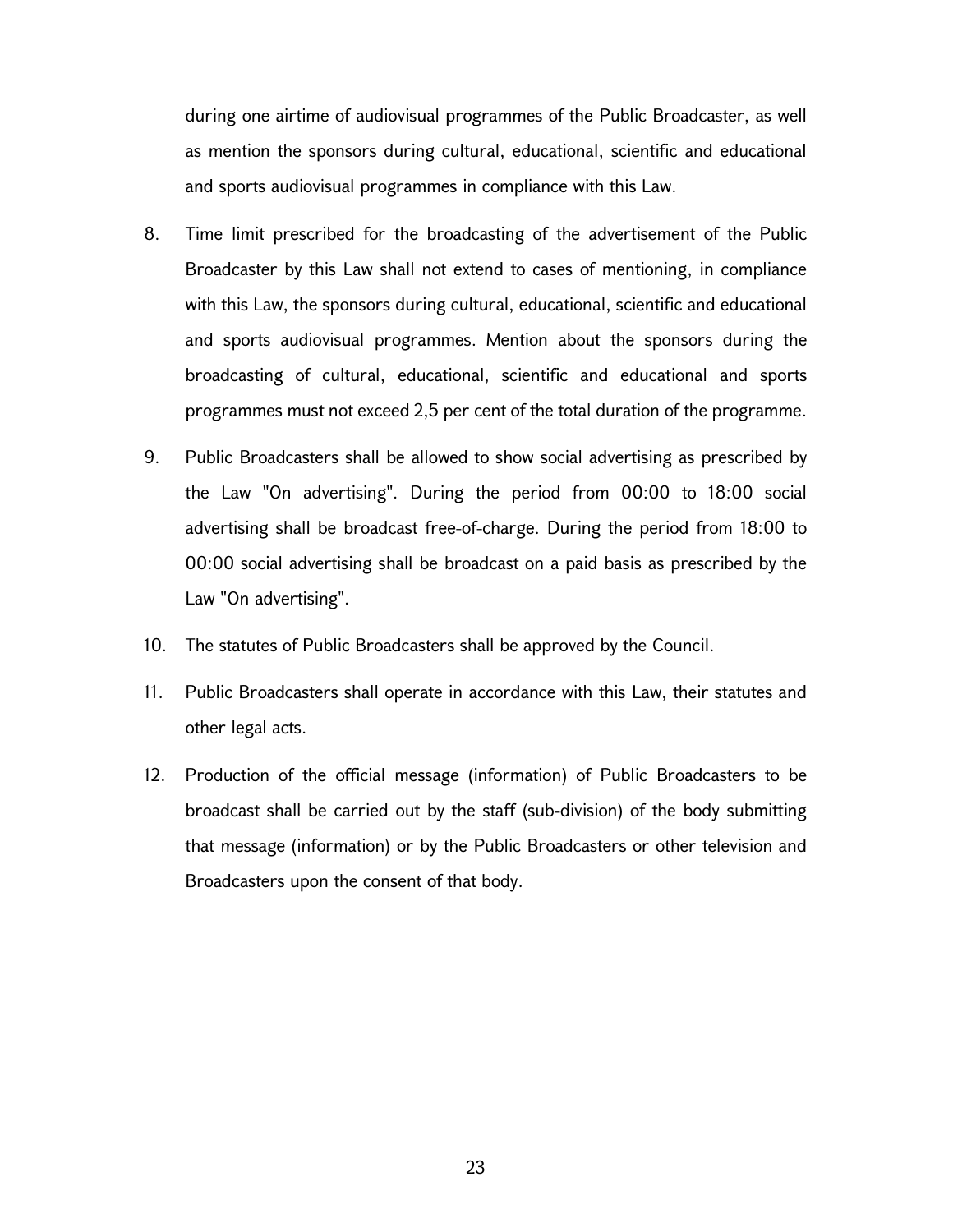### Article 23. Council of the Public Broadcaster

- 1. The body ensuring regulation of and exercising control over the Public Broadcaster shall be the Council.
- 2. The Council shall comprise seven members Chairperson of the Council and six members of the Council. Gender representation must be ensured within the Council.
- 3. Members of the Council shall be appointed by the Prime Minster through competition procedure, for a term of six years. The same person may not be included in the composition of the Council for more than two consecutive terms.
- 4. Persons holding the citizenship of the Republic of Armenia, having command of the Armenian language and higher education, figures in the fields of audiovisual sphere, as well as that of science, education, culture and journalism may be a member of the Council.
- 5. The following persons may not be nominated as a candidate for a member of the Council:
	- (1) person declared as having no active legal capacity or having limited active legal capacity by court judgment having entered into legal force;
	- (2) a person who has been convicted of a crime and the conviction has not been cancelled or expired in the prescribed manner;
	- (3) members of governing bodies of political parties and affiliated persons thereof;
	- (4) founders of Private Broadcasters;
	- (5) the President of the Republic of Armenia and affiliated persons thereof;
	- (6) members of the Government and affiliated persons thereof;
	- (7) the Chairperson of the National Assembly and affiliated persons thereof;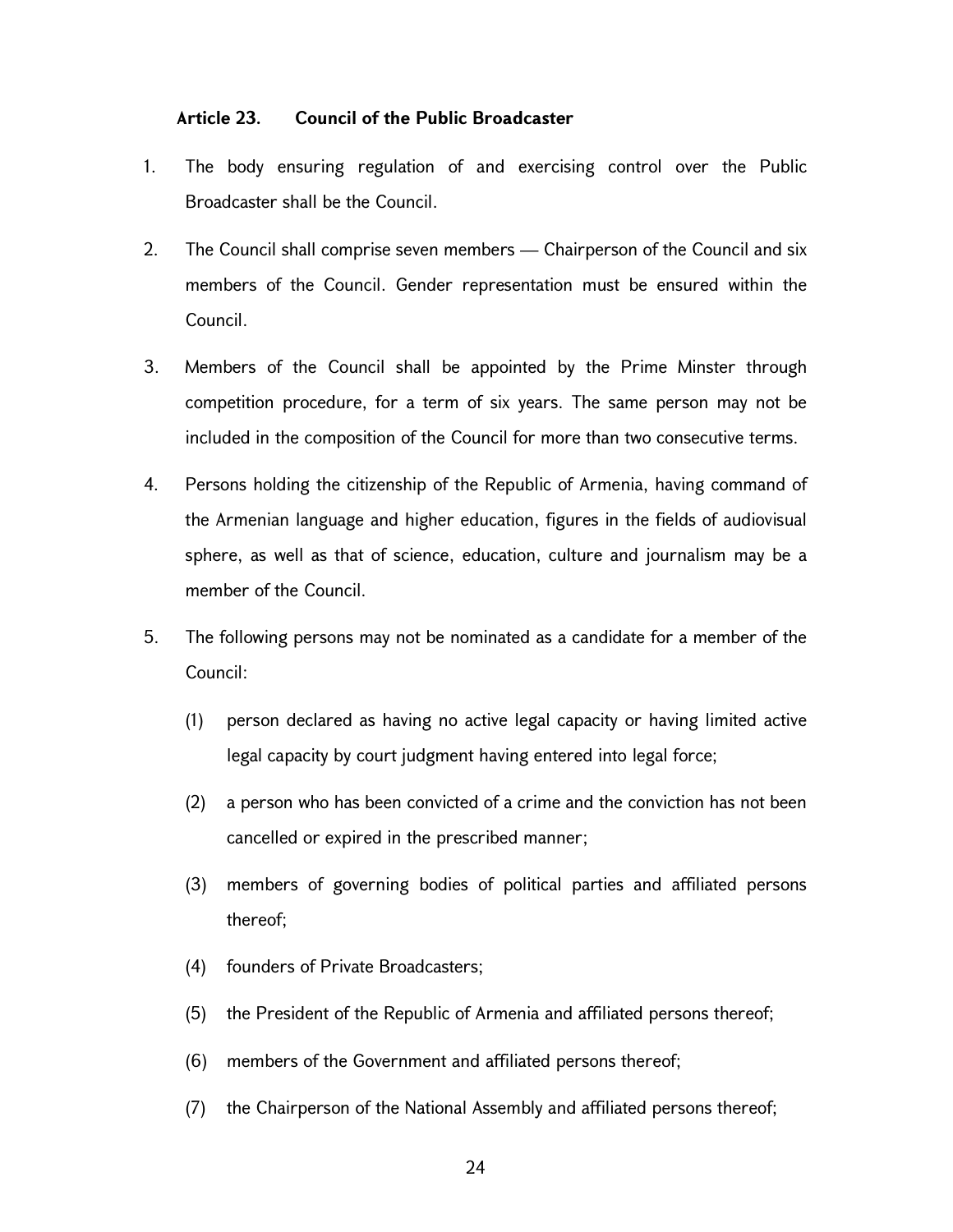- 6. Within one month after having been appointed as a member of the Council, the member of the Council shall be obliged to:
	- (1) stop performing entrepreneurial or political activities;
	- (2) resign from paid work, except for scientific, educational or creative work.

## Article 24. Procedure for activities of the Council

- 1. The Council shall operate in accordance with this Law, other laws and the statute approved thereby.
- 2. The Council shall carry out its activities through everyday activities and sittings. Sittings of the Council shall be convened on the initiative of the Chairperson of the Council or upon the request of at least three members of the Council, but no less than once a month.
- 3. In case of absence of the Chairperson of the Council or the impossibility for him or her to perform his or her duties, the sitting shall be presided by the member of the Council substituting him or her, and in case of absence of the latter — by the eldest member of the Council.
- 4. A sitting of the Council shall have quorum, where more than half of the members of the Council attend the sitting.
- 5. The decisions of the Council shall be adopted by the majority of votes of the total number of the members of the Council participating in the sitting.
- 6. The sittings of the Council shall be recorded.
- 7. The Council shall ensure the publicizing of its activities. The Council shall regularly provide information on its activities, decisions adopted and programming to the mass media and publish it on the official website thereof.
- 8. The coefficient of calculation of the main salary of the Chairperson of the Council shall be 10, whereas that of the members of the Council  $-7.5$ . The salary of the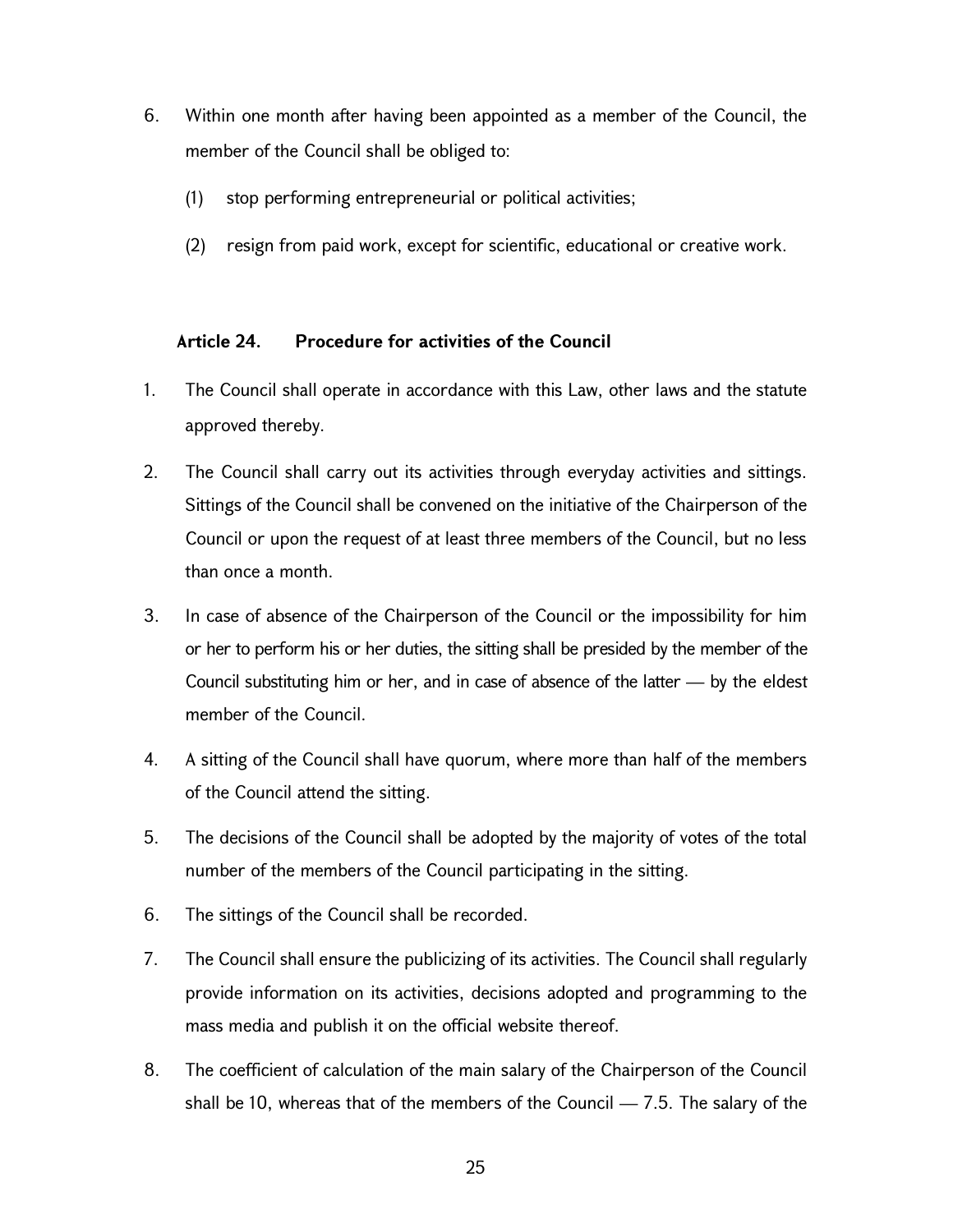Chairperson and the members of the Council shall be determined by multiplying the basic salary prescribed by the Law of the Republic of Armenia "On remuneration for persons holding state positions and state service positions" by the coefficients indicated in this part.

# Article 25. Procedure for appointment and termination of powers of members of the Council

- 1. The state regulatory body shall establish a temporary competition commission (hereinafter referred to as "the Competition Commission") with a view to holding the competition for the vacant position of member of the Council.
- 2. The Competition Commission shall comprise 5 members, including the Chairperson, which shall be elected, through open voting, by the members of the Competition commission during the first sitting.
- 3. The Chairperson and the members of the Competition Commission shall hold office until the vacant position of member of the Council is completed.
- 4. Representatives of the fields of journalism, Broadcaster management, science, culture and arts, as well as representatives of non-governmental organisations may be members of the Competition Commission.
- 5. The procedure for the formation of the Competition Commission shall be established by the state regulatory body.
- 6. The daily activities of the Competition Commission shall be provided by the state regulatory body.
- 7. The Competition Commission shall carry out its activities through sittings. Sittings of the Competition Commission shall be convened and held by the Chairperson of the Competition Commission, and in case of impossibility thereof — by the eldest member of the Competition Commission.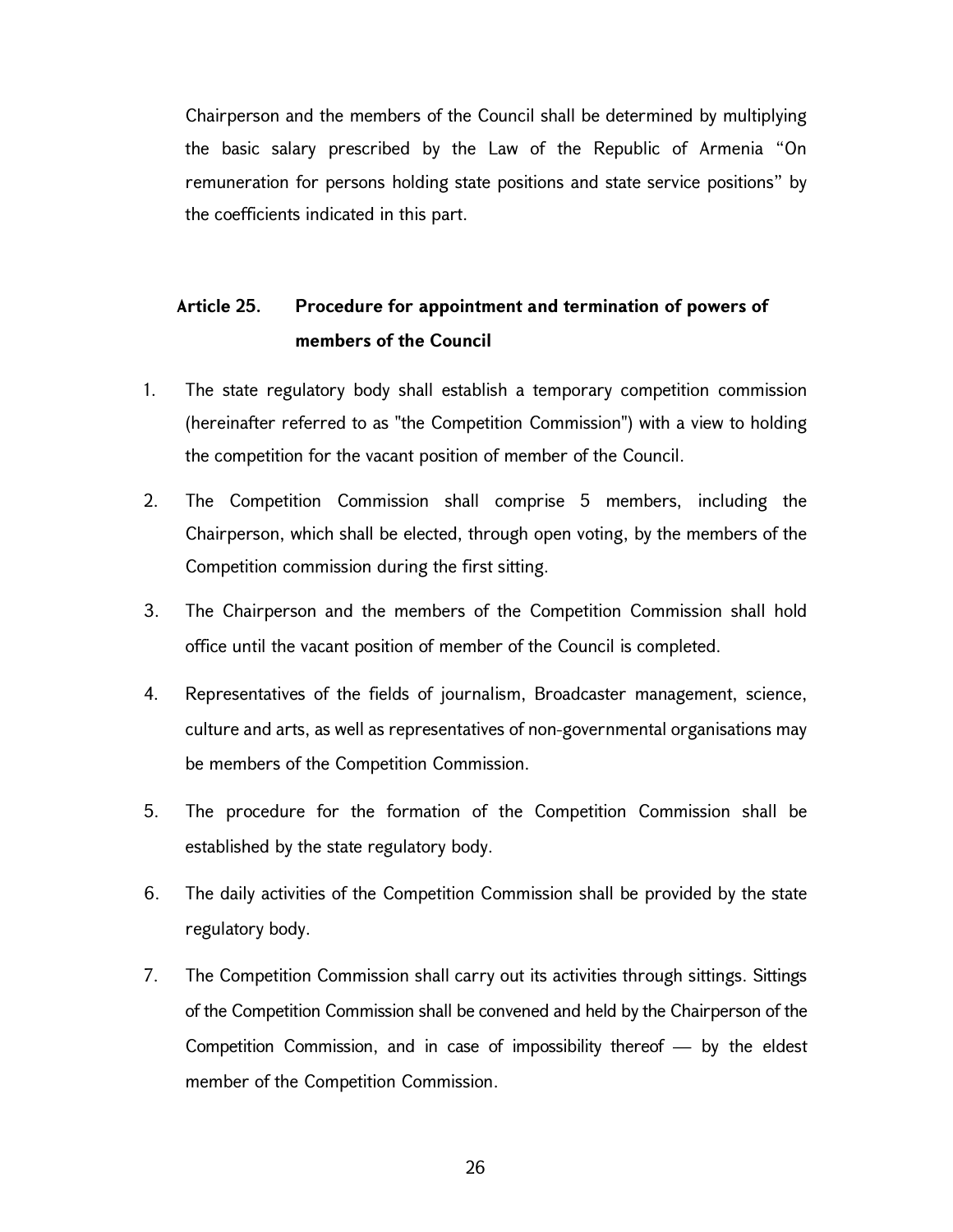- 8. Members of the Competition Commission shall act on a voluntary basis.
- 9. In case there is a vacant position of a member of the Council, the Chairperson of the Council, and in case there is a vacant position of the Chairperson of the Council — the eldest member of the Council shall, within a period of 3 days after the vacancy opens up, inform in writing the state regulatory body thereon for forming the Competition Commission.
- 10. The Competition Commission shall issue within a period of one week after being formed — an announcement on the official website for public notifications, as well as on the official website of the Government and the state regulatory body on holding a competition for filling the vacant position of a member of the Council.
- 11. The following shall be indicated in the announcement:
	- (1) requirements for the candidate for the vacant position;
	- (2) the list of necessary documents to be submitted for participating in the competition, the place of, deadline for submission thereof, the date and time for holding the competition.
- 12. The competition shall be held also in the case when only one participant has applied for participating therein.
- 13. Where no application for participation in the competition has been submitted or no one has been recognised as a winner as a result of the competition, the competition shall be deemed as not having been taken place and a new competition shall be held.
- 14. The new competition shall be held on general basis, in the manner prescribed by this Article.
- 15. Documents shall be submitted to the state regulatory body within ten days following the day of publication of the announcement on holding the competition. The Competition Commission shall not consider documents submitted after the indicated deadline.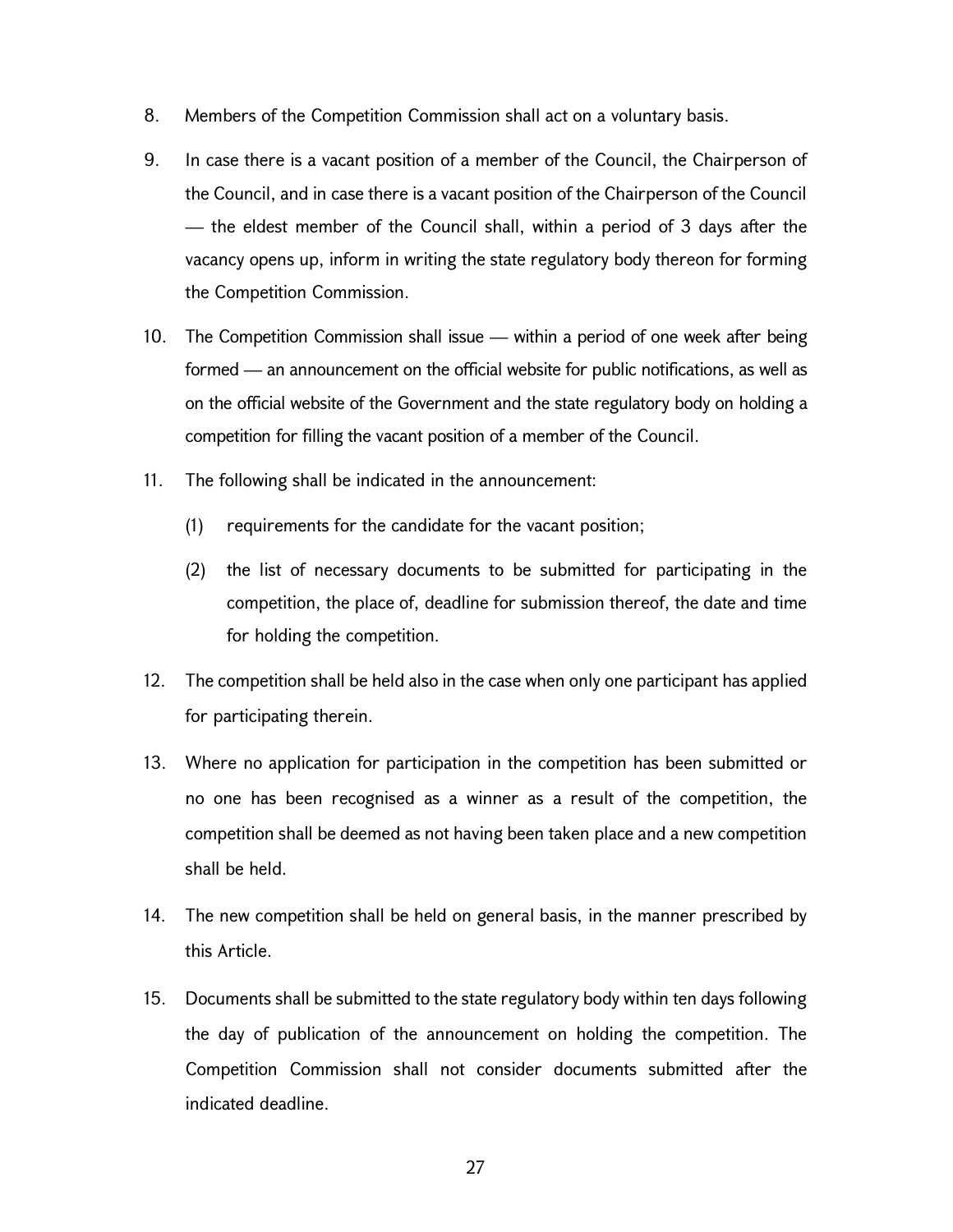- 16. The sitting of the Competition Commission for determining the winner of the competition based on the results of the competition shall be convened within 10 days after expiry of the deadline for submission of documents.
- 17. The Competition Commission shall, upon examining the documents on participants of the competition, determine the winner of the competition. Where necessary, the Competition Commission may, before rendering a decision on the winner of the competition, hold an interview with the candidate.
- 18. Specialists in the field of broadcasting may participate in sittings upon the invitation of the Chairperson of the Competition Commission.
- 19. Decisions of the Competition Commission shall be adopted by the majority of votes of the total number of the members thereof. Members of the Competition Commission shall vote "for" or "against".
- 20. Following the results of the competition, the Competition Commission shall render one of the following decisions:
	- (1) on considering the competition as not having taken place and holding a new competition;
	- (2) on declaring a winner of the competition.
- 21. The Competition Commission shall declare as the winner of the competition one participant.
- 22. The Prime Minister shall appoint the participant having won the competition as a member of the Council within a period of three days after adoption by the Competition Commission of the decision on having been declared as a winner of the competition.
- 23. The list of documents necessary for the competition and the procedure for their submission shall be established by the Government.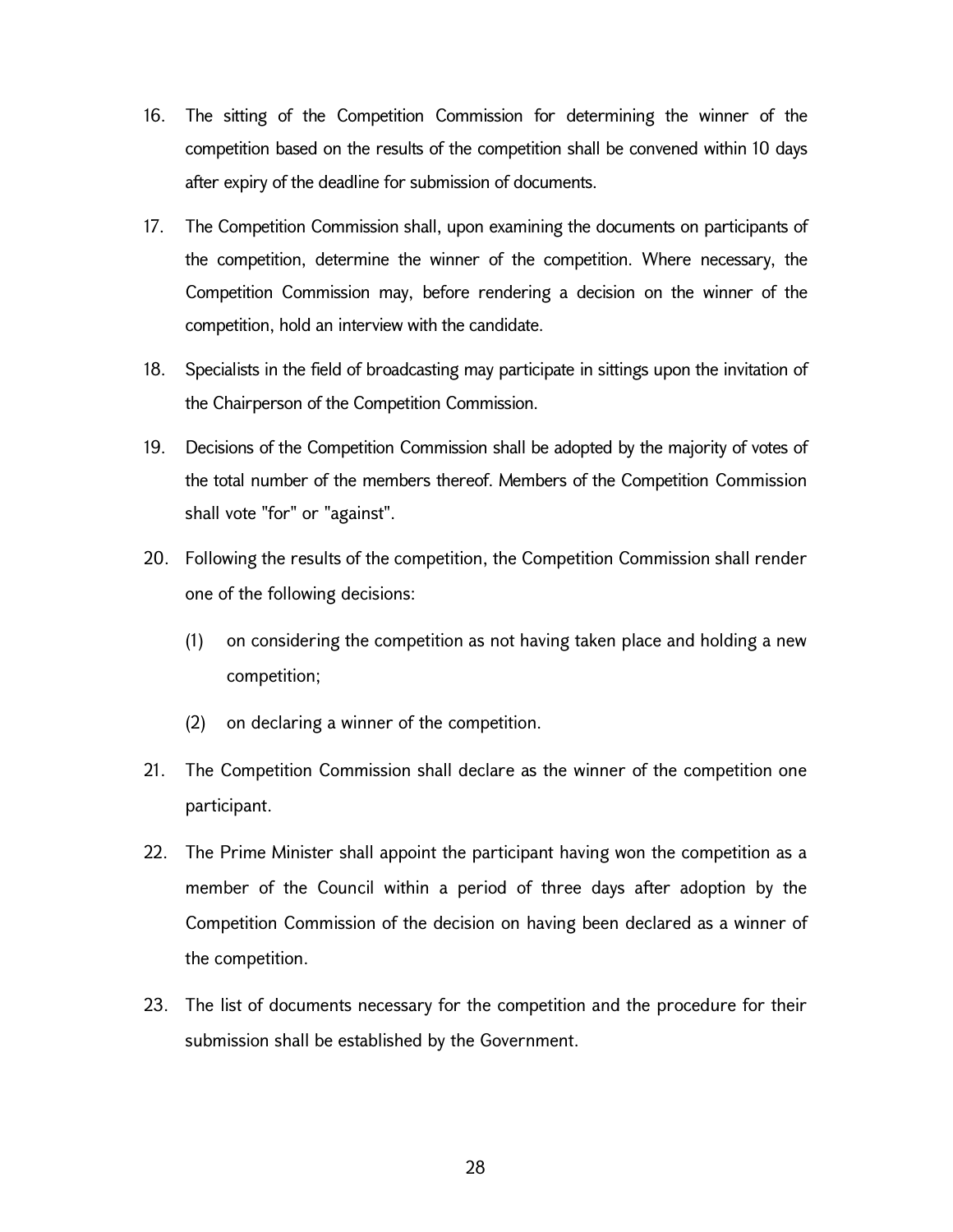- 24. Members of the Council may not be recalled from their office before expiry of the term of office, except for the cases when a member of the Council:
	- (1) has resigned;
	- (2) has been elected or appointed to another position;
	- (3) has failed to attend, without a valid reason, two consecutive or in total three sittings of the Council during the past year;
	- (4) the criminal judgement of conviction rendered against him or her has entered into legal force;
	- (5) has lost citizenship of the Republic of Armenia;
	- (6) has been declared as having no active legal capacity or having limited active legal capacity by a court judgment having entered into legal force;
	- (7) has failed to fulfil the obligations prescribed by part 6 of Article 23 of this Law;
	- (8) has refused to participate in the voting for the election of the Chairperson of the Council;
	- (9) has died.

## Article 26. Chairperson of the Council

- 1. The election of the Chairperson of the Council shall be carried out through the following procedure:
	- (1) the Council shall elect a Chairperson of the Council from among its members through secret voting for a term of four years;
	- (2) a Chairperson of the Council may not be elected in case there is a vacant position of a member of the Council. The same member of the Council may not be elected as the Chairperson of the Council for more than two consecutive terms;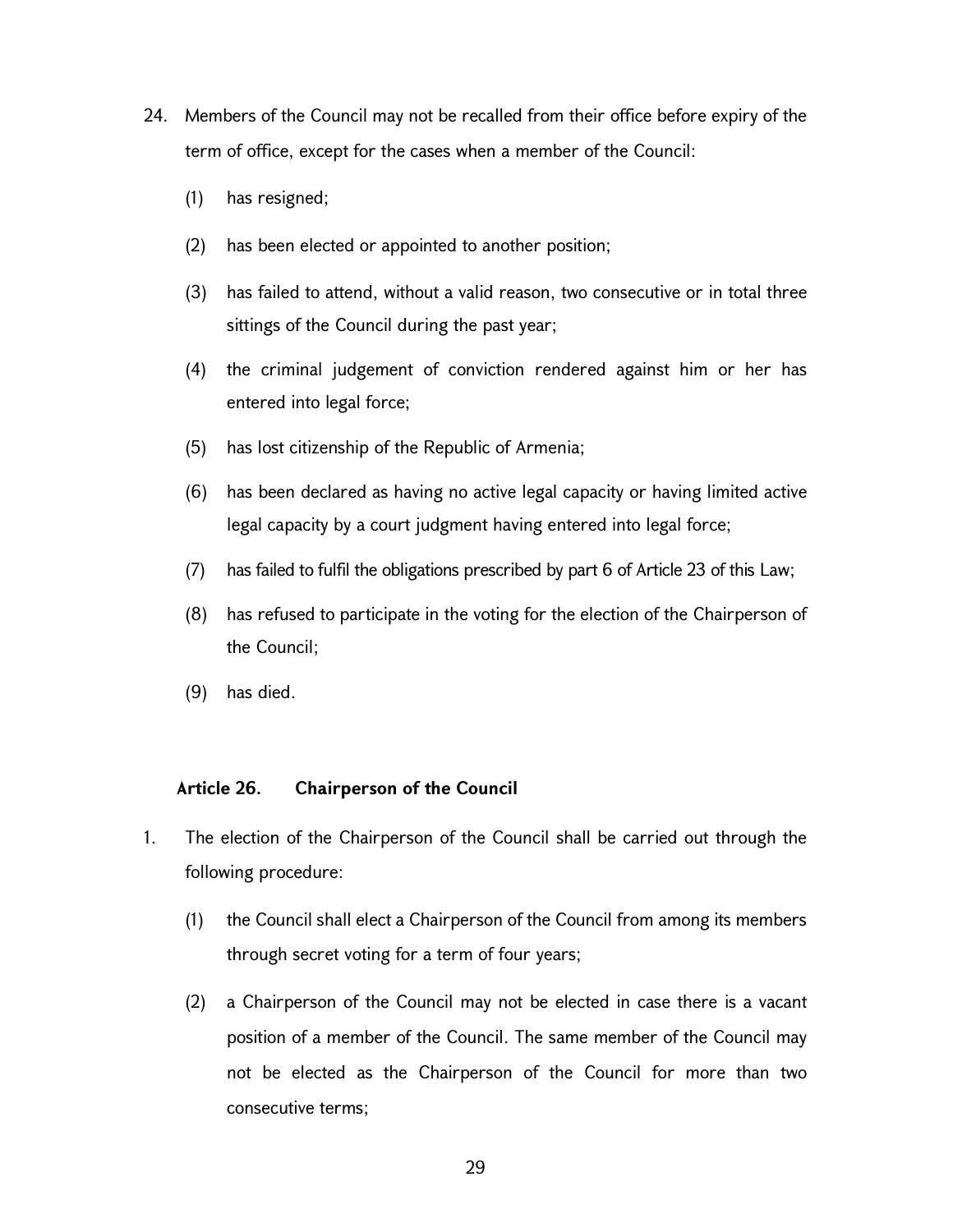- (3) the procedure for the election of the Chairperson of the Council shall be established by the decision of the state regulatory body;
- (4) in case of failure to elect a Chairperson of the Council for three consecutive times, the Council shall be dissolved;
- (5) the dissolved Council shall continue its activities until a new Council is completely formed.
- 2. The Chairperson of the Council shall:
	- (1) organise activities of the Council and the Staff thereof;
	- (2) convene sittings of the Council and preside over them, sign decisions adopted by and minutes of sittings of the Council, except for the minute and decision on removing the Chairperson of the Council from the office, which shall be signed by the eldest member of the Council;
	- (3) oversee the implementation of decisions of the Council;
	- (4) hire and dismiss employees of the Staff of the Council;
	- (5) co-ordinate and ensure regular activities of the Council;
	- (6) represent the Council in the Republic of Armenia, foreign states and international organisations;
	- (7) act within the scope of his or her competences, without a power of attorney — in the name of the Council and represent the interests thereof.
- 3. In case of absence of the Chairperson of the Council or impossibility to perform the duties thereof, he or she shall be substituted by the member of the Council appointed as a substitute by the Chairperson of the Council, and where the Chairperson of the Council has not appointed a substitute — by the eldest member of the Council.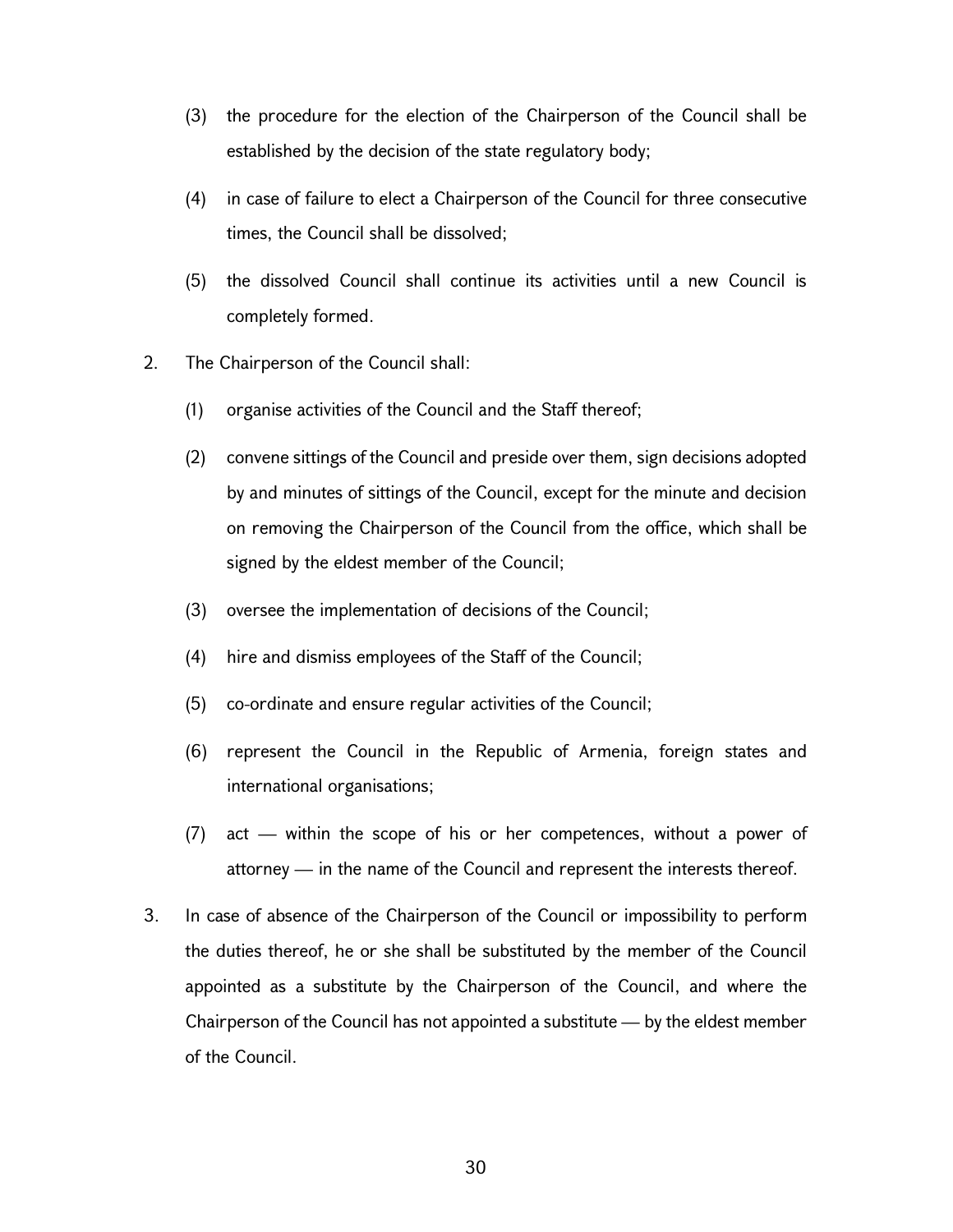### Article 27. Competences of the Council

- 1. The Council shall:
	- (1) prescribe the overall broadcasting time of the audiovisual programmes and the number of audiovisual programmings of the Public Broadcaster;
	- (2) prescribe the procedure for and areas of use of financial means of the Public Broadcaster;
	- (3) approve the staff list, positions of the Staff of the Public Broadcaster, forms and conditions of contracts concluded with them and procedure for remuneration;
	- (4) prescribe the list of positions of the Public Broadcaster, holders of which shall not have the right to work in other means of the mass media;
	- (5) establish the procedure for holding competition for filling vacant positions of executive directors of the Public Broadcaster;
	- (6) appoint executive directors of the Public Broadcaster who have won the competition;
	- (7) appoint and dismiss deputy executive directors upon submission by executive directors of the Public Broadcaster;
	- (8) each year, by 20 January, hear the reports of the executive directors of the Public Broadcaster on the activities carried out in the previous year;
	- (9) regularly approve the programming policy upon submission by executive directors of the Public Broadcaster;
	- (10) approve its statute and the structure of the Public Broadcaster;
	- (11) approve the structure and staff list of the Staff of the Council;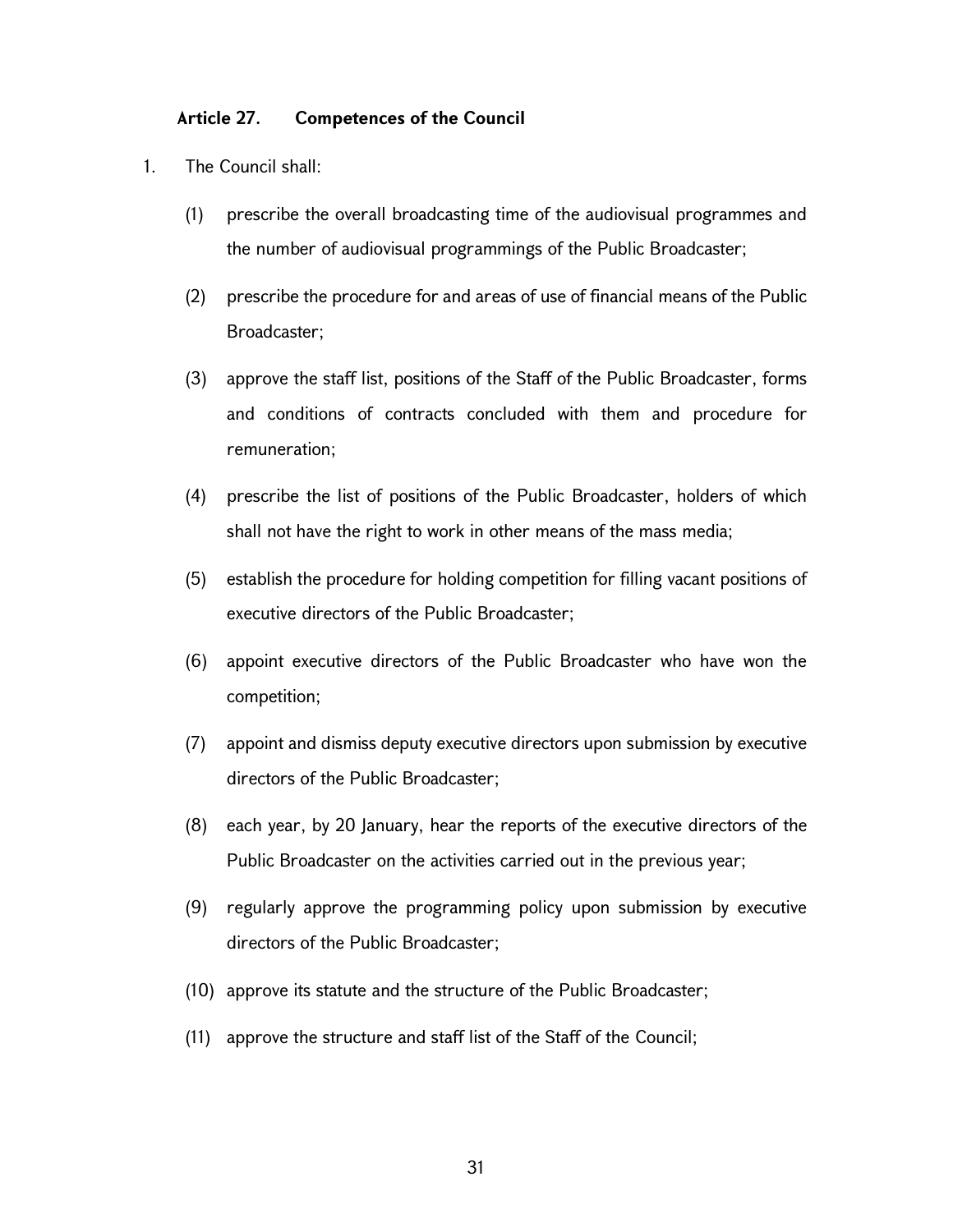- (12) approve the rules of professional conduct of journalists of the Public Broadcaster;
- (13) examine on the basis of complaints received or on the initiative thereof cases of violation of the rules of professional conduct of journalists and deliver an advisory opinion;
- (14) at least once a year, organise studies of public opinion on the activities of the Public Broadcaster and publish the results thereof;
- (15) exercise other competences vested therein by the Law "On joint-stock companies";
- (16) submit to the state regulatory body a report on the condition for ensuring diversity of informative, educational, cultural and entertaining programmes by the Public Broadcaster;
- (17) announce a tender for performing an independent audit of financial and economic activities of the Public Broadcaster;
- (18) apply incentives to and impose disciplinary penalties on the executive directors and deputy executive directors;
- (19) render a decision by the majority votes of the members, through secret ballot and within a two-week period — on satisfying or rejecting the motion of the founder of the Public Broadcaster on removing the Chairperson of the Council.
- 2. The decisions of the Council must be well-reasoned.
- 3. The decisions of the Council shall be executed by the executive directors of the Public Broadcasters, within the scope of competences thereof.
- 4. The Council shall organise its activities through a staff. The Staff of the Council shall be the "Staff of the Council of the Public Broadcaster" state organisation.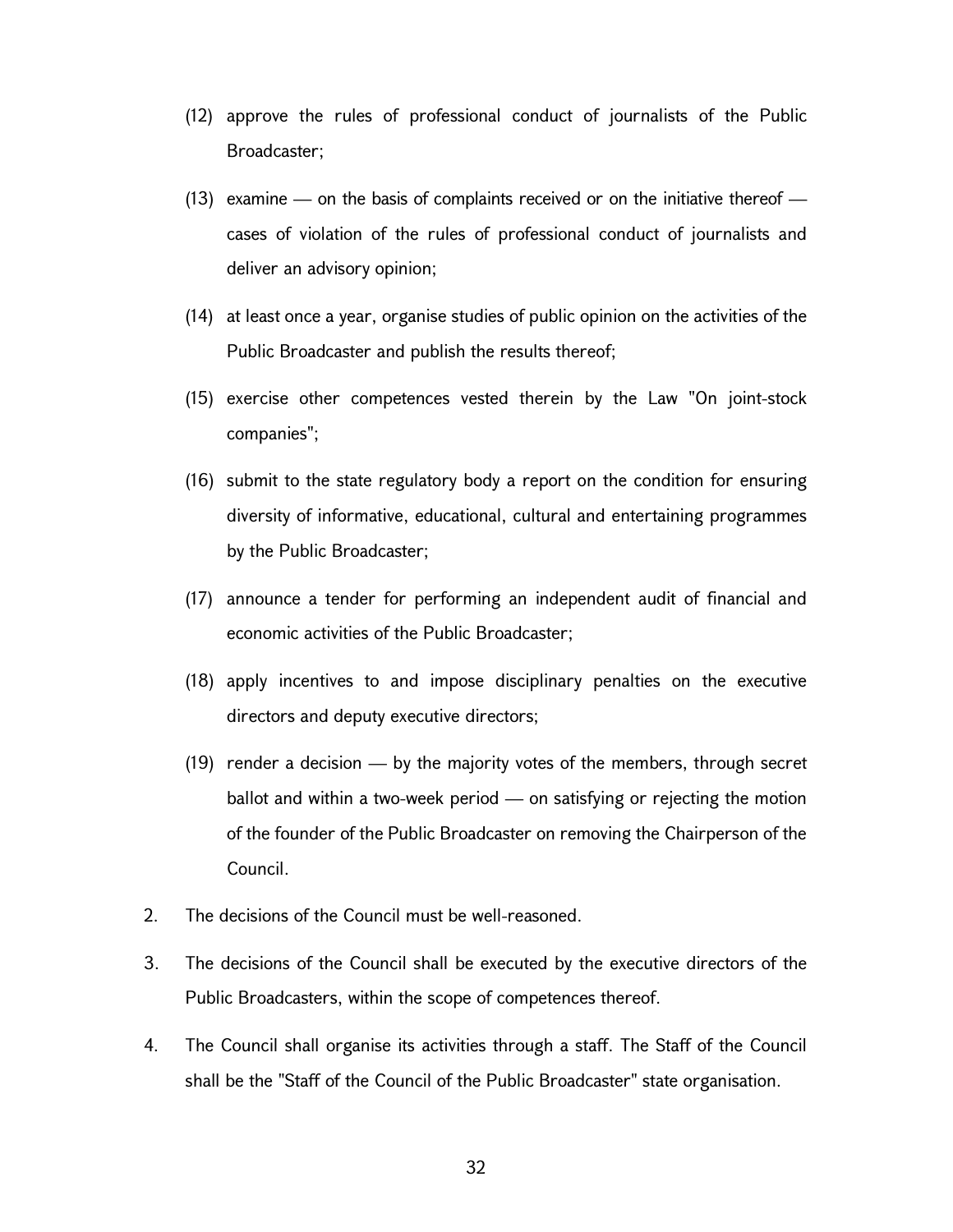# Article 28. Competences of executive directors of the Public **Broadcasters**

- 1. The executive directors of the Public Broadcaster shall:
	- (1) manage daily activities of the Public Broadcaster;
	- (2) submit to the Council the structure of programmes, proportions of their separate parts, the programme network for approval;
	- (3) issue orders;
	- (4) conclude contracts and oversee their execution;
	- (5) participate in the activities of the Council in an advisory capacity;
	- (6) represent the Public Broadcaster in the Republic of Armenia, foreign states and international organisations;
	- (7) act within the scope of competences thereof, without a power of attorney in the name of the Public Broadcasters and represent their interests;
	- (8) dispose as prescribed by law, other legal acts and the Statute of the Public Broadcasters — the property, including financial means belonging to the Public Broadcaster;
	- (9) issue letters of authorisation, including letters of authorisation with the right to re-authorise, to act in the name of the Public Broadcasters;
	- (10) appoint and dismiss employees of the Public Broadcasters, except for deputy executive directors, apply incentives thereto and impose disciplinary penalties thereon;
	- (11) submit the annual reports of the Public Broadcasters to the Council for approval;
	- (12) ensure the professional development of employees;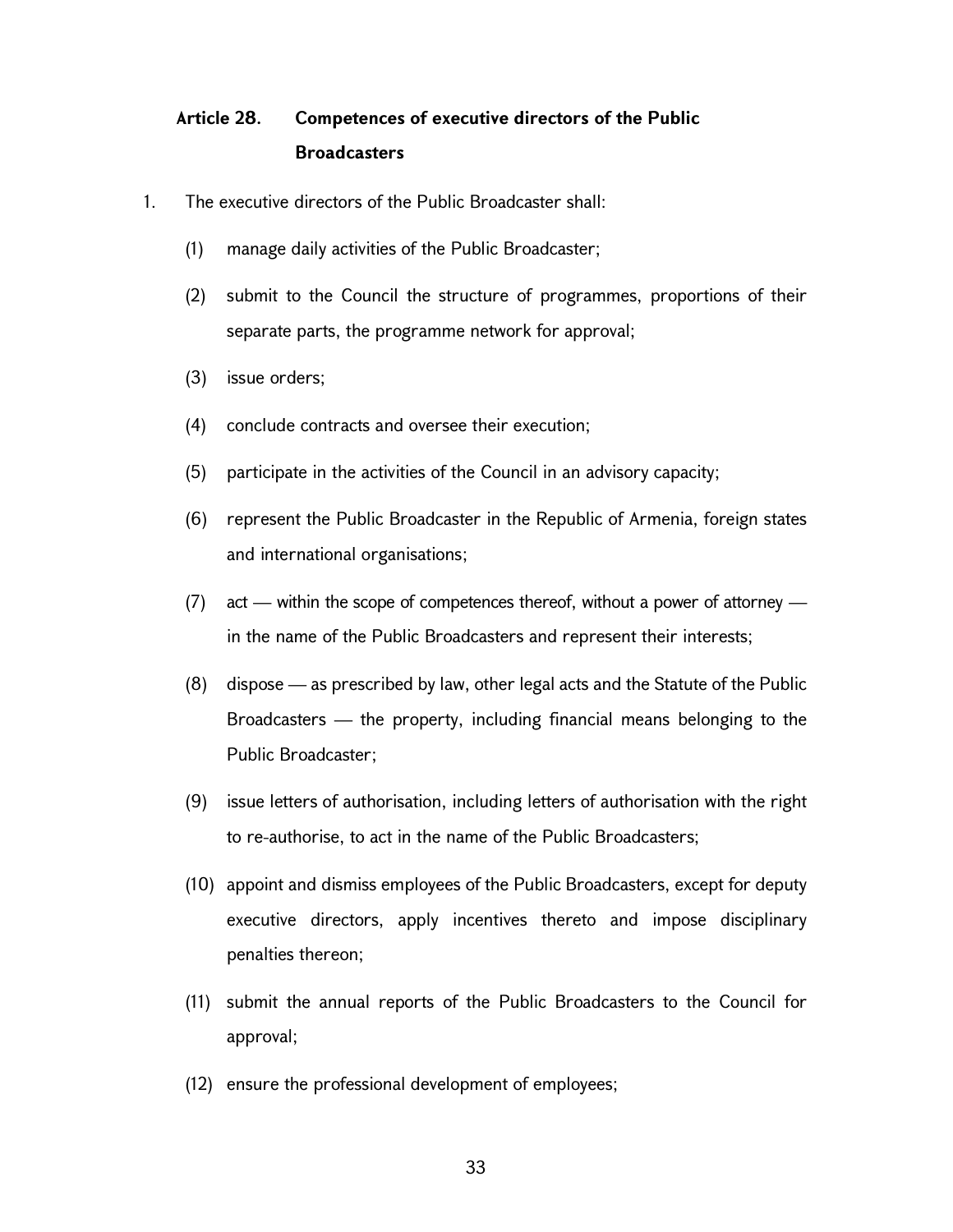- (13) exercise other competences provided for by law, other legal acts and the Statute of the Public Broadcasters.
- 2. In case of absence of the executive directors of the Public Broadcasters or impossibility to perform the official duties thereof, they shall be substituted and their powers shall be exercised by the deputy executive directors of the Public Broadcasters.

### Article 29. Funding for the Public Broadcasters

- 1. Each year, the Council shall within the time limit prescribed by the decision of the Prime Minister on commencing the budget process for the upcoming year as prescribed by the Law "On the Budget System of the Republic of Armenia"— draw up and submit to the authorised body of the public administration system of the Republic of Armenia in the field of public financial management the requests for budget funding for the Public Broadcasters for the upcoming year, by separately indicating the amounts to be allocated to the Council, the Public Broadcasters, to be included in the draft State Budget for the upcoming year.
- 2. Funding of the Public Broadcasters may not be less than the amount of budget funding for the previous year. The amount of budget funding of the Public Broadcasters may proportionally be changed due to the change in the proportion of the state budget.
- 3. The estimate of expenditures of the Public Broadcasters for the next year shall be approved by the Council, upon submission by the executive directors of the Public Broadcasters.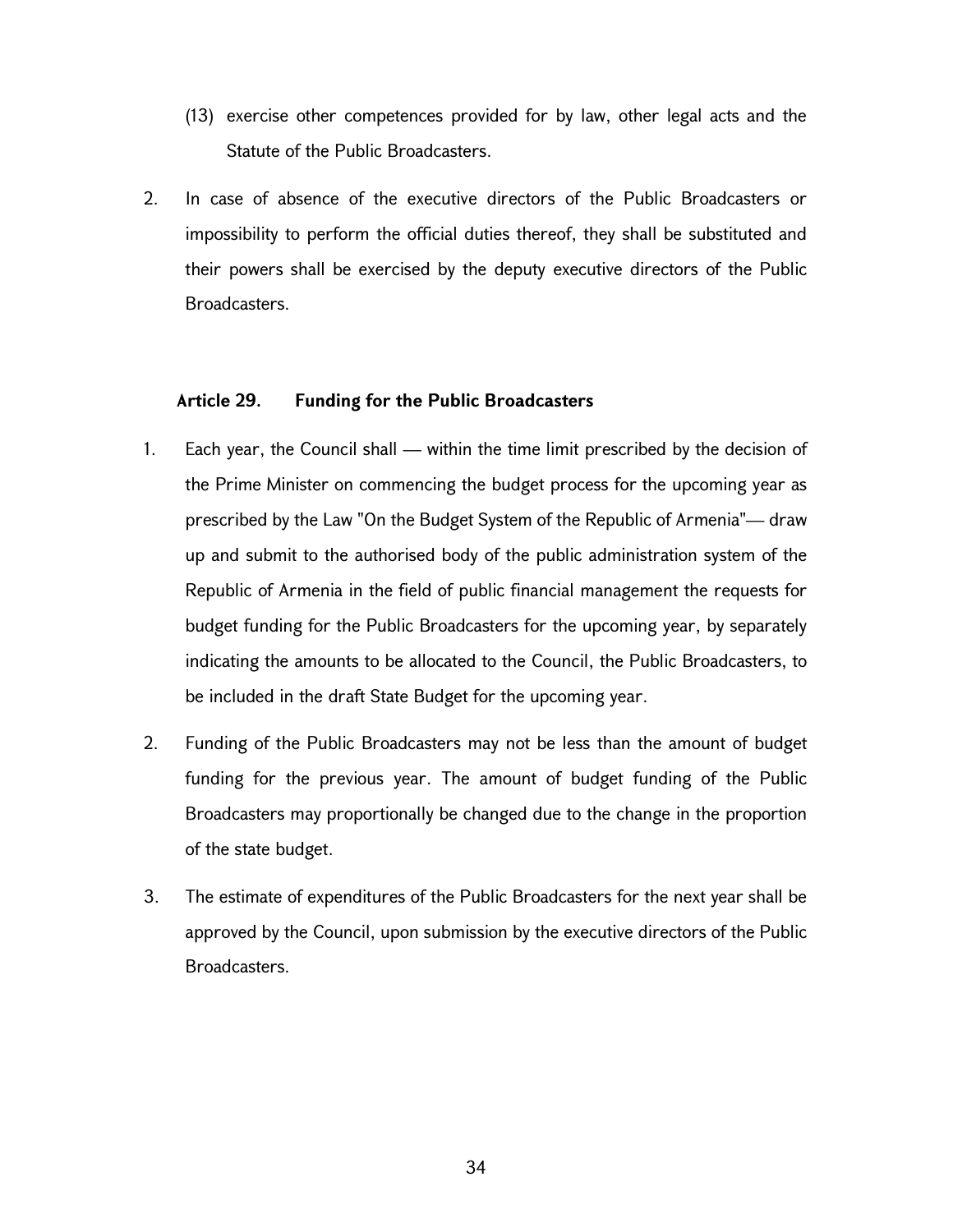### Article 30. Annual report of the Public Broadcasters

- 1. The Council shall, by April 1 of each year, submit to the National Assembly a report on the activities of the Public Broadcasters for the previous year (including programming and financial), as well as on the application of the provisions prescribed by part 6 of Article 22 of this Law.
- 2. The report on the activities of the Public Broadcasters for the previous year shall be posted on the official website of the Council.

### CHAPTER 6

### STATE REGULATORY BODY

### Article 31. The state regulatory body

- 1. The state regulatory body shall be the Commission on Television and Radio.
- 2. The state regulatory body shall have a seal, stamp, form bearing the image of the Coat of Arms of the Republic of Armenia and the inscription of its name, as well as other identification means.
- 3. The state regulatory body shall, within the scope of competence vested therein by legislation or in case there are special functions provided, represent the Republic of Armenia in other states and international organisations. The state regulatory body may co-operate with the relevant establishments of other states and interested international organisations.
- 4. The seat of the state regulatory body shall be the city of Yerevan. The state regulatory body may, upon its decision, convene on-site sittings in other communities as well.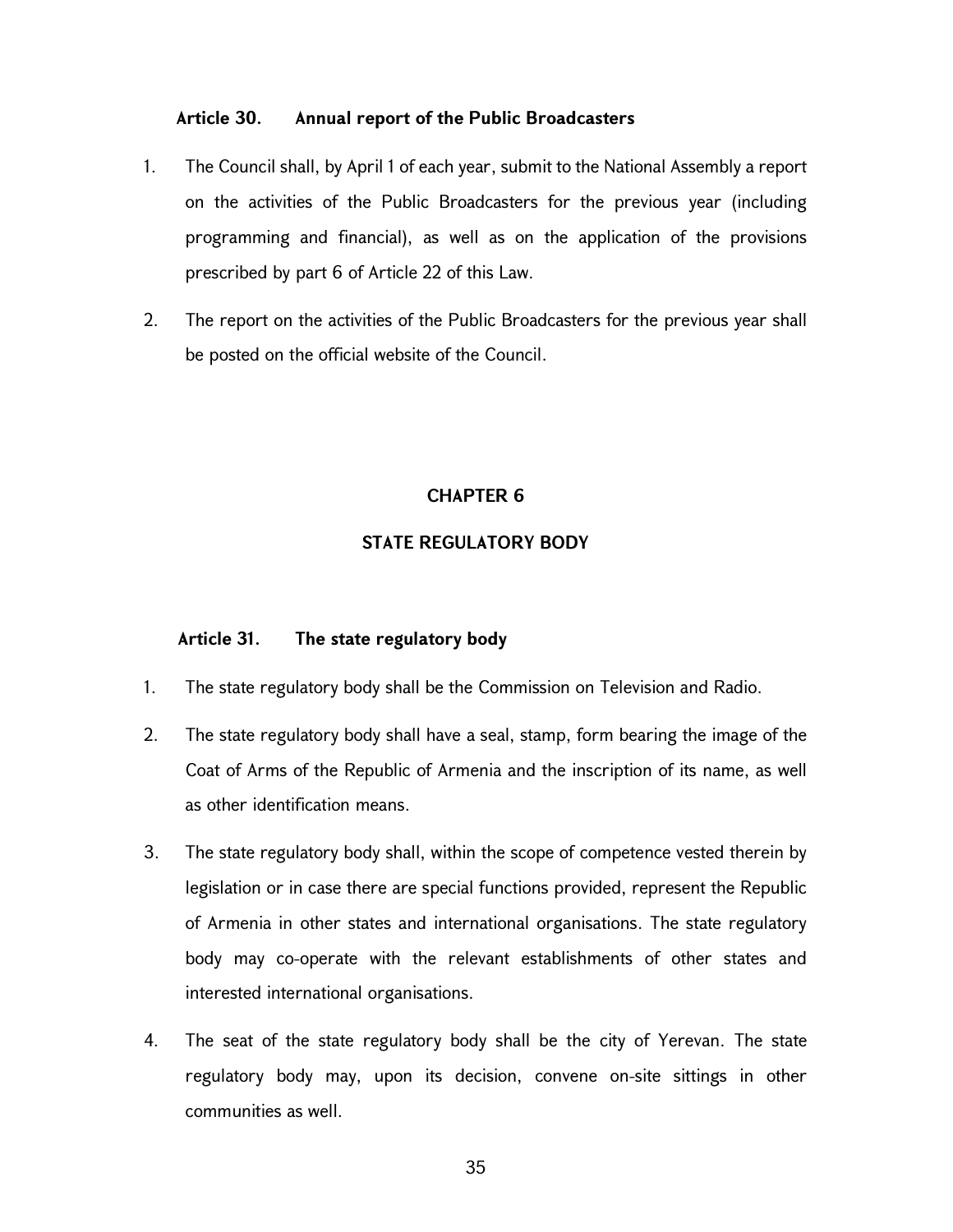#### Article 32. Powers of the state regulatory body

- 1. The state regulatory body:
	- (1) shall allocate through public and tender procedure a slot;
	- (2) shall carry out authorisation of a legal or natural person;
	- (3) shall hold a tender for licensing the usage of the slot;
	- (4) shall carry out the licensing of the activity of a network operator;
	- (5) shall hold a tender for licensing the activity of a private multiplex operator;
	- (6) shall prescribe the procedure for holding a tender for licensing the usage of the slot, the activity of a multiplex operator, the forms of applications for participation in the tender, the **procedure for and the form of the application** for licensing of the activity of a network operator;
	- (7) shall approve the forms of the licence;
	- (8) shall draw up and publish the list of licensed persons, carry out control over fulfilment of the conditions indicated in the licence and the requirements of this Law;
	- (9) shall establish by randomly observing audio and video records of audiovisual programmes — their compliance with the requirements of the legislation and the licence;
	- (10) shall oversee compliance of technical criteria for audiovisual programmes with the standards prescribed by the decision of the Government;
	- (11) shall impose measures of liability in case of violation of this Law or nonexecution of decisions thereof;
	- (12) shall oversee observance by the Broadcasters of the procedure for the election campaign prescribed by the Electoral Code of the Republic of Armenia;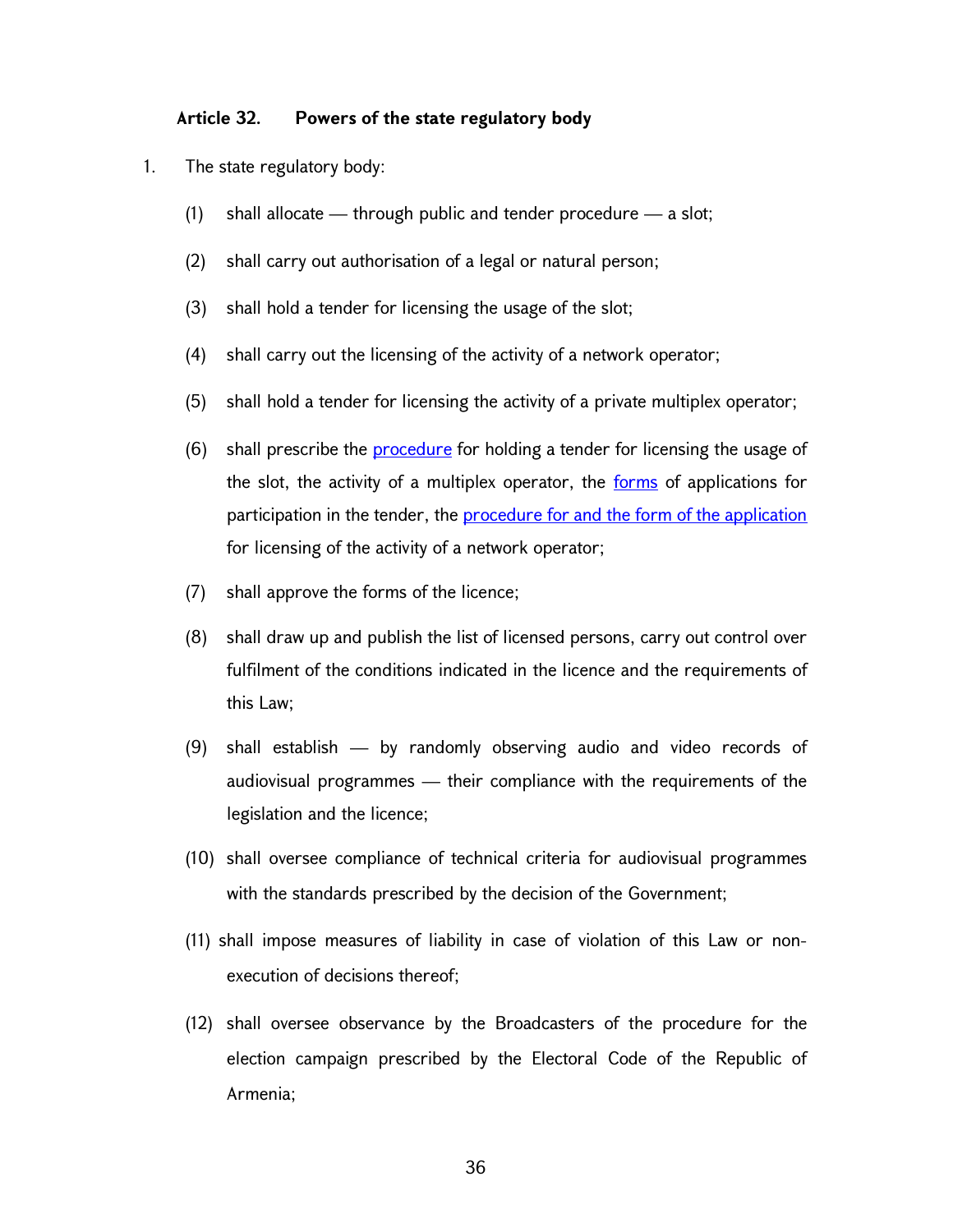- (13) shall examine and give a response or conclusion with regard to complaints, suggestions and inquiries on the activities of the Broadcasters, operators and audiovisual programming distributors;
- (14) shall carry out permanent monitoring of the activities of the Broadcasters and operators;
- (15) may engage in the development of international treaties and draft legal acts with regard to the field of audiovisual media;
- (16) shall conduct inspections and examinations as and in the cases prescribed by the Law of the Republic of Armenia "On organising and conducting inspections in the Republic of Armenia";
- (17) shall exercise supervision for ensuring of diversity of informative, educational, cultural and entertainment programmes in Public Broadcasters;
- (18) shall establish the procedure for and form of submission of the report prescribed by point 16 of part 1 of Article 27 of this Law by the Council;
- (19) shall establish the **procedure for and conditions** of allocation of airtime  $$ during martial law or state of emergency — to the Prime Minister or the official who is officially the Commandant in the emergency area during a state of emergency;
- (20) shall prescribe the form of record on results of the permanent monitoring;
- (21) shall approve its structure as prescribed by law;
- (22) shall give a conclusion with regard to draft secondary regulatory legislative acts arising from this Law;
- (23) shall participate in the development of the policy in the field of audiovisual media;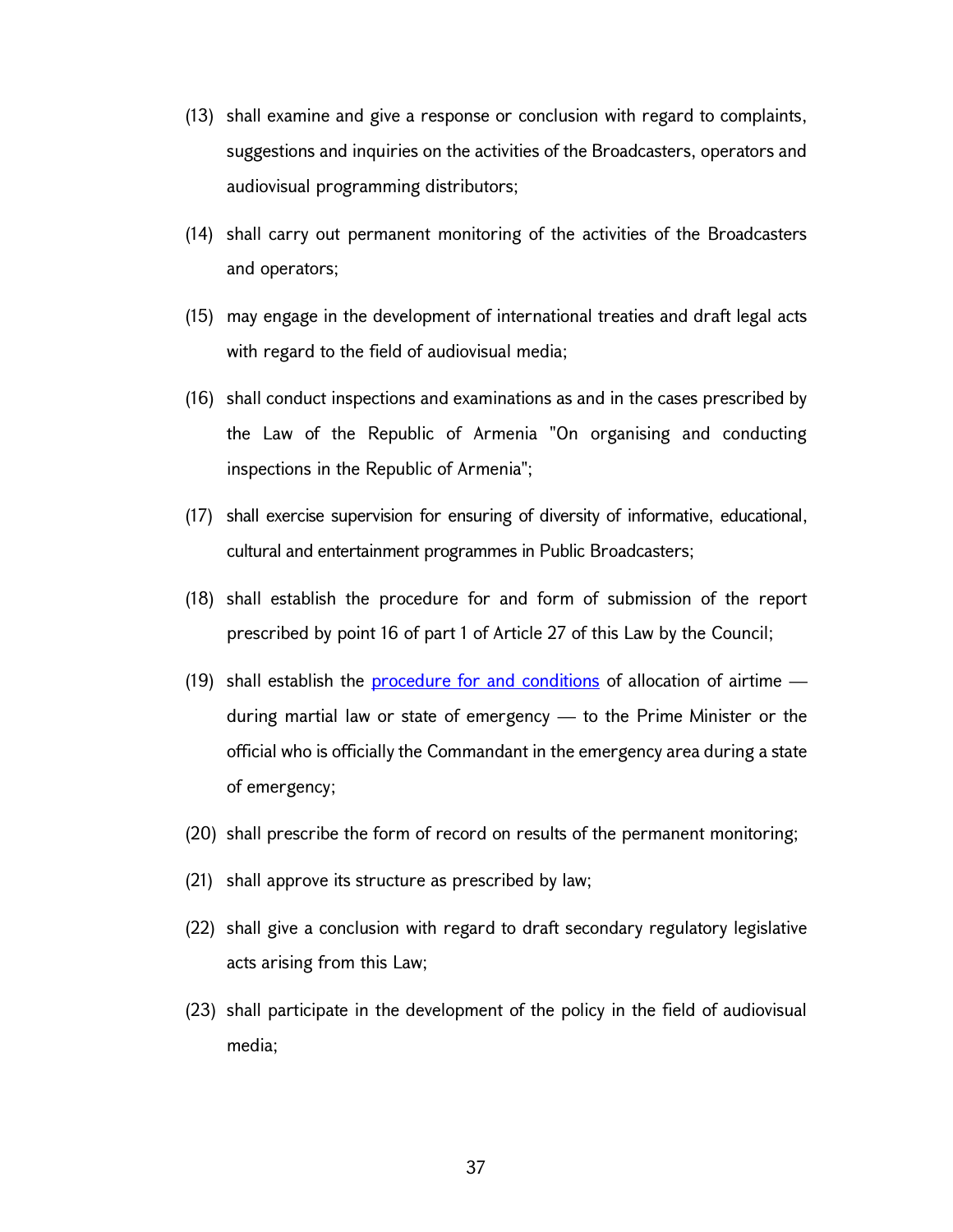- (24) shall prescribe the conditions for using the slot in a public multiplex and publish information on the availability of free slots;
- (25) shall check the conformity of the requirements of the licence attached to the application for licensing the usage of a slot by the broadcaster;
- (26) shall exercise other powers prescribed by this Law.
- 2. The state regulatory body shall request and receive necessary documents and other information from entities, state authorities and officials prescribed by this Law.
- 3. In case of detecting violations of the requirements of legislation on audiovisual media, the state regulatory body shall have competence to assign the Public Broadcasters to eliminate the detected shortcomings within the time limit prescribed.
- 4. The state regulatory body shall have the competence to:
	- (1) file a motion to the Council on subjecting the executive director of the Public Broadcaster to disciplinary liability, in case of detecting an act prohibited by an article of this Law, providing for a fine;
	- (2) file a motion to the Council on terminating the term of office of the executive director of the Public Broadcaster, in case of committal of acts prohibited by articles of this Law, providing suspension or termination of a licence, as well as in case of failure to eliminate the shortcomings within the time limit prescribed.
- 5. In case of suspending or terminating an authorisation or a licence of the Broadcaster, the state regulatory body shall — within a three-day period — inform of it to the multiplex operator broadcasting the given programming for immediately terminating the broadcasting.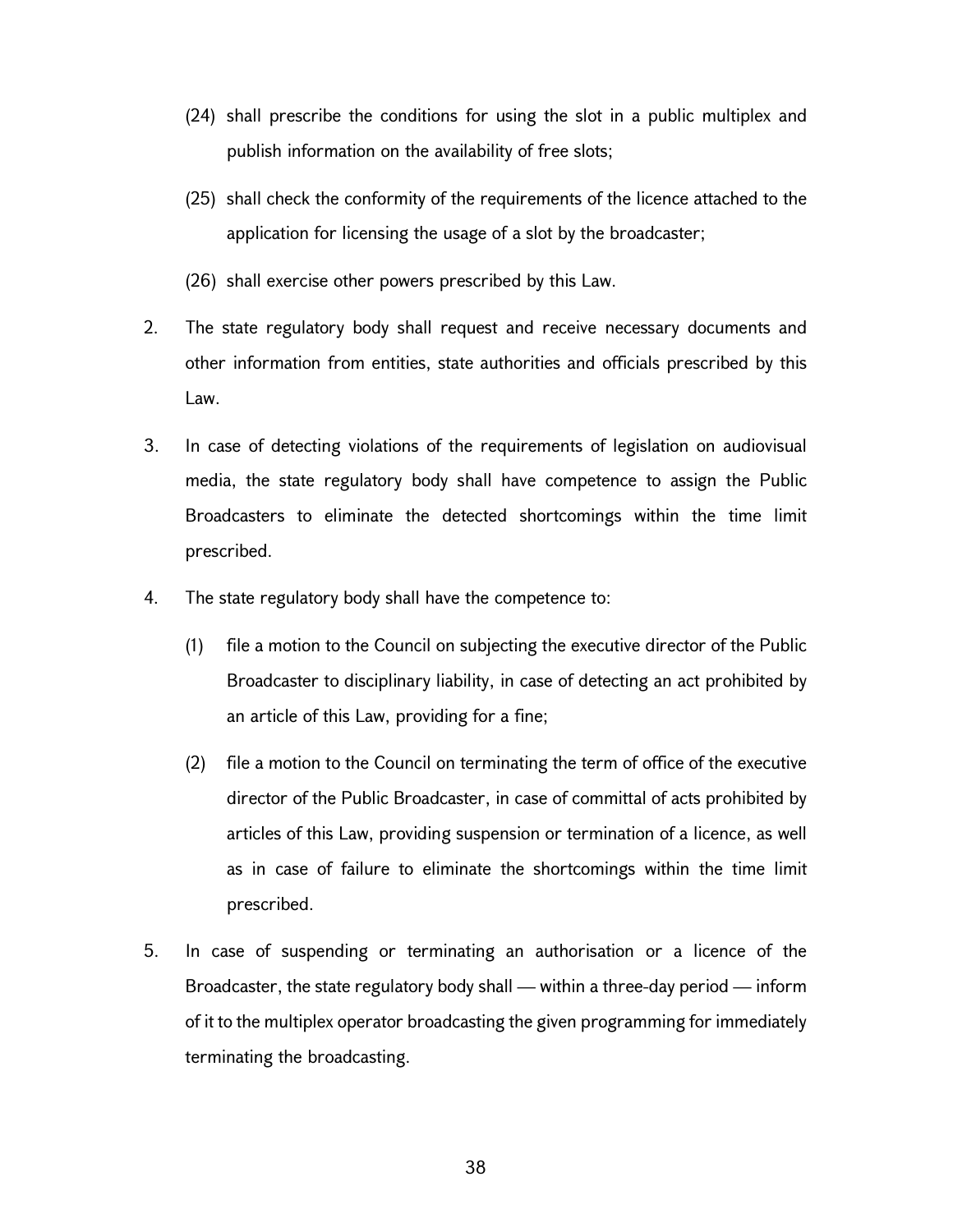- 6. The state regulatory body may involve specialists and experts on voluntary or contractual basis when exercising the powers thereof.
- 7. The state regulatory body shall adopt secondary regulatory legislative, individual and internal acts prescribed by this Law.
- 8. The secondary regulatory legislative acts of the state regulatory body shall also be published on the official website of the state regulatory body.
- 9. The state regulatory body, members of the state regulatory body and the employees of the structural subdivisions of the state regulatory body shall be independent in exercising their powers and shall only obey the law. Unlawful influence on and interference into their activities shall be prohibited.

### Article 33. Principles of activities of the state regulatory body

The state regulatory body shall carry out its activities on the basis of the principles of legitimacy, democracy, equality, impartiality, independence, collegiality and publicity.

# Article 34. Requirements for candidates for members of the state regulatory body and members of the state regulatory body and the procedure for their remuneration

1. Each person having attained the age of twenty-five, being citizen of only the Republic of Armenia for the last four years, permanently residing in the Republic of Armenia for the last four years, having the right to suffrage and having command of Armenian, who has at least three years of professional work experience in the fields of broadcasting, economy, management, engineering, culture, arts or law, has higher education, is a reputable specialist in the field of mass media, may be a candidate for member of the state regulatory body.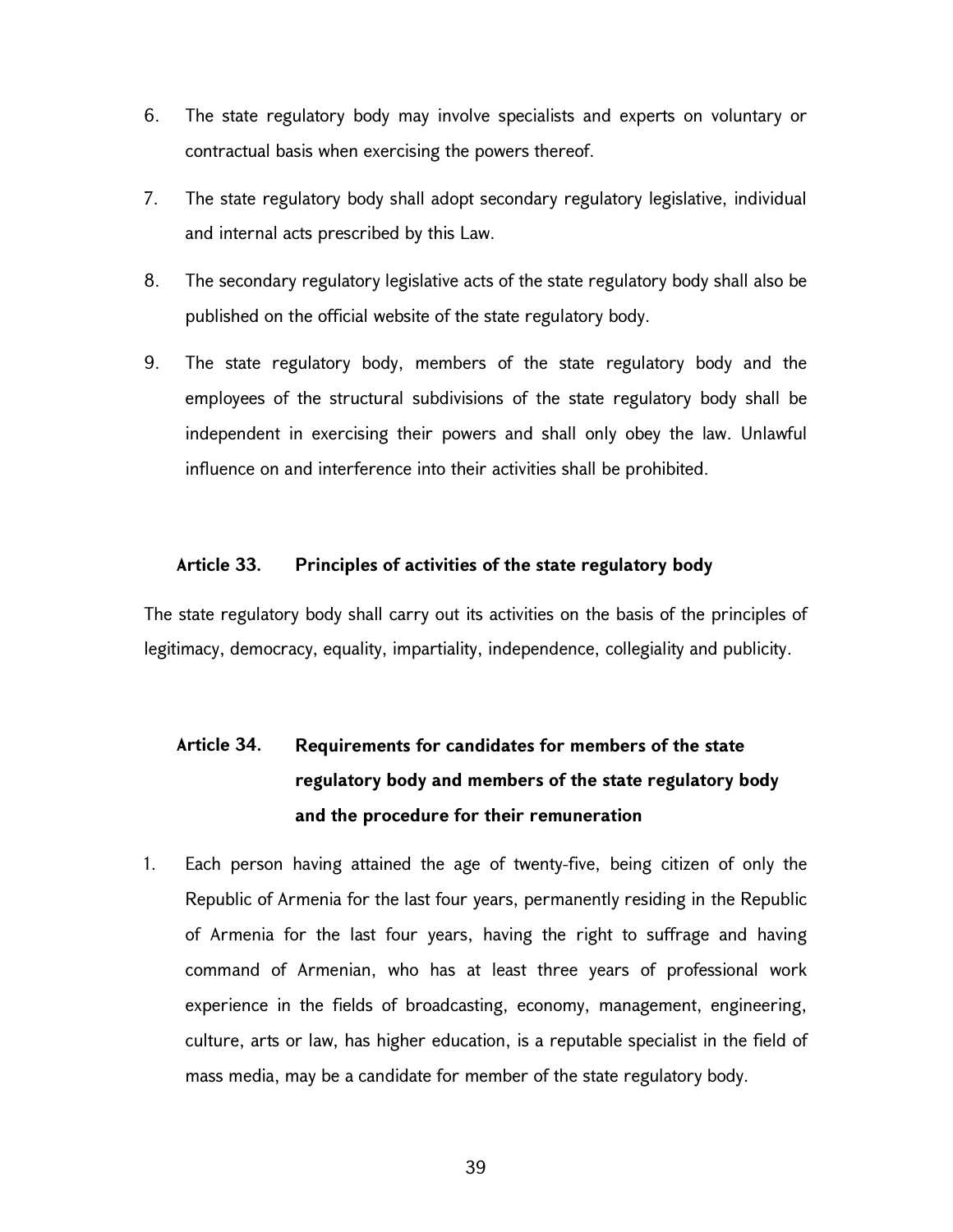- 2. The following may not be a member of the state regulatory body:
	- (1) a person having been convicted on the basis of a criminal judgment of the court having entered into legal force, and the conviction has not been quashed or expunged in the prescribed manner;
	- (2) a person having been declared as having no active legal capacity or having limited active legal capacity upon a civil judgment of the court having entered into legal force.
- 3. Members of the state regulatory body may not, during their terms of powers, hold membership in any political party or otherwise engage in political activities. They must show political restraint in public speeches.
- 4. Members of the state regulatory body may not hold a position not conditioned by their status, in state or local self-government bodies, any position in commercial organisations, engage in entrepreneurial activities, as well as do other paid work, except for scientific, educational and creative work. Duties of the member of the state regulatory body shall prevail over other activities carried out thereby.
- 5. Within one month after undertaking the powers of the member of the state regulatory body, the member of the state regulatory body shall be obliged to:
	- (1) cease engagement in entrepreneurial or political activities;
	- (2) resign from positions held in state or local self-government bodies, as well as commercial organisations;
	- (3) resign from paid work, except for scientific, educational or creative work.
- 6. Each member of the Committee [state regulatory body] shall take the following oath when assuming his or her position:

"Assuming the duties of the member of the state regulatory body, I swear to  $-$  by remaining faithful to the Constitution and laws — protect human rights and fundamental freedoms, support in building civil society by ensuring the right to freely express the opinion, freedom of information and pluralism.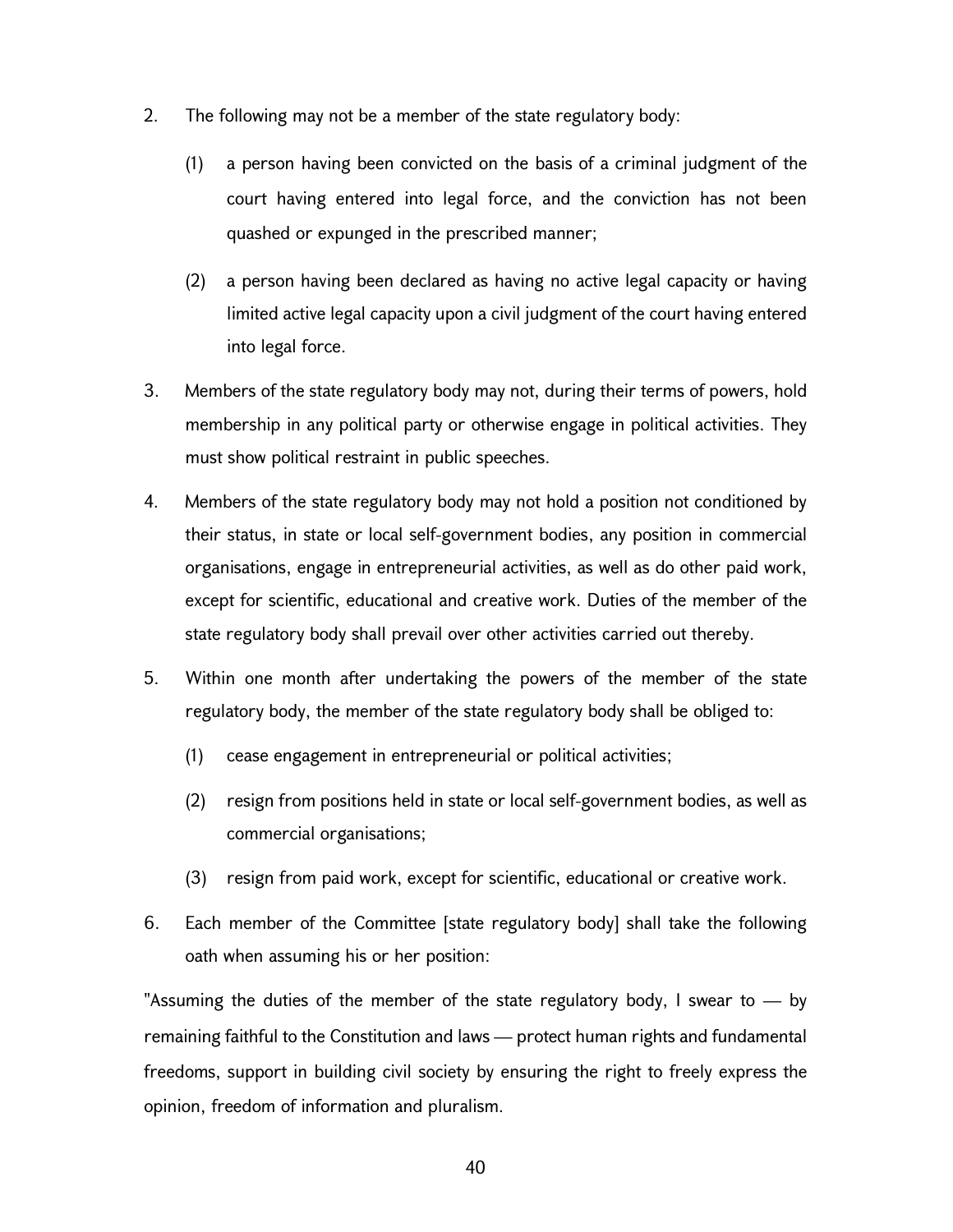I swear that I will perform my duties objectively, with utmost integrity and honesty, act under the principle of publicity, impartiality and justice, regardless of any political or economic interest.".

7. Relations with regard to remuneration of the members of the state regulatory body shall be regulated by the Law of the Republic of Armenia "On remuneration for persons holding state positions".

#### Article 35. Procedure for formation of the state regulatory body

- 1. The state regulatory body shall be composed of seven members. Members of the state regulatory body shall be elected by the National Assembly, upon recommendation of the competent standing committee of the National Assembly, by at least three fifths of votes of the total number of Deputies, for a term of six years, through gender representation.
- 2. The Chairperson of the state regulatory body shall, no earlier than one month before the day of termination of powers of the member of the state regulatory body and no later than one week before, whereas in case of vacancy occurred upon another ground — within a period of three days after the vacancy occurs, and in case of a vacant position of Chairperson of the state regulatory body — the member substituting the Chairperson of the state regulatory body shall inform in writing the competent standing committee of the National Assembly about it.
- 3. The National Assembly shall carry out the election of the member of the state regulatory body as prescribed by the Constitution and the Constitutional Law "Rules of Procedure of the National Assembly".
- 4. The state regulatory body shall elect a Chairperson of the state regulatory body from among its members. The member of the state regulatory body may be nominated as Chairperson of the state regulatory body by way of self-nomination or nomination by any other member of the state regulatory body upon his or her consent.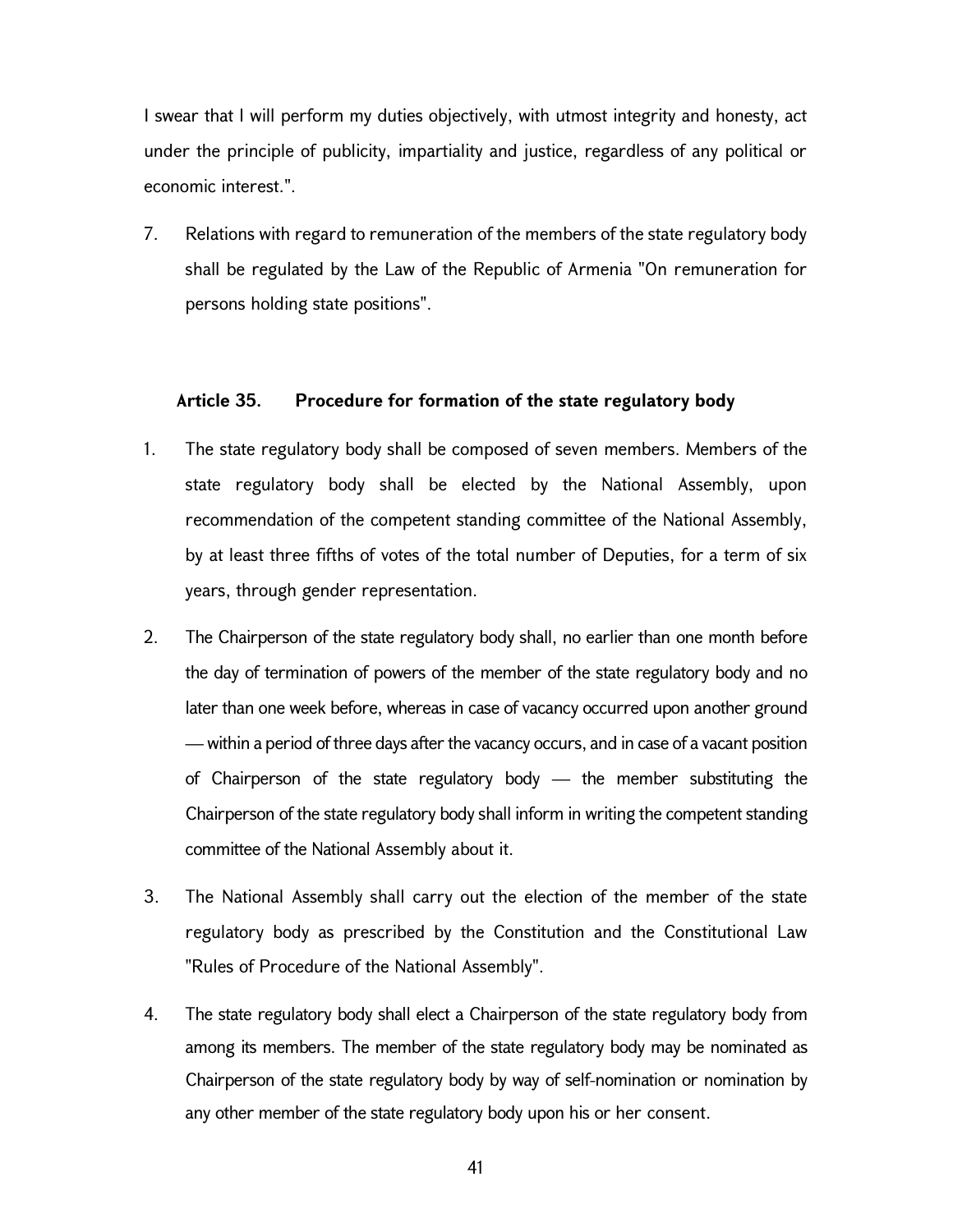- 5. All members of the state regulatory body shall secretly vote in the election for the Chairperson of the state regulatory body.
- 6. A ballot paper shall be drawn up for voting, wherein all candidates shall be included.
- 7. The member of the state regulatory body shall have one vote when voting. Where the participant of the voting has given more than one vote, that ballot paper shall be deemed to be invalid.
- 8. Where, by the results of the voting, no candidate has received more than half of the votes, two candidates having received the most votes shall be self-nominated and an additional voting shall be held.
- 9. Where there are two candidates having received the majority of votes, an additional voting shall be held, whereby it shall be decided which of them may be selfnominated.
- 10. During the additional voting, each member of the state regulatory body shall have one vote. The candidate having received more than half of the votes during the additional voting shall be deemed to be elected. Where no one has received at least more than half of "for" votes of the participants of the voting, a new election shall be held.
- 11. The Chairperson of the state regulatory body shall be elected by the majority of votes of the total number of members of the state regulatory body. A member of the state regulatory body shall not have the right to refuse to vote and shall vote only "for" or "against".
- 12. The same person may not be elected as a member of the state regulatory body, including Chairperson of the state regulatory body for more than two consecutive times.
- 13. The Chairperson of the state regulatory body shall hold his or her office until the expiry of his or her term of office as a member of the state regulatory body.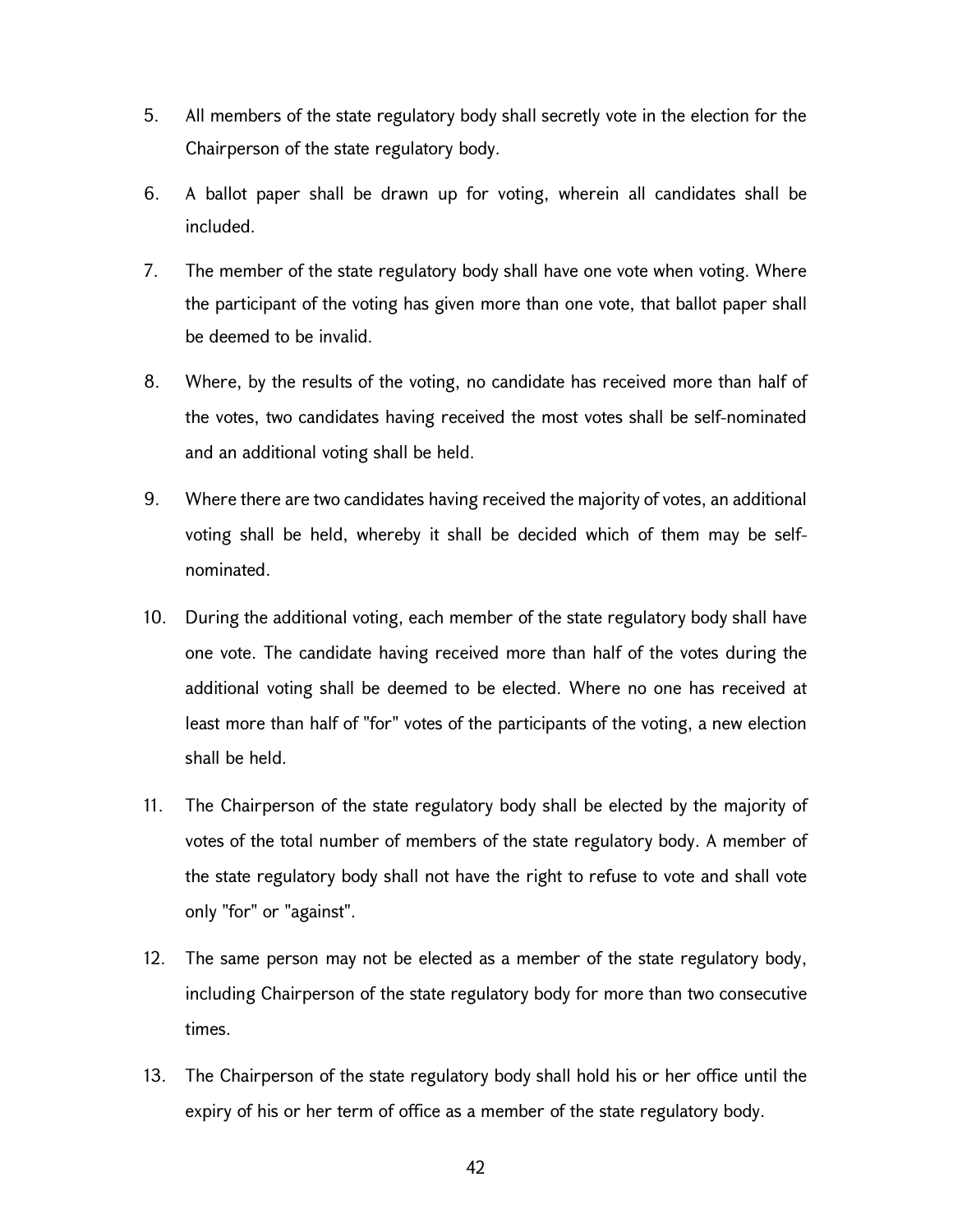14. Election of a new Chairperson of the state regulatory body shall be carried out within a period of ten days after replenishment of the composition of the members of the state regulatory body.

#### Article 36. Chairperson of the state regulatory body

- 1. Chairperson of the state regulatory body shall:
	- (1) ensure arrangement of the regular activities of the state regulatory body;
	- (2) represent the state regulatory body in relations with other bodies;
	- (3) draw up the agenda of sittings, convene and hold sittings of the state regulatory body; moreover, a member of the state regulatory body shall participate in drawing up the agenda of sittings of the state regulatory body by submitting recommendations on the agenda to the Chairperson of the state regulatory body;
	- (4) sign and publish the decisions of the state regulatory body, issue orders;
	- (5) oversee execution of the decisions adopted by the state regulatory body;
	- (6) submit the report on the activities of the state regulatory body for the previous year to the National Assembly;
	- (7) carry out overall management of the structural subdivisions of the state regulatory body;
	- (8) submit the draft statute, structure and the staff list of the structural subdivisions to the state regulatory body for approval;
	- (9) appoint and dismiss employees of the state regulatory body as prescribed by law.
- 2. In case of leave or secondment or temporary incapacity to work, the powers of the Chairperson of the state regulatory body shall be temporarily exercised by the member of the state regulatory body appointed by him or her.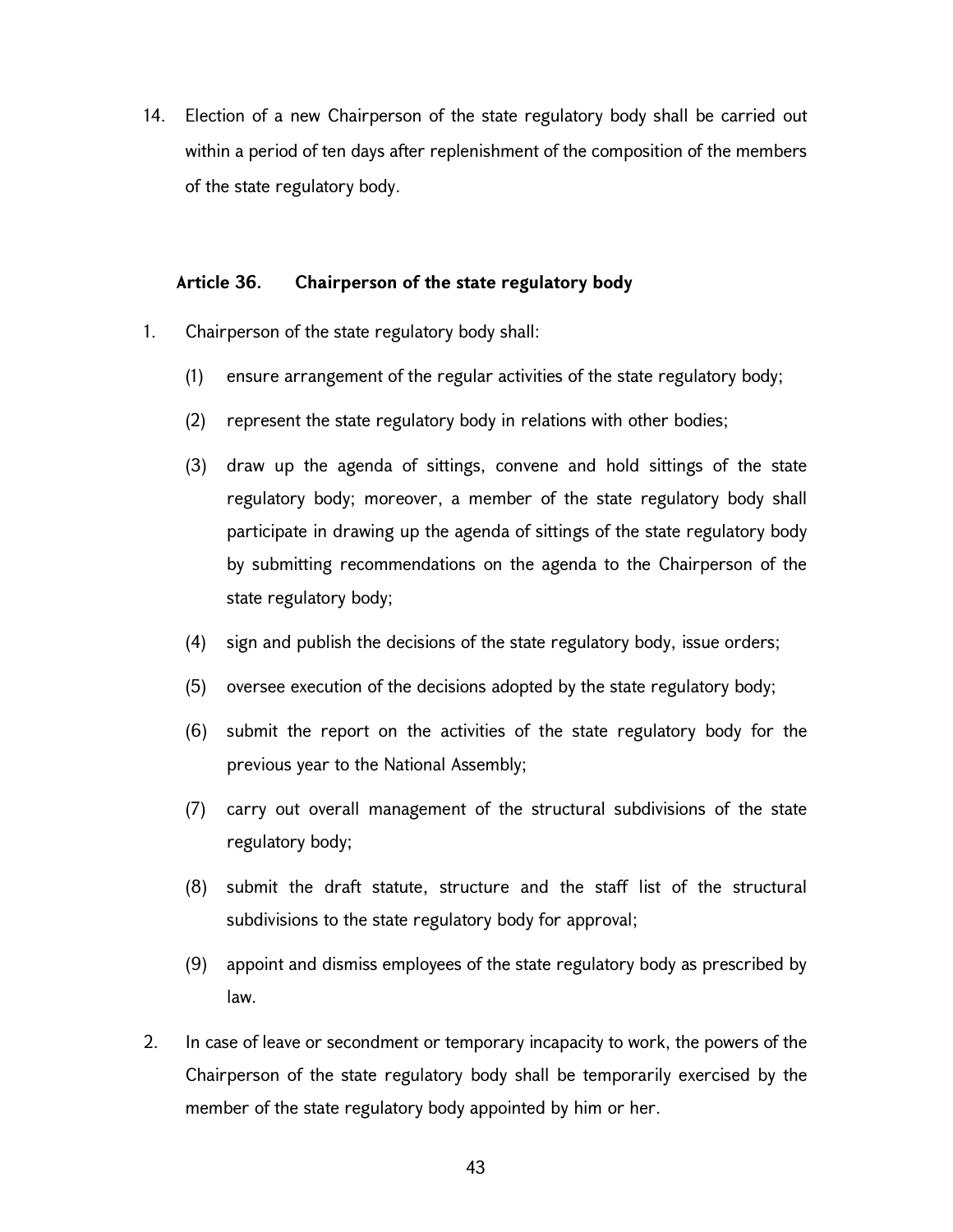3. In case of failure by the Chairperson of the state regulatory body to appoint his or her substitute, where being on leave or secondment, temporary incapacity for work, termination or imposed termination of powers, the duties of the Chairperson of the state regulatory body shall be fulfilled by the eldest member of the state regulatory body.

# Article 37. Termination and imposed termination of powers of member of state regulatory body

- 1. A member of the state regulatory body may not be recalled from his or her position before expiry of the term of office.
- 2. The powers of a member of the state regulatory body shall be terminated in case of:
	- (1) violation of the incompatibility requirements;
	- (2) impossibility to fulfil his or her official duties for more than four subsequent months or more than six months during the calendar year due to temporary incapacity for work (except for reasons related to being on leave in case of maternity, birth of child or adoption of child) or acquisition, after being elected, of a physical impairment or disease that hinders his or her appointment to the position;
	- (3) failure to attend the sittings of the state regulatory body more than twice for a non-valid reason during the year;
	- (4) at least once, refusing to participate or abstaining from participating in the voting, except for the cases excluding participation in voting, prescribed by this Law;
	- (5) failure to inform at least once about the circumstances excluding his or her participation in the sitting of the state regulatory body.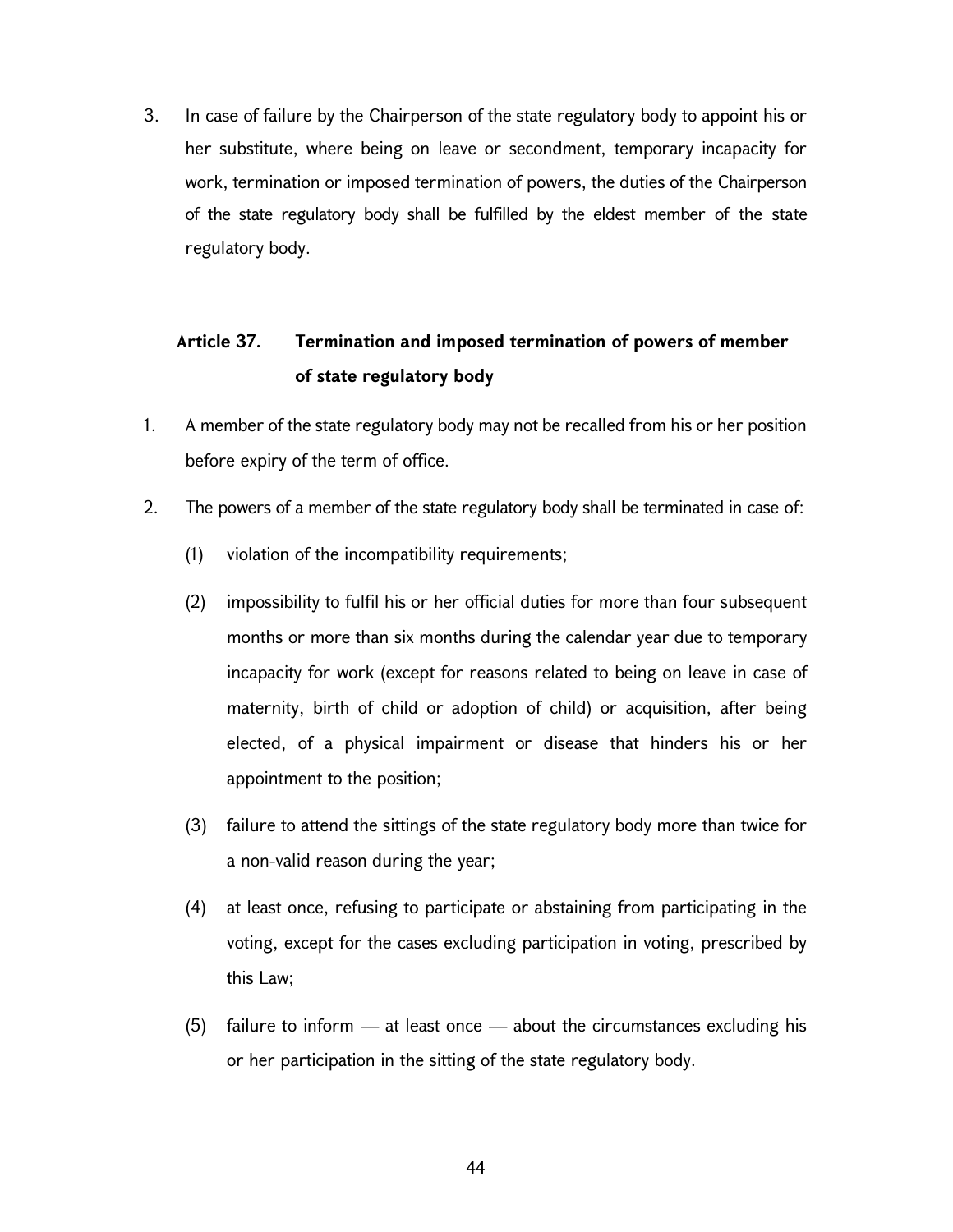- 3. The cases of termination of powers of a member of the state regulatory body shall be:
	- (1) expiry of the term of powers;
	- (2) loss of the citizenship of the Republic of Armenia or acquisition of citizenship of another state,
	- (3) entry into legal force of a criminal judgement of conviction rendered against him or her;
	- (4) entry into legal force of a civil judgment of the court on declaring him or her as having no active legal capacity, having limited active legal capacity, missing or dead;
	- (5) his or her resignation;
	- (6) his or her death.
- 4. The powers of a member of the state regulatory body shall be terminated in the cases prescribed by this Law by the National Assembly, by at least three fifths of votes of the total number of the Deputies.
- 5. The powers of a member of the state regulatory body shall terminate on the ground of point 5 of part 3 of this Article from the day of reiteration, by the member of the state regulatory body, of his or her resignation at the sitting of the state regulatory body or the day on which he or she fails to attend that sitting.
- 6. The powers of a member of the state regulatory body shall terminate on the ground of point 6 of part 3 of this Article on the day of his or her death.
- 7. The powers of a member of the state regulatory body shall terminate on the ground of point 1 of part 3 of this Article on the day of termination of his or her powers.
- 8. In case of termination of the powers of a member of the state regulatory body on the grounds provided for by points 5 and 6 of part 3 of this Article, the Chairperson of the state regulatory body shall immediately post an announcement on the official website of the state regulatory body.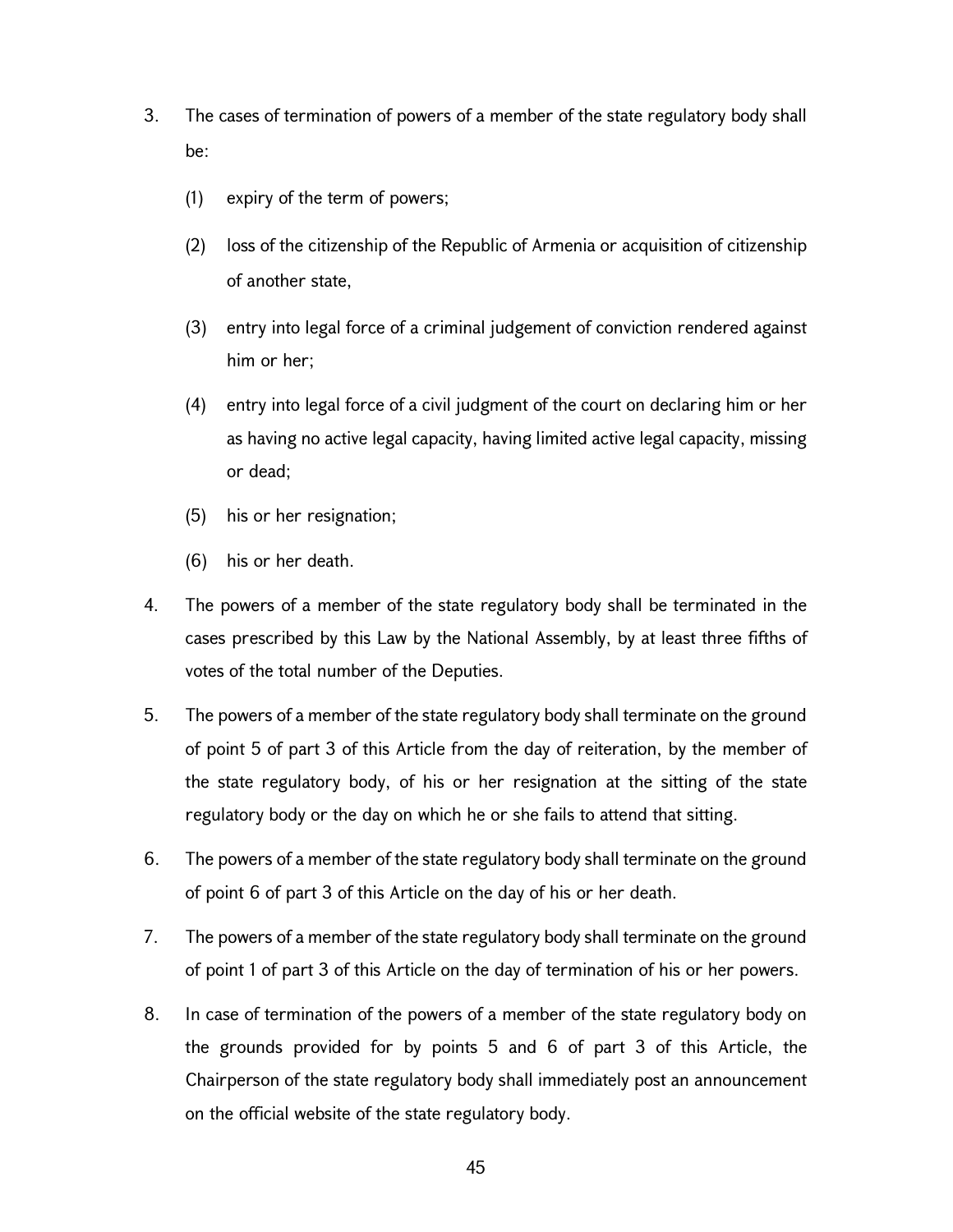9. The powers of a member of the state regulatory body shall terminate on the ground indicated in points 2-4 of part 3 of this Article from the day of adoption of a decision of the state regulatory body recording the existence of the relevant ground.

#### Article 38. Funding of expenditures of the state regulatory body

- 1. The activities of the state regulatory body shall be funded from the State Budget.
- 2. Each year, the state regulatory body shall within the time limit prescribed by the decision of the Prime Minister on commencing the budget process for the upcoming year as prescribed by the Law "On the Budget System of the Republic of Armenia"— draw up and submit to the Government the requests of the state regulatory body for budget funding (estimate of expenditures) for the upcoming year, to be included in the draft State Budget for the upcoming year. Thirty per cent of fines, state duties and penalties charged during the twelve months prior to the moment of submission of the estimate of expenditures shall be added thereto for the purpose of own disposal.
- 3. The request for budget funding of the state regulatory body shall be included by the Government unchanged, where adopted, and changed — in case of objections, in the draft State Budget. The Government shall submit the budget funding request of the state regulatory body, along with the draft State Budget, to the National Assembly. The Government shall also submit to the National Assembly its substantiation on the changes in the budget request and — in case of existence the objections of the state regulatory body to the substantiation.
- 4. The expenditure estimate of the state regulatory body must ensure the opportunity of proper exercise of the objectives and functions prescribed by this Law, including ensuring representation in international organisations, as well as payment of salary of the members of the state regulatory body.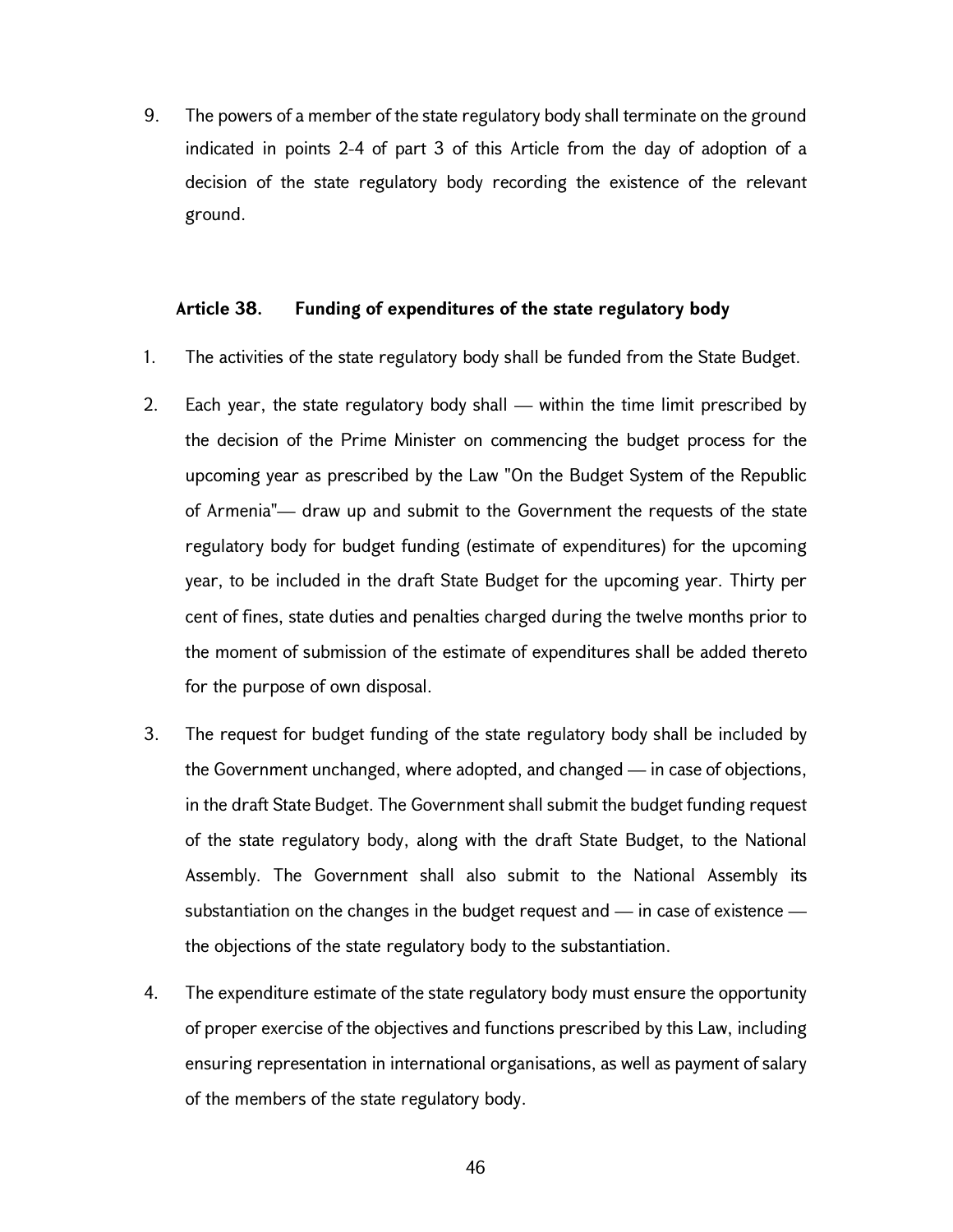### Article 39. Annual report of the state regulatory body

- 1. The state regulatory body shall by 1 April of each year submit an annual report to the National Assembly on its activities for the previous year and the state of freedom of information in the programmes of the Broadcasters.
- 2. The report shall include complete information and statistics on all components performed in compliance with the activities and powers of the state regulatory body (including on tenders announced, licences issued, submitted and rejected applications for licensing the activity of network operators and their justification, audiovisual programmings represented by audiovisual programming distributors, detected violations and sanctions imposed against them, and exercise of other powers).
- 3. The report shall be submitted to the National Assembly by the Chairperson of the state regulatory body.
- 4. The report shall be considered in the National Assembly as prescribed by the Constitutional Law "Rules of Procedure of the National Assembly".
- 5. The state regulatory body shall publish its report on the official website of the state regulatory body.

### Article 40. Procedure for activities of the state regulatory body

- 1. The state regulatory body shall organise its activities through sittings and working discussions.
- 2. Sittings of the state regulatory body shall be convened by the Chairperson of the state regulatory body on his or her own initiative or upon the request of at least three members of the state regulatory body.
- 3. Sittings of the state regulatory body shall be open, except for cases when issues on information containing a secret protected by law are considered, when they are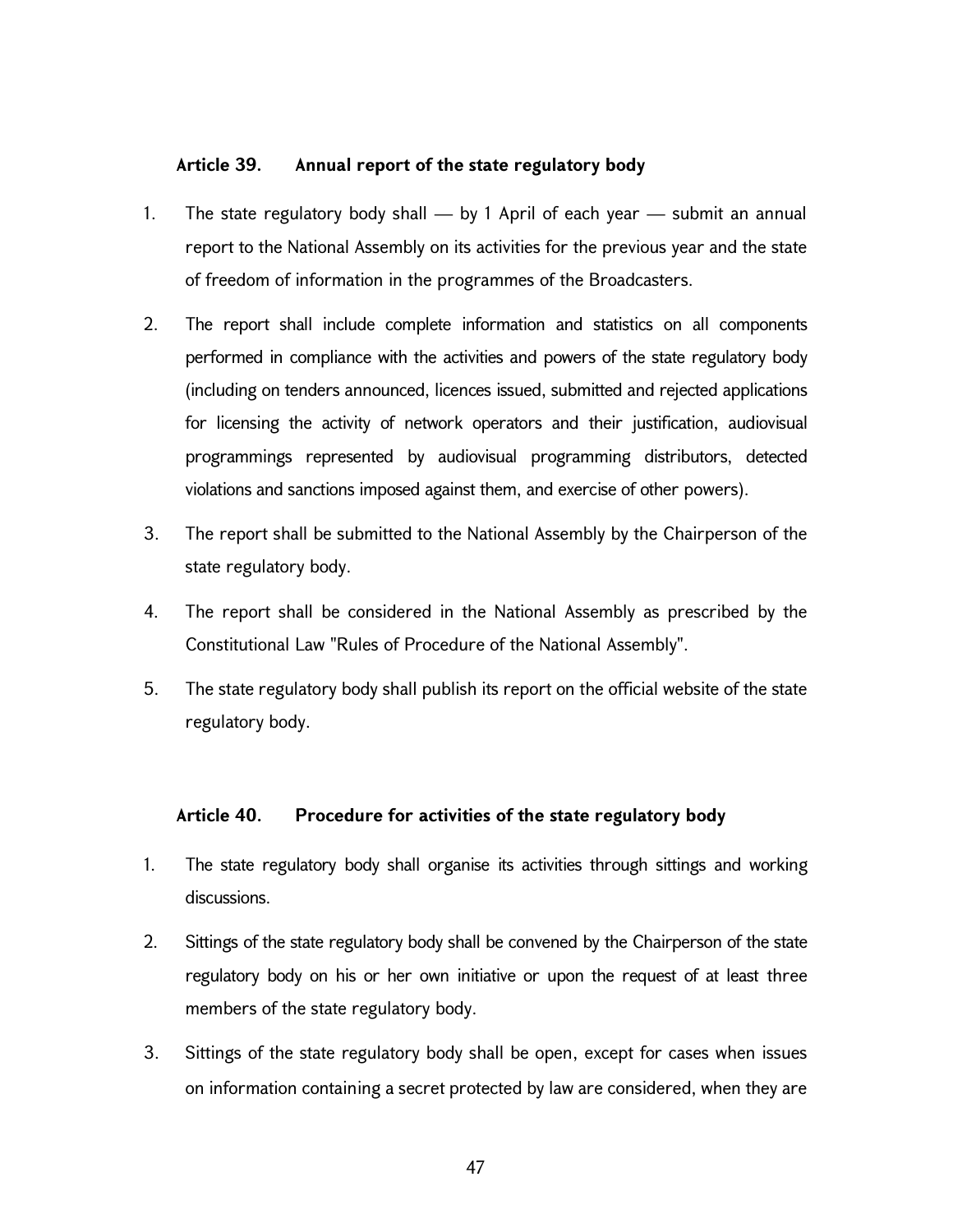held closed upon the decision adopted by the majority of votes of the members attending the sitting of the state regulatory body.

- 4. The state regulatory body shall publish the venue, time and agenda of sittings on its website.
- 5. The Secretary General of the state regulatory body may participate in the sitting by the right of advisory vote.
- 6. The sitting of the state regulatory body shall be held by the Chairperson of the state regulatory body or the person substituting him or her. The sitting shall have a quorum, where more than half of the members of the state regulatory body attend the sitting.
- 7. Decisions of the state regulatory body shall be adopted by open voting (except for the cases provided for by law) by the majority of votes of members.
- 8. The member of the state regulatory body having a conflict of interests on any issue considered at the sitting of the state regulatory body shall be obliged to inform before the discussion — the Chairperson and other members of the state regulatory body on the fact and nature of the conflict of interests, which must be recorded in the minutes of the sitting.
- 9. After informing, the relevant member of the state regulatory body:
	- (1) shall be obliged to waive expressing a position on the given issue and participating in the voting;
	- (2) must not be registered for the purpose of ensuring quorum of that sitting.
- 10. A sitting of the state regulatory body shall be postponed in cases:
	- (1) when there is no quorum;
	- (2) of end of the working day;
	- (3) of existence of other exclusive circumstances making examination of the issue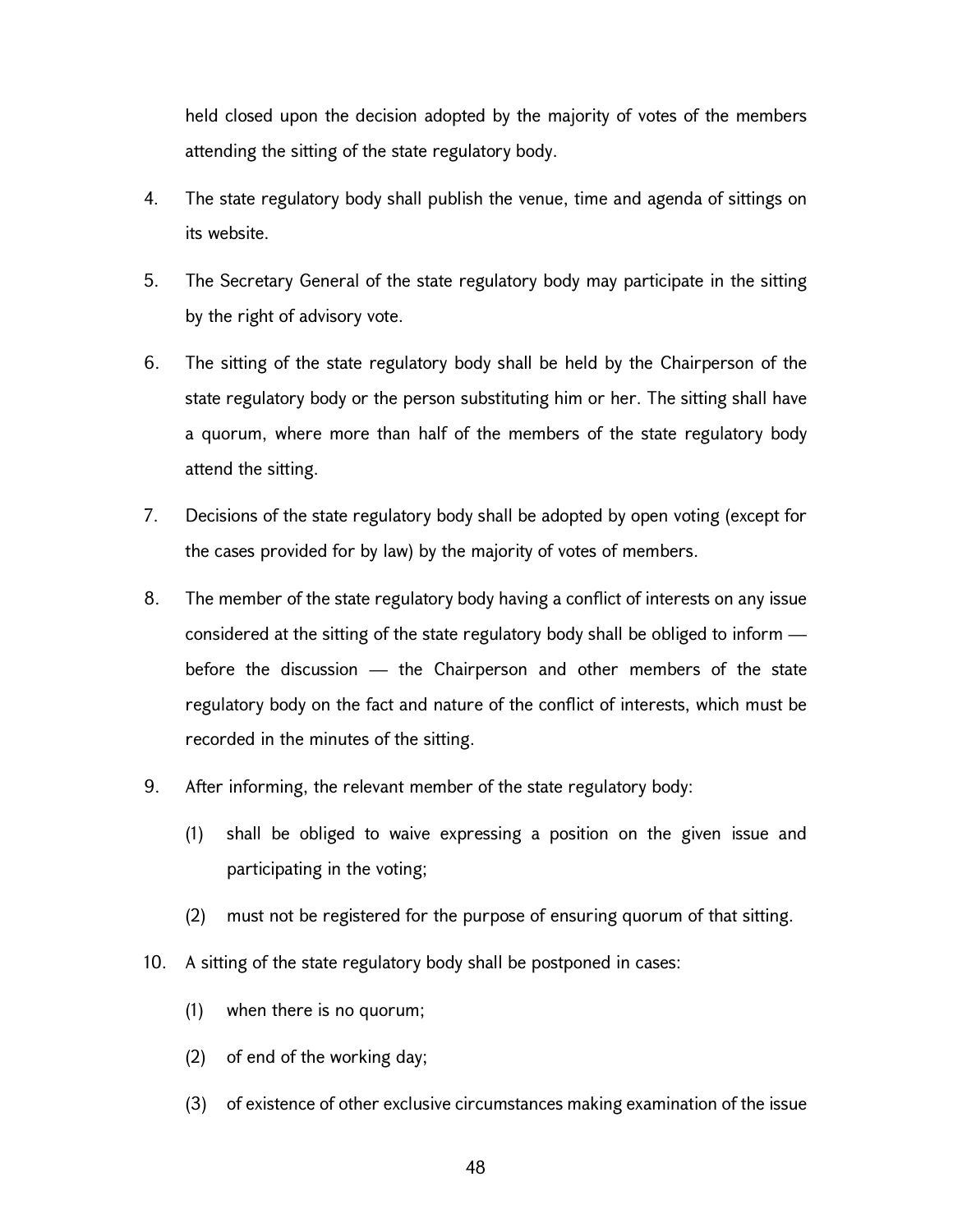in the given sitting impossible.

- 11. Minutes of sittings of the state regulatory body shall be taken by the relevant structural subdivision of the state regulatory body. Minutes of sittings shall be signed by the person chairing the sitting. The minutes of the sitting or a part thereof may be published upon the assignment of the Chairperson of the state regulatory body. The relevant structural subdivision of the state regulatory body shall maintain a register of decisions of the state regulatory body.
- 12. The state regulatory body shall adopt an operations procedure, whereby the procedures for exercise of the powers of the state regulatory body shall be prescribed.

#### Article 41. Structural subdivisions of the state regulatory body

- 1. The state regulatory body shall organise its activities through structural subdivisions.
- 2. Remuneration for the structural subdivisions of the state regulatory body shall be carried out in compliance with the Law "On remuneration for persons holding state positions and state service positions".

## Article 42. Permanent monitoring of activities of Broadcasters and operators

- 1. The permanent monitoring of activities of the Broadcasters shall be carried out through direct observation, whereas in case of operators — also through conduct of on-site observation. Results of the direct observation may be compared with the data of the electronic record–registration books of audiovisual programmes.
- 2. Permanent monitoring of activities of the Public Broadcasters shall also include the study on the diversity of informative, educational, cultural and entertainment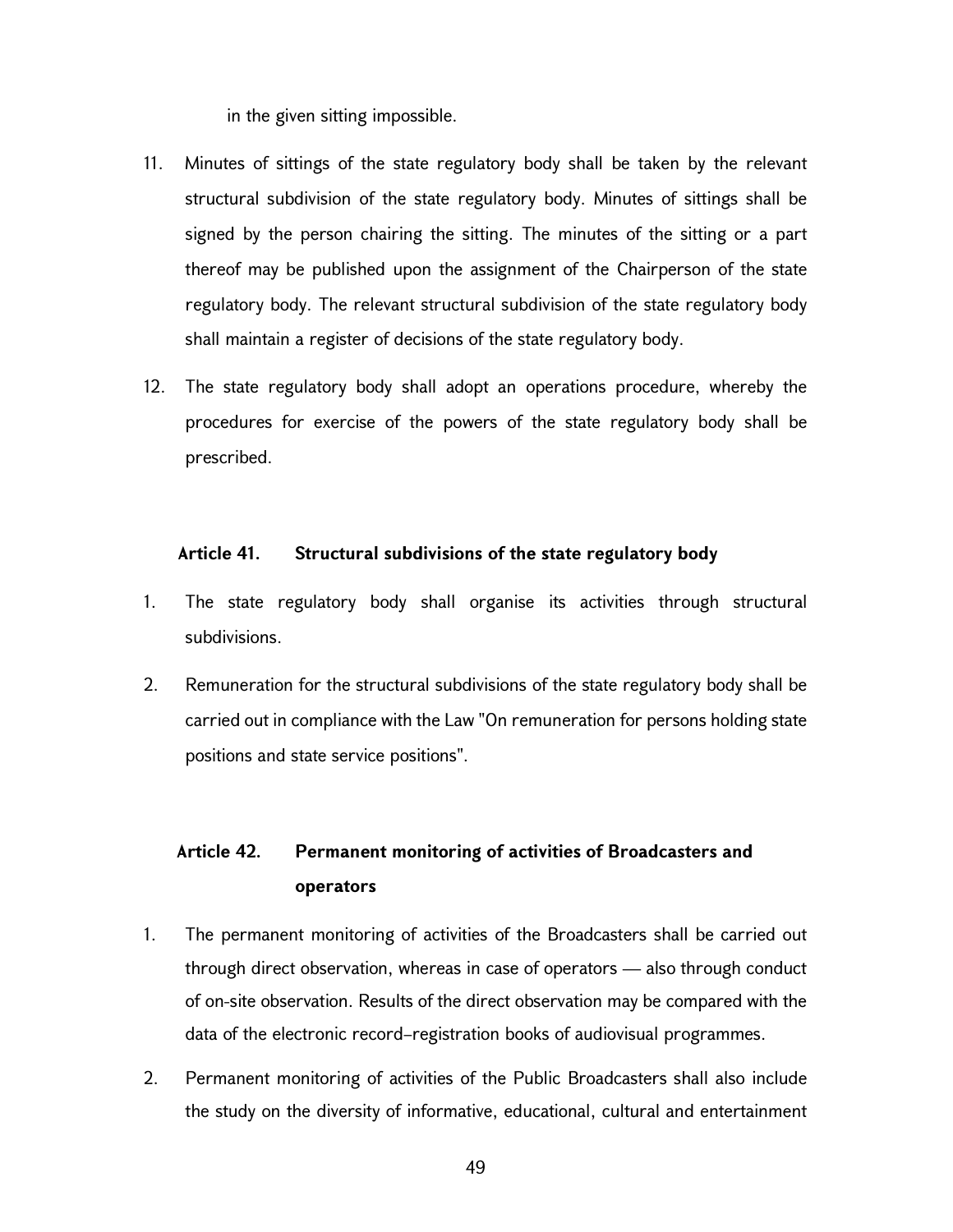programmes, which shall be conducted in the ways prescribed by part 1 of this Article.

- 3. In case of having information on the violation of the requirements of legislation on audiovisual media, the on-site observation of the activity of the operator shall be carried out on the basis of the order of the Chairperson of the state regulatory body.
- 4. The order on carrying out an on-site observation shall indicate:
	- (1) title of the body carrying out on-site observation;
	- (2) title and place of location of the operator;
	- (3) name, surname and position of the person carrying out on-site observation;
	- (4) objective, time period of and legal grounds for the on-site observation;
	- (5) description of violation of the requirements of the legislation on audiovisual media.
- 5. Before commencing on-site observation at the operator, one copy of the order shall be handed over to the head of the operator, or another person having the right of substituting him or her.
- 6. Where the competent persons referred to in part 5 of this Article are not at the place of activities of the operator or refuse to receive the order on carrying out an on-site observation and verify the fact of receipt thereof through signature, the observation may immediately be carried out.
- 7. In case of carrying out an on-site observation at the operator, the latter shall provide persons carrying out the on-site observation with necessary workspace and technical means.
- 8. Based on the results of the permanent monitoring, the representative of the state regulatory body shall draw up a record on the results of the permanent monitoring.
- 9. The record on the results of the permanent monitoring shall indicate a brief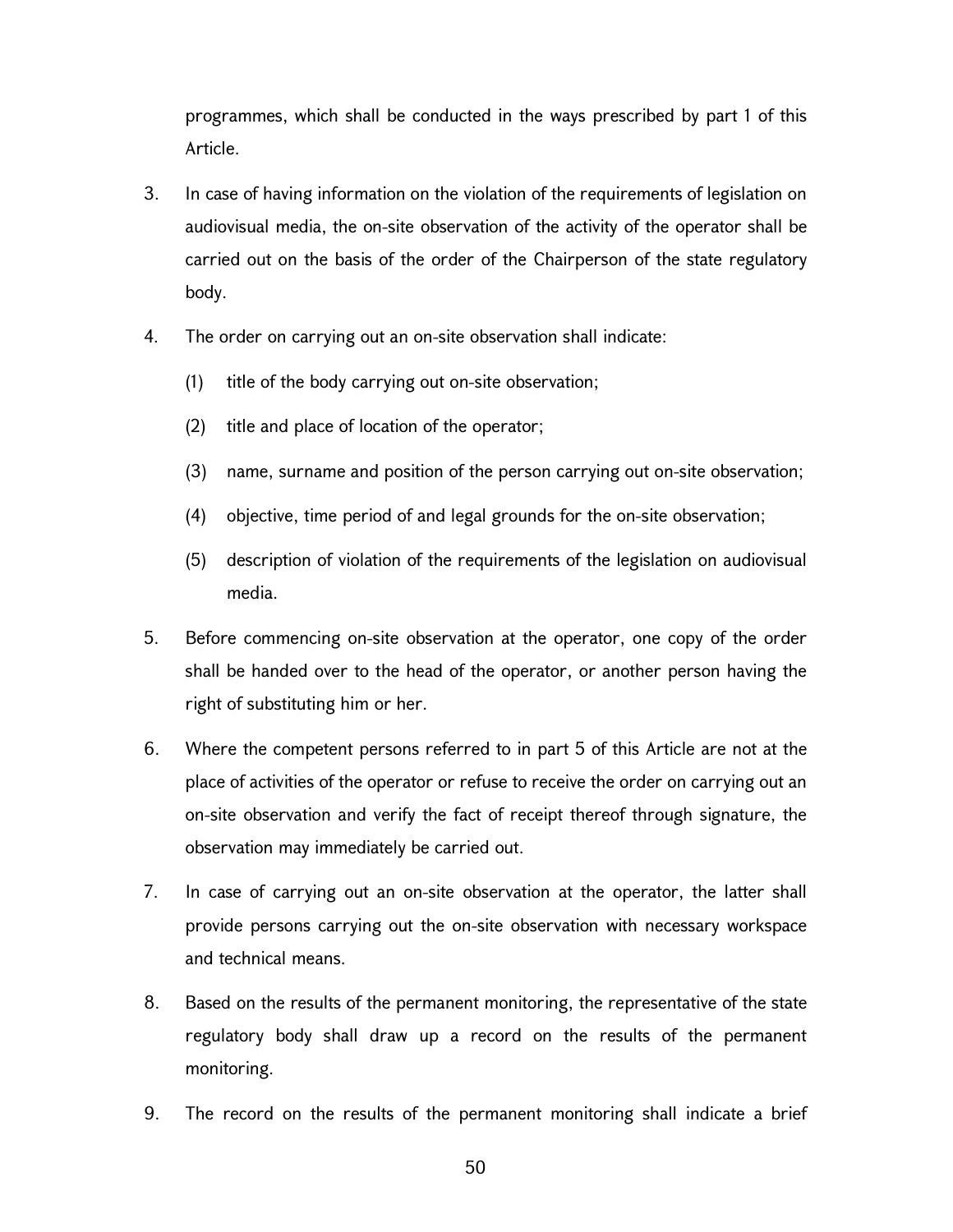summary of the results of the permanent monitoring, as well as all factual circumstances having essential significance for initiating administrative proceedings or initiated administrative proceedings, including circumstances existing in favour of participants of proceedings. In case of comparison of the results of the observation and the data of the electronic record–registration books of audiovisual programmes, the record on the results of the permanent monitoring shall also indicate the non-compliance between the results of the observation and the data of the electronic record–registration books of audiovisual programmes, as well as the number and duration of non-compliance.

- 10. Evidence regarding the subject-matter of the permanent monitoring, and in case of carrying out on-site observation at the operator — those under the disposal of the latter shall be attached to the record, whereon a note shall be made in the record.
- 11. In case of conducting a direct observation, the record on the results of the permanent monitoring shall be signed by the person having carried out the permanent monitoring, whereas in case of carrying out an on-site observation at the operator — by the representatives of the state regulatory body and the operator.
- 12. The record on the results of the permanent monitoring carried out through direct observation shall be forwarded to the Broadcaster or operator within a period of three days after it is drawn up.
- 13. In case of having objections with regard to the results of the permanent monitoring, the Broadcaster or operator may — within a period of three days after receipt of the record on the results of the permanent monitoring — submit them to the state regulatory body.
- 14. In case of having objections with regard to the results of the on-site observation carried out at the operator, the representative of the latter shall make a note thereon in the record and sign it.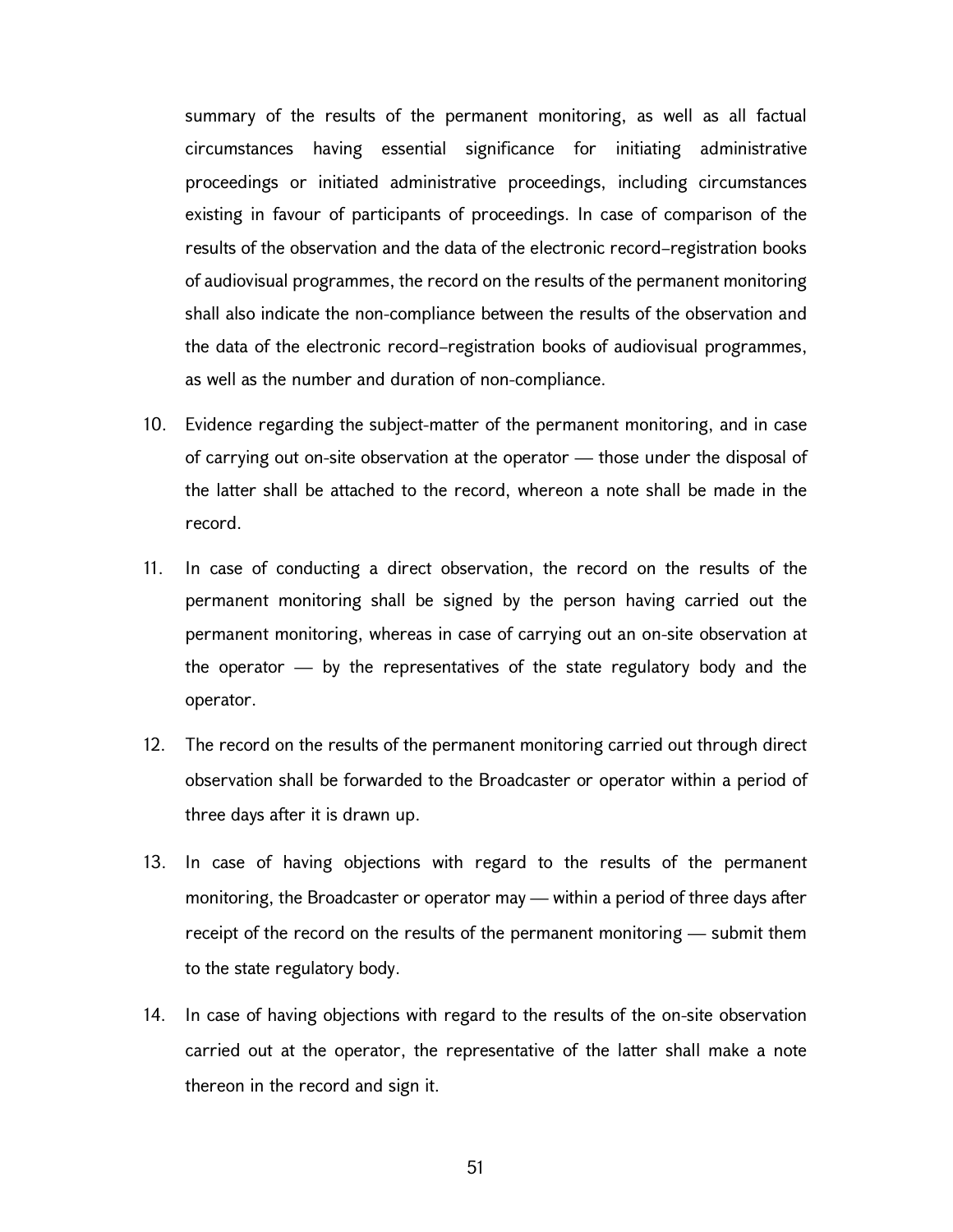- 15. Where the person referred to in part 5 of this Article refuses to sign and receive the second copy of the record or is not at the place of carrying out the on-site observation, the second copy of the record shall be delivered by post.
- 16. In case the record on the results of the on-site observation is signed by the person having the right to substitute the head of the operator, a relevant note thereon shall be made in the record, and the carbon copy of the legal document (statute, order, decision, letter of authorisation or another document) on the basis whereof the given person has the right to substitute the head of the operator, shall be attached to the record.
- 17. Where the representative of the operator refuses to sign the record or otherwise hinders the carrying out of the on-site observation, the representative of the state regulatory body shall make a note thereon in the record, wherein the name, surname and position of the representative of the operator, having hindered the carrying out of the permanent monitoring, shall also be indicated.
- 18. The record on the results of the permanent monitoring may serve as a basis for initiating administrative proceedings, and serve as evidence in administrative proceedings within the scope of initiated administrative proceedings.
- 19. The form of record on carrying out permanent monitoring shall be approved by the state regulatory body.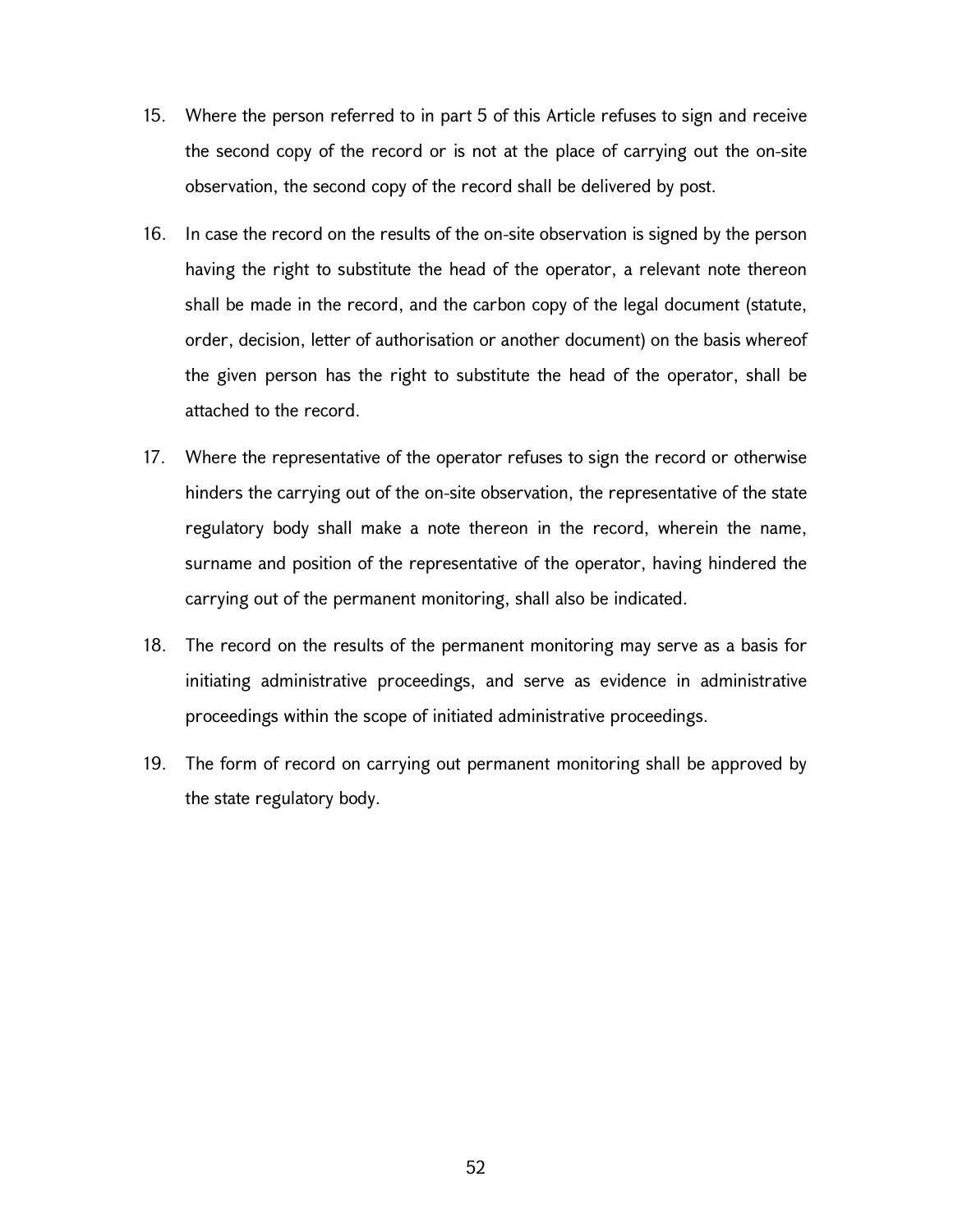### CHAPTER 7

# AUTHORISATION, LICENSING OF USAGE OF THE PUBLIC MULTIPLEX SLOT AND THE ACTIVITY OF OPERATORS

### Article 43. Authorisation

- 1. For obtaining a status of a Broadcaster a legal or natural person shall submit an application for authorisation to the state regulatory body, wherein the following shall be indicated:
	- (1) name of the applicant;
	- (2) registration number of the legal person, and for a natural person the record-registration number;
	- (3) registered office of the legal person, and  $-$  for a natural person  $-$  the record-registration address;
	- (4) telephone number, e-mail address;
	- (5) title of the audiovisual programming;
	- (6) time and date of submitting the application;
	- (7) signature of the applicant.
- 2. The application for authorisation shall be granted within a ten-day period upon the submission thereof to the state regulatory body.
- 3. In case of change of any of the requirements provided for by points 1-5 of part 1 of this Article, the Broadcaster shall — within a three-day period — submit it to the state regulatory body.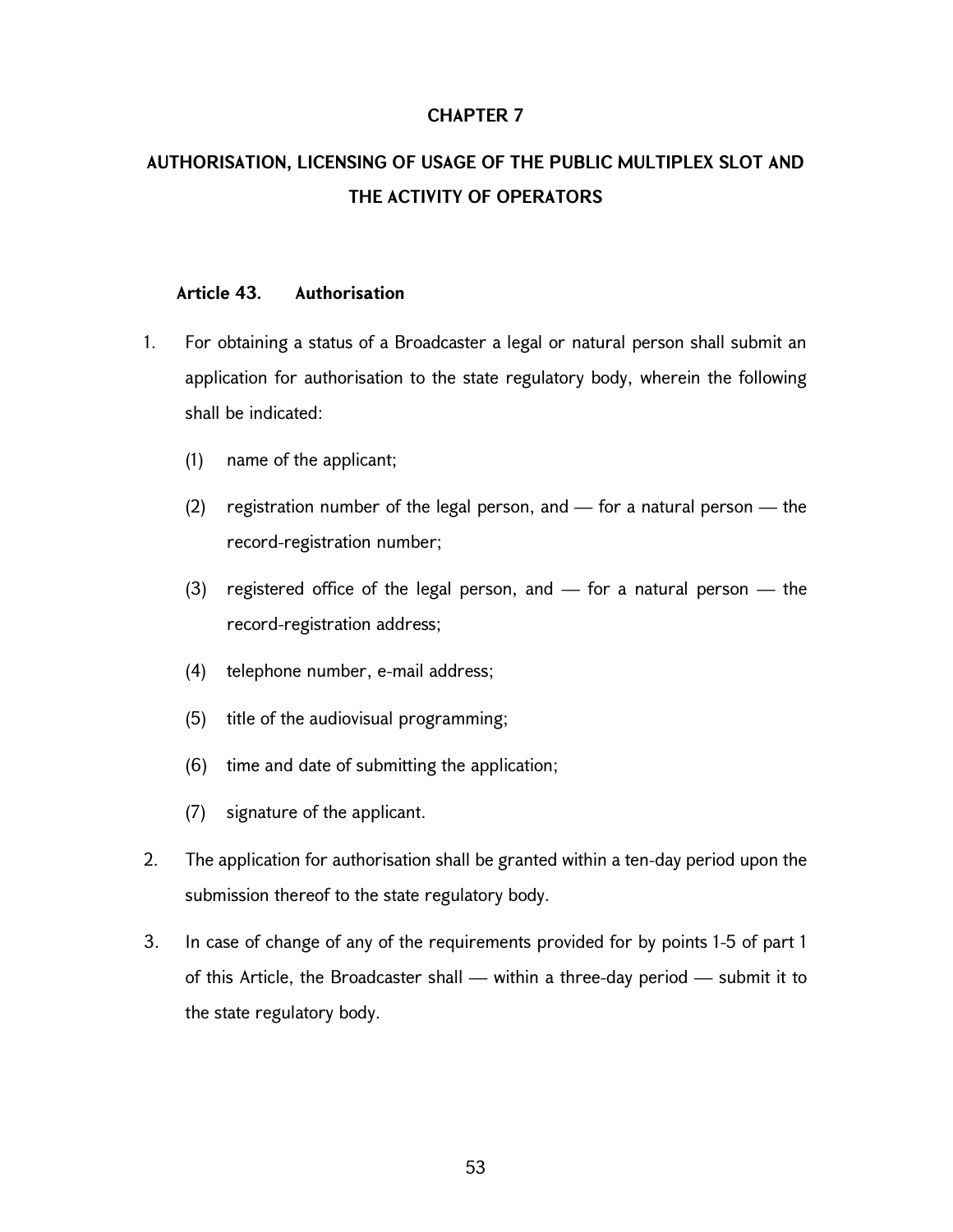### Article 44. Broadcasters operating in public and private multiplex

- 1. The state regulatory body shall announce tenders in case of licensing the usage of a slot in public multiplex, the expiry of validity of the licence for using the slot, and in case a new or free slot is available.
- 2. Only Broadcasters operating in the Republic of Armenia may obtain a licence for using a slot in the public multiplex, unless otherwise stipulated by the international treaty concluded prior to the entry into force of this provision.
- 3. All the audiovisual programmings included in the public multiplex shall upon their right to being distributed according to the territories of transmission of terrestrial frequencies — be provided to the network operators free of charge. The network operators shall be obliged to distribute the audiovisual programmings provided to them by the right of being distributed free of charge. Moreover, the sequence of programmings must start with the programmings of Public Broadcasters.
- 4. On the basis of expiry of validity of the licence for using the slot, tenders shall be announced four months prior to expiry of validity of the given licence.
- 5. In case a free slot is available in public multiplex, the state regulatory body shall announce a tender within a one-month period.
- 6. In case a new slot is available in public multiplex, the authorised body of the Government shall notify the state regulatory body thereof, which shall — within a one-month period — announce tenders for licensing the usage of the slot.
- 7. The criteria for thematic scope, the concepts thereof shall be defined by the decision of the state regulatory body.
- 8. In case of arising technical possibility of digital broadcasting, the broadcasters of audio programmes may be included in the multiplex according to the conditions of their licences.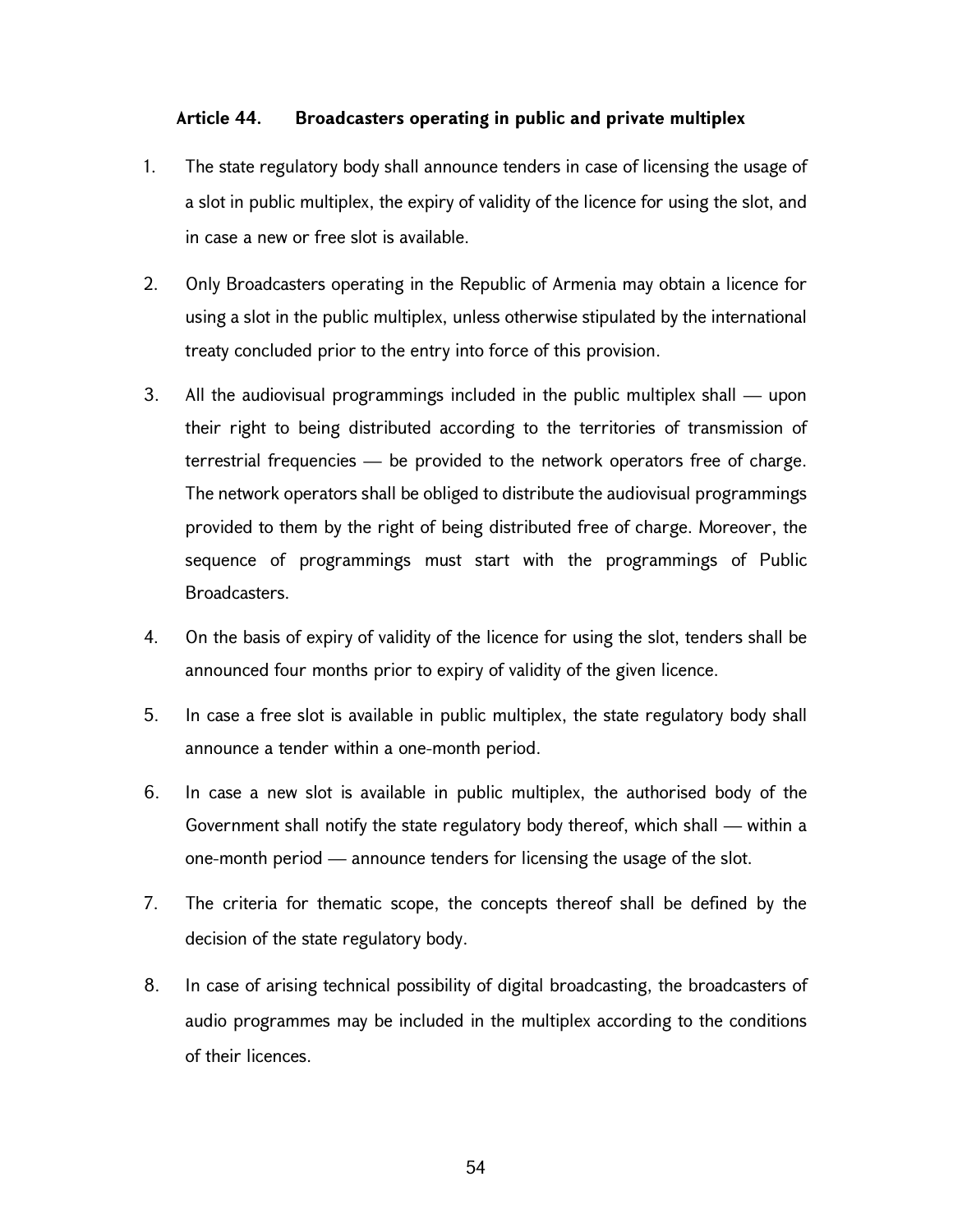9. Broadcasters operating in private multiplex shall carry out the broadcasting of audiovisual programmes through the slot provided by the private multiplex operator.

### Article 45. Licence

- 1. The licence shall be a document issued by the state regulatory body, which authorises:
	- (1) the Broadcaster to use a public multiplex slot for carrying out broadcasting of audiovisual information;
	- (2) the legal or natural person to carry out activities of a multiplex operator;
	- (3) the network operator to re-broadcast the audiovisual programmes of Broadcasters operating in the Republic of Armenia and the foreign broadcasters, except for cases provided for by this Law and the legislation.
- 2. A licence may not be transferred or alienated to another person.
- 3. Broadcasting of audiovisual programmings in public multiplex without a licence shall be carried out by Public Broadcasters, except for the case referred to in part 3 of Article 22 of this Law and the Broadcasters based on an interstate treaty.
- 4. The licence for using the slot shall be issued for a period of seven years, the licence for activities of a multiplex operator shall be open-ended, and the licence for activities of a network operator shall be issued for a period of 10 years with the possibility of extension.
- 5. The renewal of the licence, extension of the validity and issuance of the copy thereof shall be carried out on the grounds of and as prescribed by the Law "On licensing".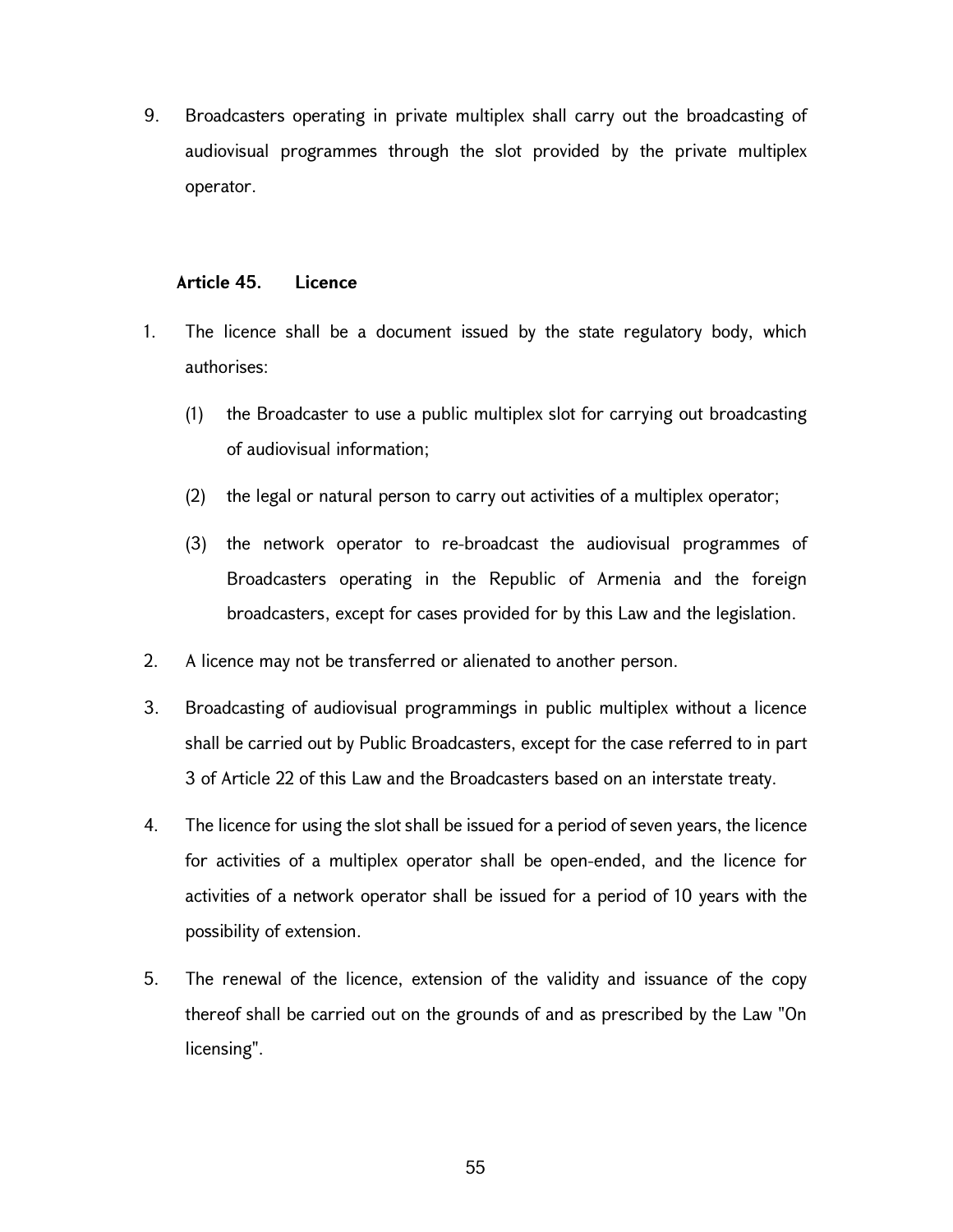### Article 46. Tender for licensing the usage of public multiplex slot

- 1. The announcement for tender for licensing the usage of the slot shall contain information about the quantity of free slots ensuring the republican, metropolitan and marz coverage.
- 2. For participating in the tenders for licensing of the usage of the slot an application shall be submitted the form whereof shall be established through the procedure for holding tenders for licensing of the usage of the slot.
- 3. The following shall be attached to the application:
	- (1) a document on the general overview of the main directions and measures of implementing the objectives prescribed by the Broadcaster, which shall become conditions of the licence in case of obtaining a licence;
	- (2) documents substantiating financial resources;
	- (3) data on the technical means to be used;
	- (4) information on the number of staff members, their education and professional training;
	- (5) code of ethics, which shall become a condition of the licence in case of obtaining a licence;
	- (6) self-regulation measures ensuring the implementation of provisions of the code of ethics, which shall become conditions of the licence in case of obtaining a licence;
	- (7) the receipt attesting the payment of state duty prescribed by the Law "On state duty" for participating in the tender for licensing.
- 4. The applicant of the tender for licensing of the usage of slots ensuring the republican coverage may — upon desire — take part also in the tender for licensing of the usage of slots ensuring the metropolitan coverage, by making a note thereon in the application.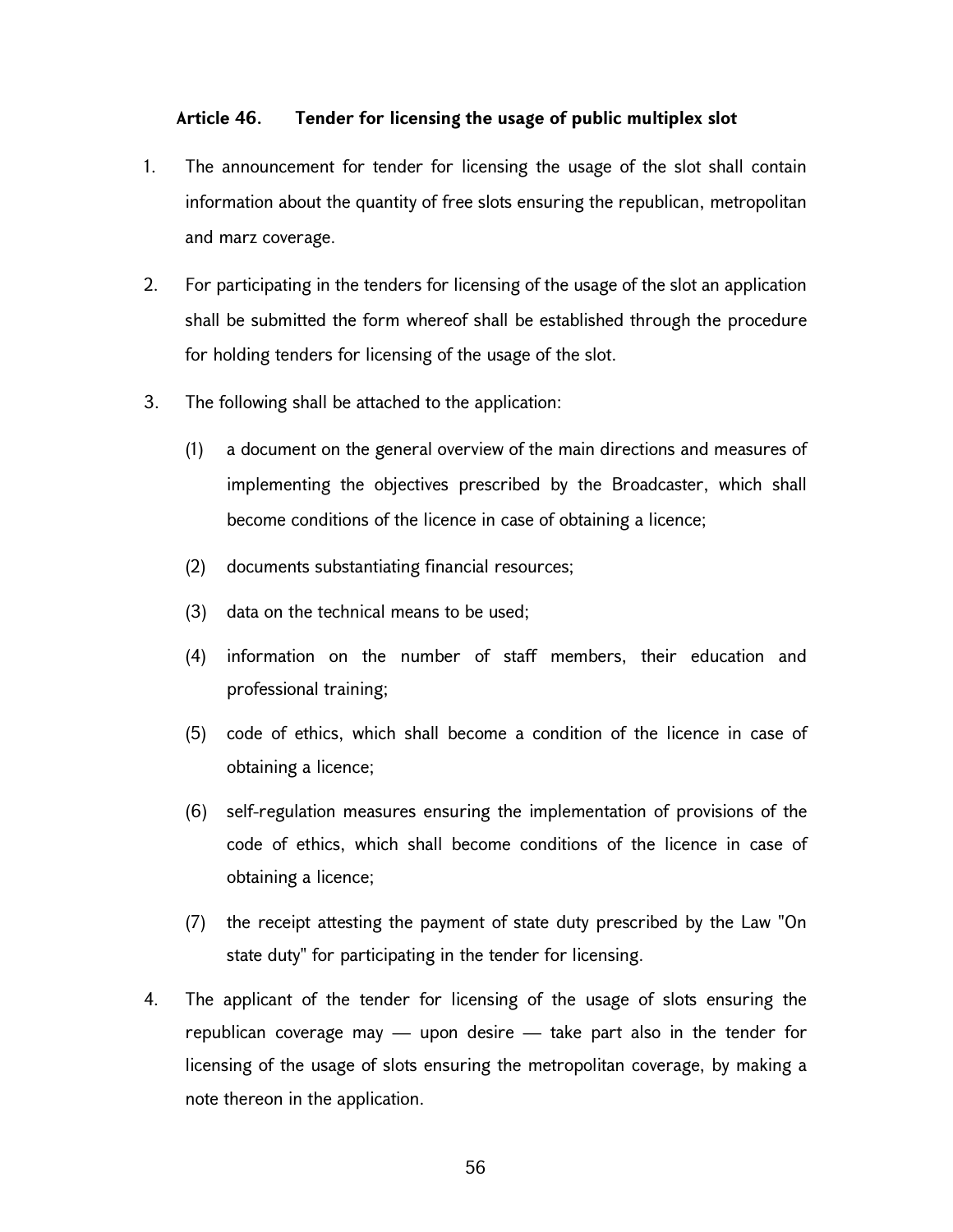- 5. Broadcasters having submitted an application for tender for licensing of the usage of slots ensuring the republican and metropolitan coverage may not participate in the tender for licensing of the usage of slots ensuring the marz coverage.
- 6. Selection of the winner of the tender for licensing the usage of public multiplex slot shall be conducted through preferential secret voting of the members of the state regulatory body.
- 7. The procedure for conducting preferential voting shall be established by the procedure for holding a tender for licensing of the usage of the slot.
- 8. The state regulatory body shall take into account the following while selecting the winner of the tender:
	- (1) prevalence of programmes of in-house production;
	- (2) prevalence of programmes in Armenian;
	- (3) ability to promote pluralism;
	- (4) technical and financial capacities of the applicant;
	- (5) professional training of the staff.
	- (6) prevalence of programmes aimed at the recognition and strengthening of lasting national, universal, spiritual, cultural values;
	- (7) compliance with the obligations assumed by the application for licensing of the usage of the slot during the carrying out of the activity in case of an operating licensed Broadcaster.
- 9. In case of a level playing field during the tender for licensing, the preference shall be given to:
	- (1) the operating Broadcasters that have committed fewer or less dangerous violations of the legislation during their activity;
	- (2) the operating Broadcasters that have at least three years of experience in the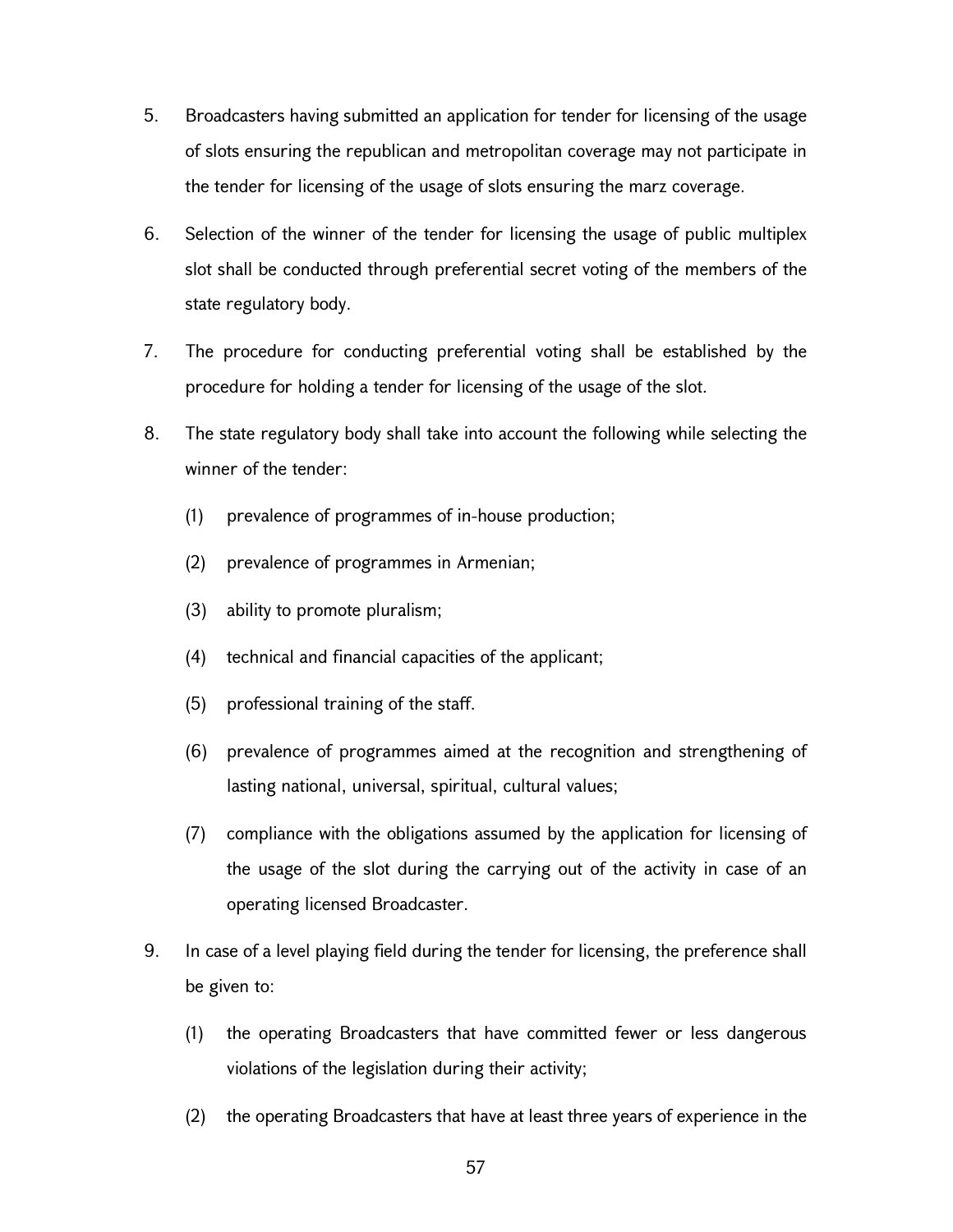sphere of production and broadcasting of audiovisual programmes.

- 10. The decisions of the state regulatory body shall be properly substantiated and reasoned. The state regulatory body shall ensure publicity of its decisions.
- 11. In case the winner of the tender abandons the right to receive a licence or the state regulatory body repeals the decision on granting a licence as prescribed by part 3 of the Article 51 of this Law, the right to receive a licence shall pass to the next participant having received the maximum scores.
- 12. The audiovisual programming of the Broadcaster having received a licence to use the slot ensuring republican coverage cannot be changed in any way within the entire territory of coverage.

### Article 47. Application for licensing of the activity of a network operator

- 1. For licensing the activity of a network operator, the applicant shall by a registered letter with a delivery notice or using other means of communication that ensure formulation of the message, or by hand with a receipt — submit to the state regulatory body an application, the form of which shall be defined by the procedure for licensing the activity of the network operator.
- 2. The following shall be attached to the application:
	- (1) copies of founding documents of the applicant;
	- (2) data on the technical means to be used;
	- (3) documents substantiating financial resources;
- 3. In case of detecting errors, deletions, omissions in documents submitted attached to the application, the state regulatory body shall, within a period of ten days after their receipt, inform the applicant thereon in an appropriate manner for the purpose of rectifying them. The applicant shall, within a period of ten days upon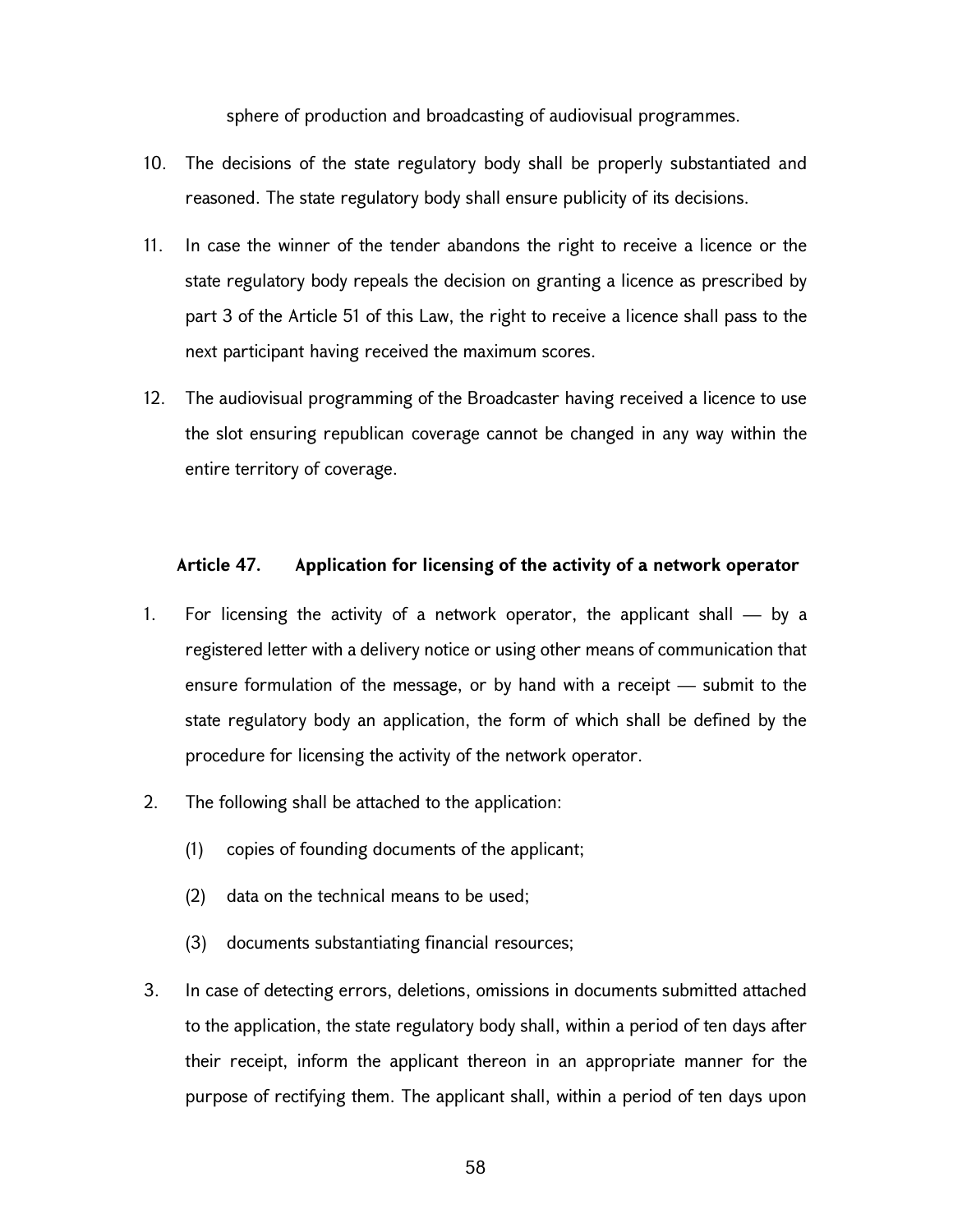receipt of the notice referred to in this part, submit documents to the state regulatory body without the shortcomings mentioned in this part.

4. The procedure for licensing the activity of the network operator shall be prescribed by the state regulatory body.

# Article 48. Consideration of application for licensing the activity of the network operator and adoption of decision

- 1. The state regulatory body shall, during its sitting, consider the application for licensing the activity of the network operator and adopt a decision within 30 days after registering its entry.
- 2. A licence shall not be issued, where:
	- (1) documents referred to in part 2 of Article 47 of this Law are incomplete, obviously false or distorted;
	- (2) documents do not comply with the requirements of this Law and other legal acts;
	- (3) the applicant has failed to eliminate the shortcomings specified by the state regulatory body;
	- (4) there is a lack of technical capacity for broadcasting of audiovisual information.

# Article 49. Activities of persons having obtained licence for activities of a network operator

1. Audiovisual programmings of Broadcasters, operating in the territory of the Republic of Armenia and outside of its boundaries, may be re-broadcast by a person having obtained a licence for activities of a network operator upon a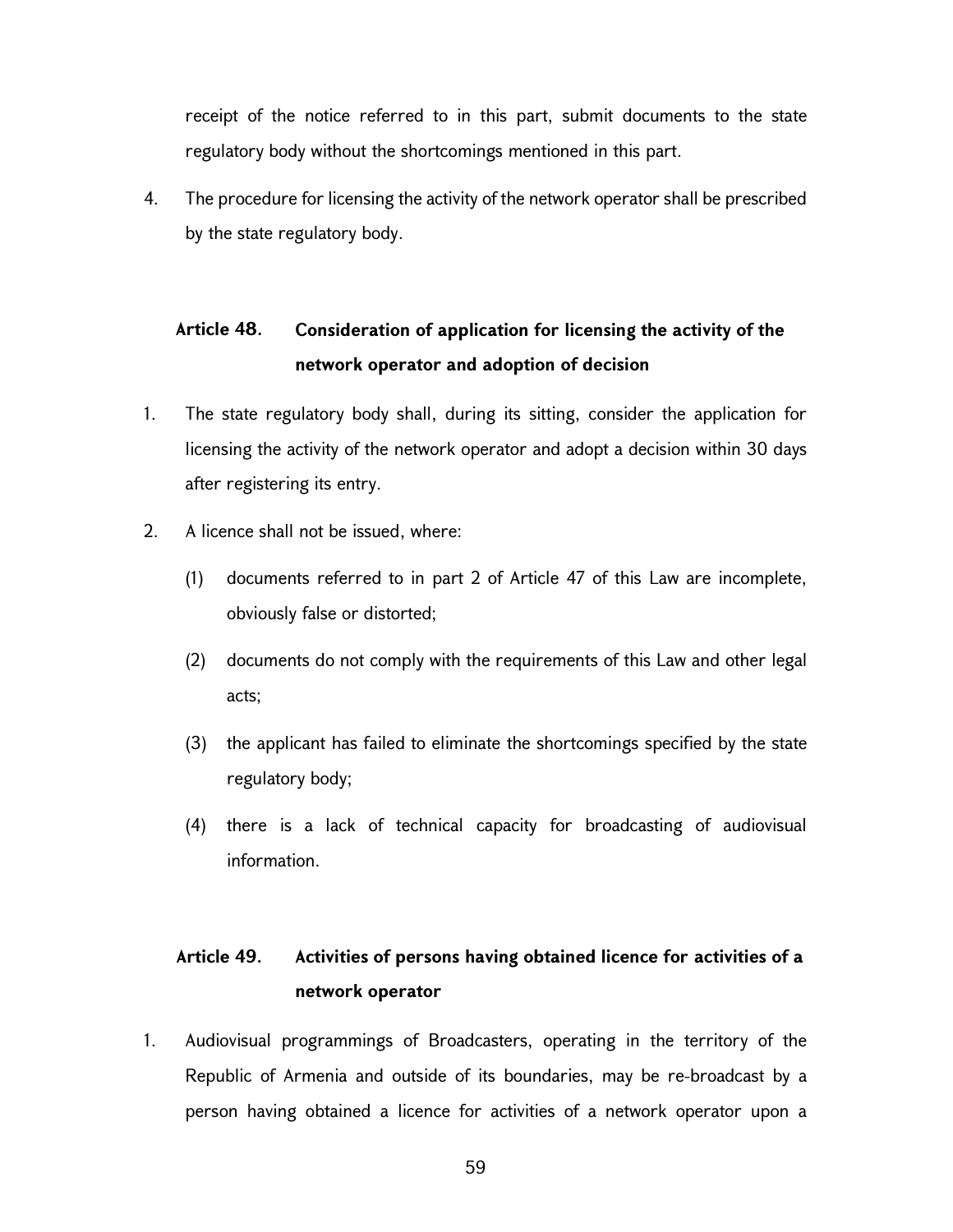contract signed with a distributor of audiovisual programmings or a broadcaster.

- 2. Re-broadcasting shall be carried out conditioned by the technical reasons specific to the process of simultaneous or almost simultaneous broadcasting due to fluctuations caused by short-term interruptions from the broadcasting of audiovisual information to its receipt.
- 3. The person having obtained licence for a network operator may not be a distributor of audiovisual programmings.
- 4. The person having obtained licence for a network operator may not produce and broadcast its own audiovisual programming.
- 5. The network operator shall inform the state regulatory body of each change of the audiovisual programming being re-broadcast.

### Article 50. Requisites of the licence

- 1. The licence shall contain the following information:
	- (1) name of the state regulatory body;
	- (2) series and number of the licence;
	- (3) date of issue of the licence;
	- (4) type of activity for which the licence has been issued;
	- (5) name and registered office of the legal person, and for a natural person name, surname, name and place of record-registration;
	- (6) area of coverage;
	- (7) validity of the licence;
	- (8) signature of the Chairperson of the state regulatory body;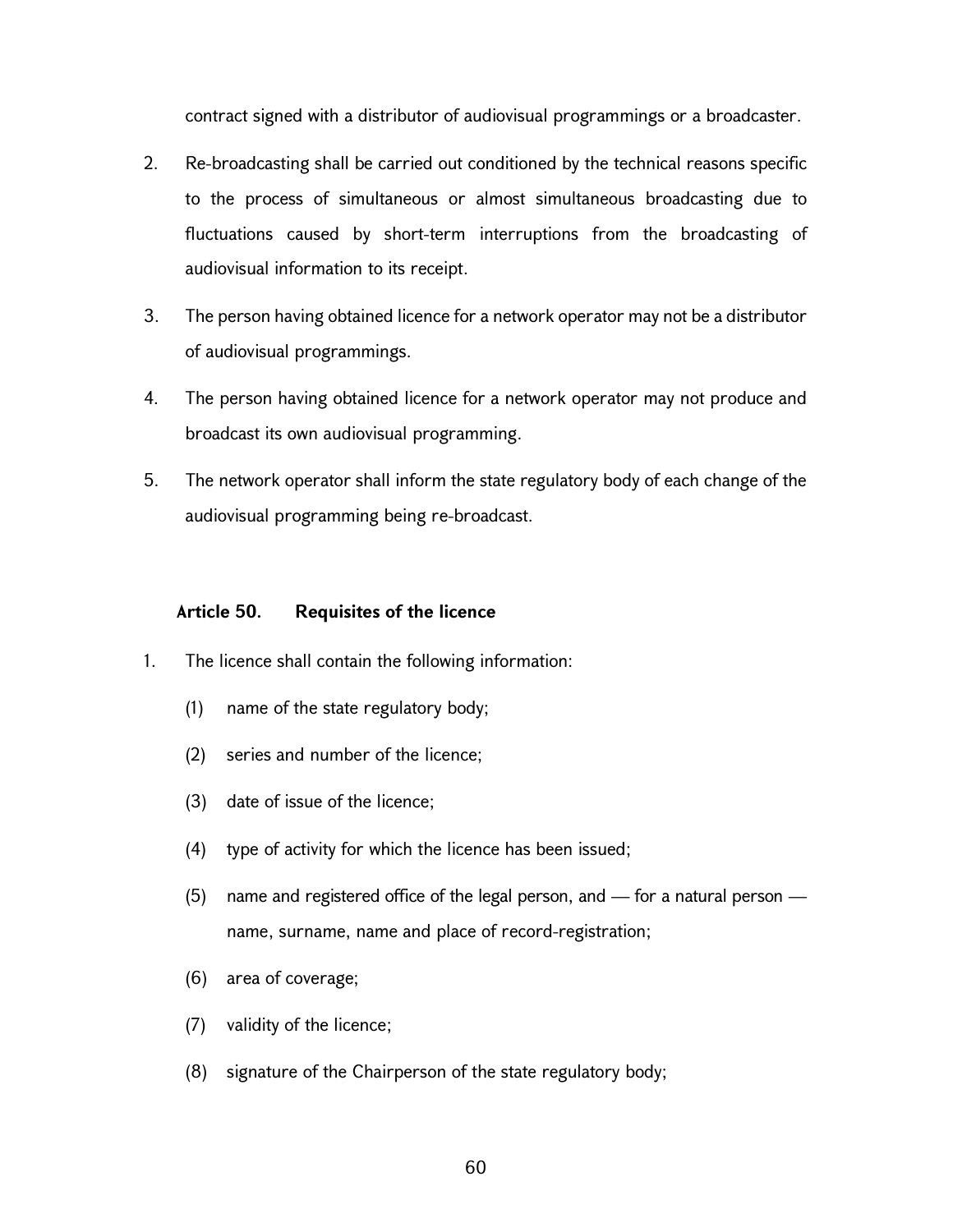- (9) seal impression of the Chairperson of the state regulatory body;
- 2. The winning bid of the tender shall be attached to the licence as a condition and shall be deemed to be an integral part thereof.

#### Article 51. Issuance of licence

- 1. Person having been declared as a winner in the tender for licensing, as well as having obtained a licence based on the application shall, within a period of 20 days upon receipt of the decision of the state regulatory body, pay a state duty in the amount fixed by the Law "On state duty".
- 2. The state regulatory body shall, within a period of ten days upon payment of the state duty prescribed by part 1 of this Article, issue licences to the specified persons.
- 3. Failure to pay the state duty within the time period prescribed by this Article shall be a ground for revoking the decisions on granting a licence, declaring as a winner in the tender and on issuing a licence.
- 4. Where the decision on declaring as a winner in the tender is revoked on the ground prescribed by this Article, the state regulatory body shall announce a tender and carry out licensing in the manner and under the conditions prescribed by this Law for licensing carried out through a tender, except for the case prescribed by part 11 of Article 46.

# Article 52. Tender for licensing the activities of a private multiplex operator

1. The state regulatory body shall — in case of availability of free frequencies under its management — announce a tender for licensing the activities of a private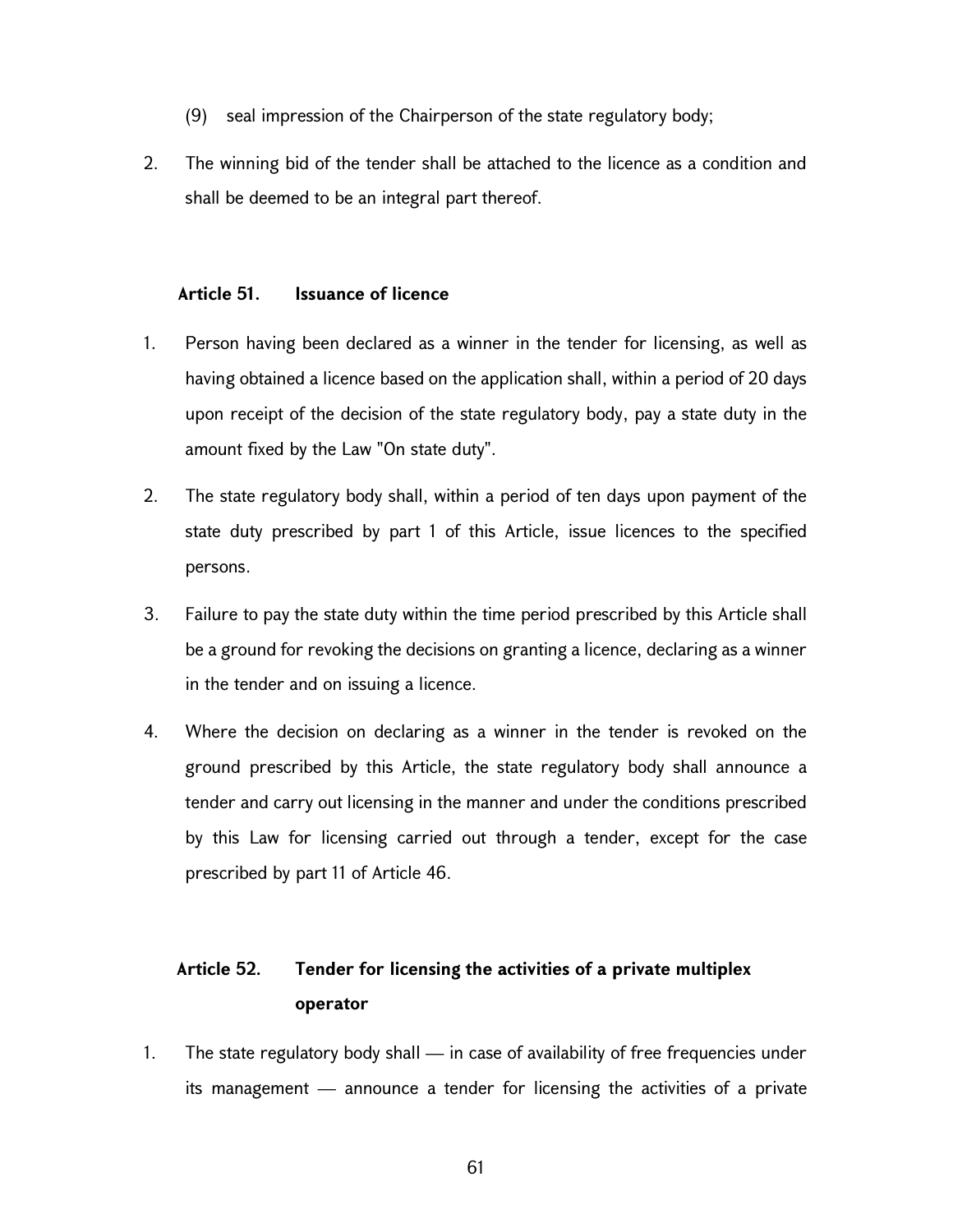multiplex operator. Where a tender is not held or there is no winner, the state regulatory body shall announce a new tender 10 days after the announcement thereof.

- 2. Within six months following the announcement of a tender for obtaining a licence for activities of a private multiplex operator, the following shall be submitted to the state regulatory body:
	- (1) an application;
	- (2) a plan for the creation of a multiplex network, including a schedule for launching the network;
	- (3) data on the technical means and equipment to be used;
	- (4) documents substantiating financial resources;
	- (5) copies of founding documents of the applicant.
- 3. The form of application shall be established by the procedure for holding a tender for licensing the activity of a private multiplex operator.
- 4. The state regulatory body shall, after expiry of the time limit for submission of applications for licensing of activities of a private multiplex operator, submit the plan and schedule for creation of the network to its selected expert group for technical expert examination which must be carried out within a maximum of two months.
- 5. Where the expert group fails to give a technical expert examination opinion within two months, it shall be deemed to be complying with the necessary requirements.
- 6. The state regulatory body shall within a maximum of one month, following the receipt of the technical expert examination opinion, based on the expert opinion — adopt a decision on issuing a licence or on rejecting the application.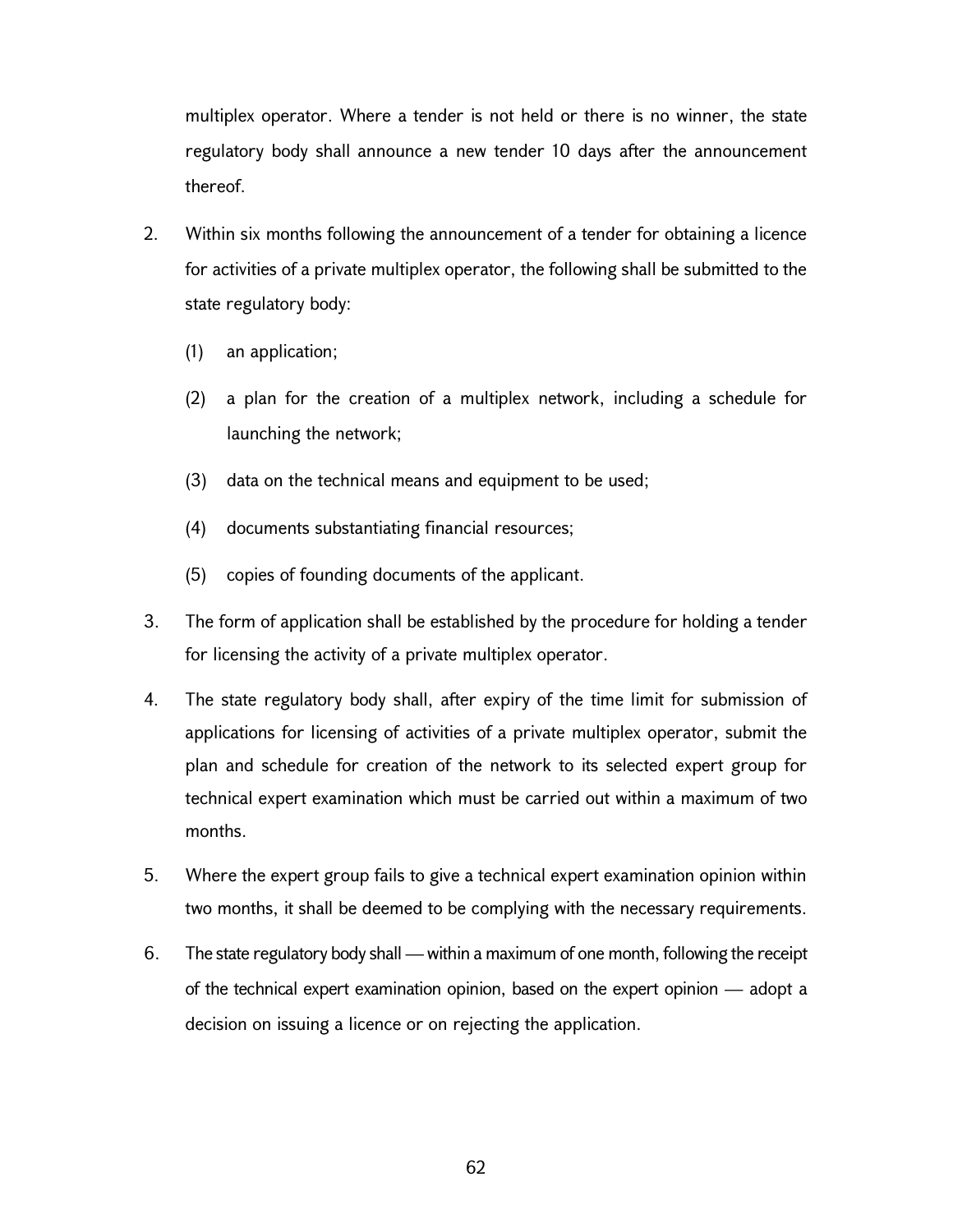- 7. The procedure for (including the criteria for evaluation) holding a tender for licensing the activity of a private multiplex operator shall be defined by the state regulatory body.
- 8. The state regulatory body shall declare the tender for licensing the activities of the private multiplex operator as not having taken place where:
	- (1) no application has been filed within the time limit prescribed, or none of the submitted applications complies with the requirements of the legislation;
	- (2) a negative opinion has been issued as a result of the technical expert examination of the plan and schedule for creating a multiplex network of the sole participant or all participants of the tender;
	- (3) the size of the recommended area of coverage of the broadcasting network submitted by the plan for creating a multiplex network of the sole participant or all participants of the tender does not comply with the requirement prescribed by this Law.

## CHAPTER 8

# CONDITIONS FOR ORGANISING THE DISSEMINATION OF AUDIOVISUAL INFORMATION WITHOUT LICENSING

# Article 53. Condition for organising the dissemination of audiovisual information without licensing

- 1. A licence for network broadcasting shall not be required, where the area of coverage and service is limited to buildings and territories belonging to the legal or natural person.
- 2. Organisation of the broadcasting of audiovisual information without licensing shall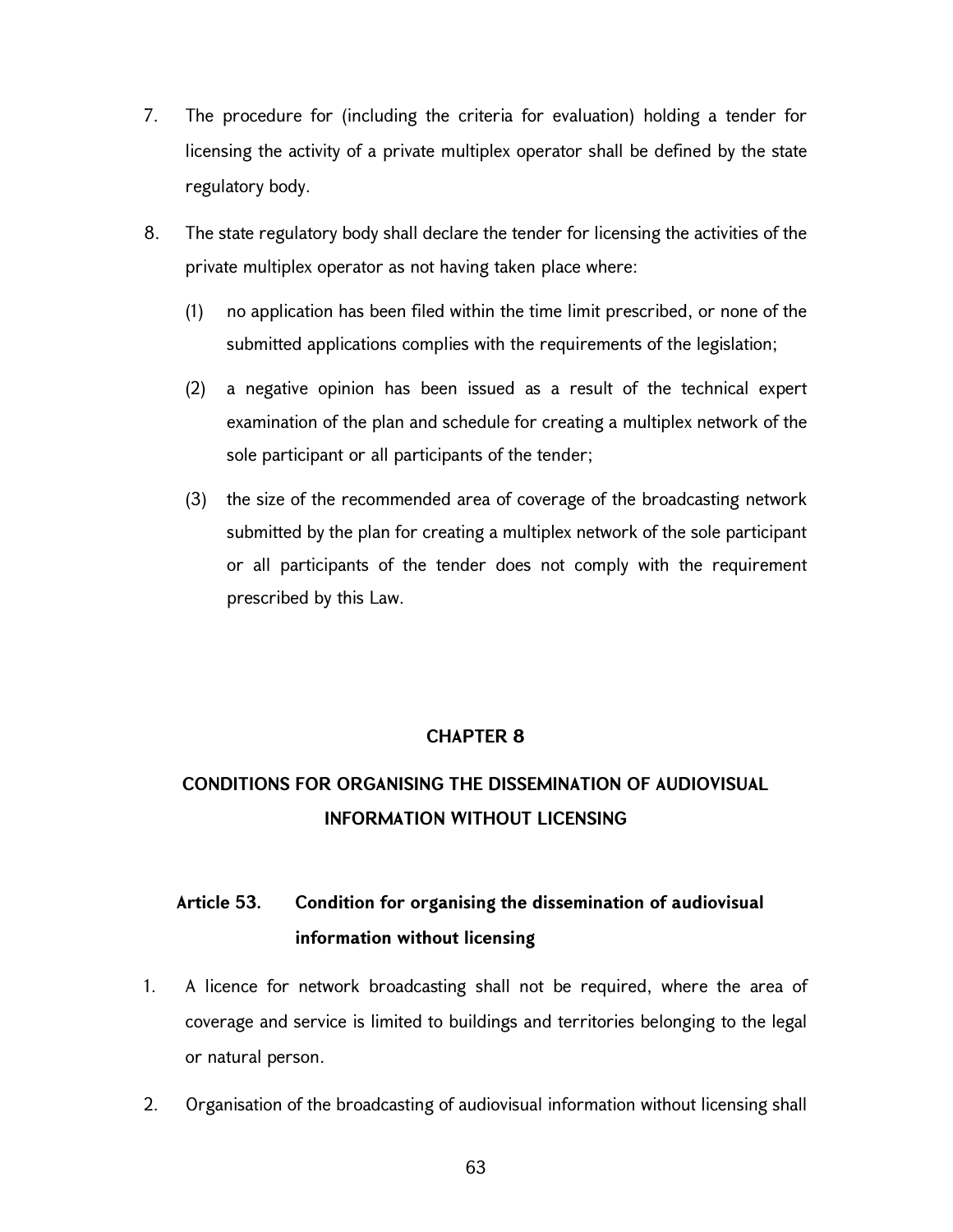not affect the quality of carrying out thereof by the Broadcasters operating in the given territory, as well as must not impede the operation of telecommunication technical means receiving and broadcasting audiovisual information.

- 3. Broadcasting of audiovisual information without licensing shall be carried out by non-linear Broadcasters, which carry out their activities after receiving the decision permitting their activity as defined by the state regulatory body.
- 4. Upon receipt of the decision of the state regulatory body permitting the activity, the non-linear Broadcasters may carry out their activities via network operators or other communication networks on a contractual basis.

### Article 54. Activities of distributors of audiovisual programmings

- 1. A distributor of audiovisual programmings shall implement the activities thereof upon submitting a notification to the state regulatory body according to the legislation.
- 2. For each new audiovisual programming a notification shall be submitted.
- 3. The notification shall include the following:
	- (1) information about audiovisual programmings;
	- (2) information about natural or legal person deemed to be a distributor of audiovisual programmings;
	- (3) copy of the contract concluded with the rightholder of an audiovisual programming;
	- (4) information certifying that the Broadcasters and operator are founders or participants.
- 4. The state regulatory body shall confirm the notification within a period of 20 days.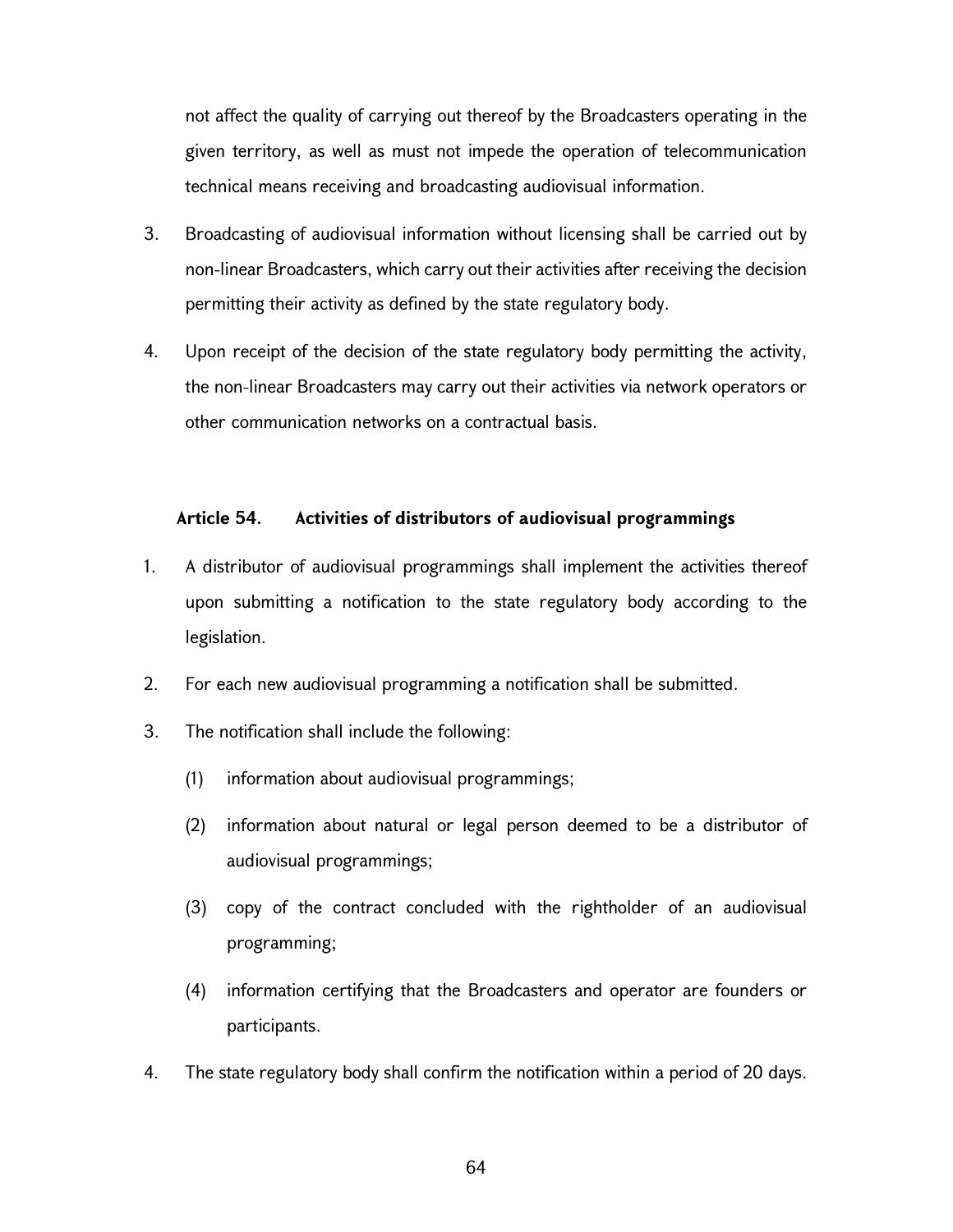5. In case there is incomplete, obviously false or distorted information in the notification or an advertisement is included in the foreign audiovisual programmings, it shall not be approved, except for cases when it had been impossible to obtain the version of that audiovisual programming which would not contain an advertisement.

### CHAPTER 9

# LIABILITY FOR VIOLATING THE REQUIREMENTS OF THE LEGISLATION ON AUDIOVISUAL MEDIA

# Article 55. Liability for violating the requirements of the legislation on audiovisual media

- 1. Where the state regulatory body detects cases of violations of the requirements of the legislation regulating the field of audiovisual media, as well as where other state bodies detect — within the scope of their competence — cases of repeat violations of the requirements of the legislation regulating the field of audiovisual media and inform the state regulatory body thereon in writing, the state regulatory body shall apply the following administrative penalties:
	- (1) written warning;
	- (2) fine;
	- (3) suspension of an authorisation or licence;
	- (4) termination of an authorisation or licence.
- 2. The addressees of the administrative penalties shall have the right to apply to court with the request to revoke or change the decisions of the state regulatory body.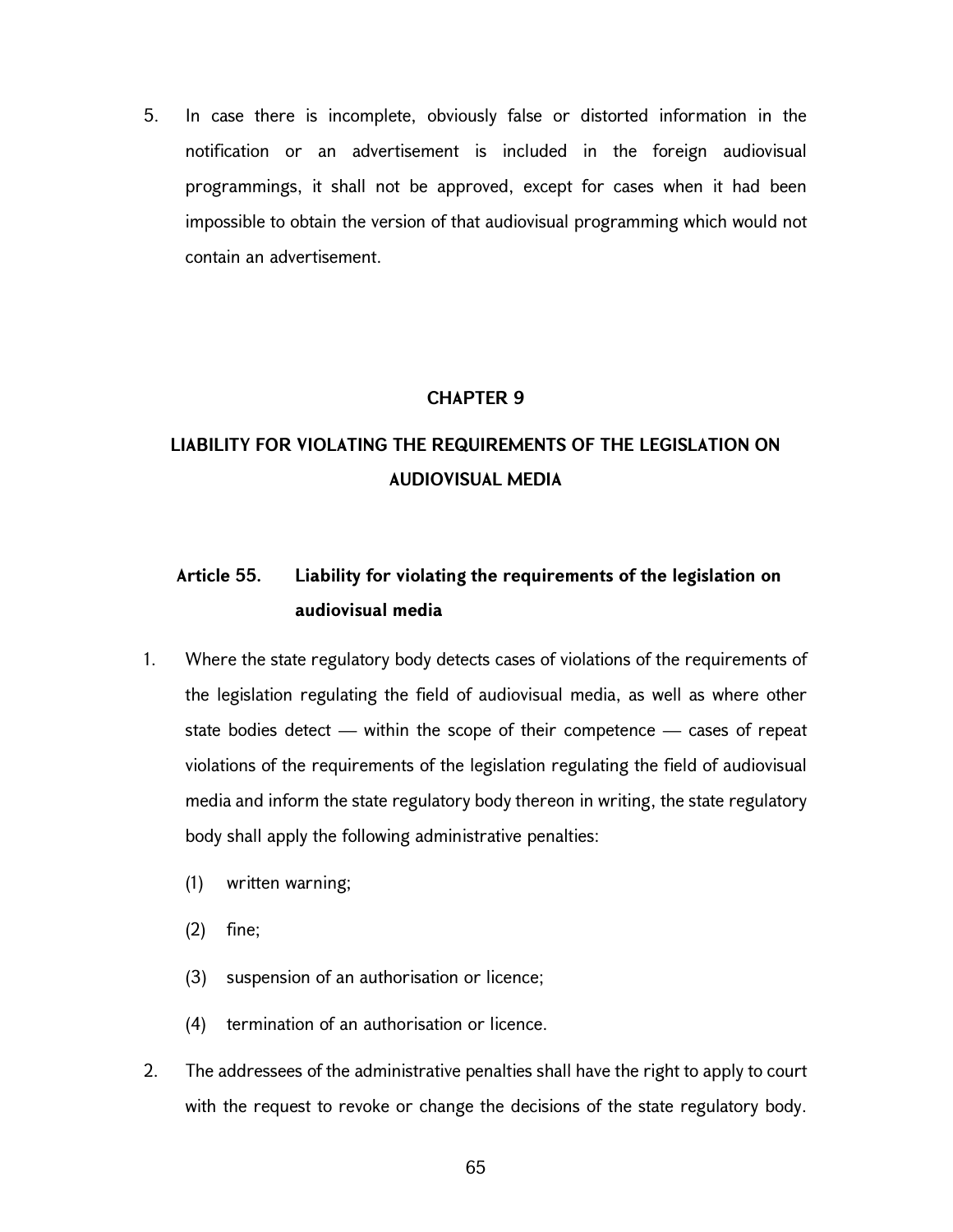Bringing an action before the court with the above-mentioned request shall not suspend implementation of a decision on suspension of activities.

3. Administrative penalties prescribed by this Article shall not be applied to the Public Broadcaster.

#### Article 56. Written warning

1. In case there are violations detected as prescribed by part 1 of Article 55 of this Law, unless otherwise provided for by this Law, the state regulatory body shall no later than within two months from the day of detecting the offence and/or being informed about cases of repeat offences detected by other state bodies within the scope of their competence — warn in writing the person having committed the offence, by requesting to remedy the violation and prescribing a reasonable time limit for remedying the violation.

#### Article 57. Fine

- 1. A fine may be imposed against a person having committed offences prescribed by this Article, no later than within two months from the day of committal of the offence, whereas in case of a continuing or a continuous offence — no later than within two months from the day of detecting it.
- 2. Failure by a person having received a written warning as prescribed by Article 56 of this Law to fulfil the defined requirement within the time limit indicated by the warning or repetition of the same violation which has become a ground for the warning within one year upon imposition of measures of administrative penalty prescribed by Article 56 of this Law shall:

entail imposition of a fine in the amount of 0.03 per cent of the Revenue, but not less than one hundred-fold of the fixed minimum salary.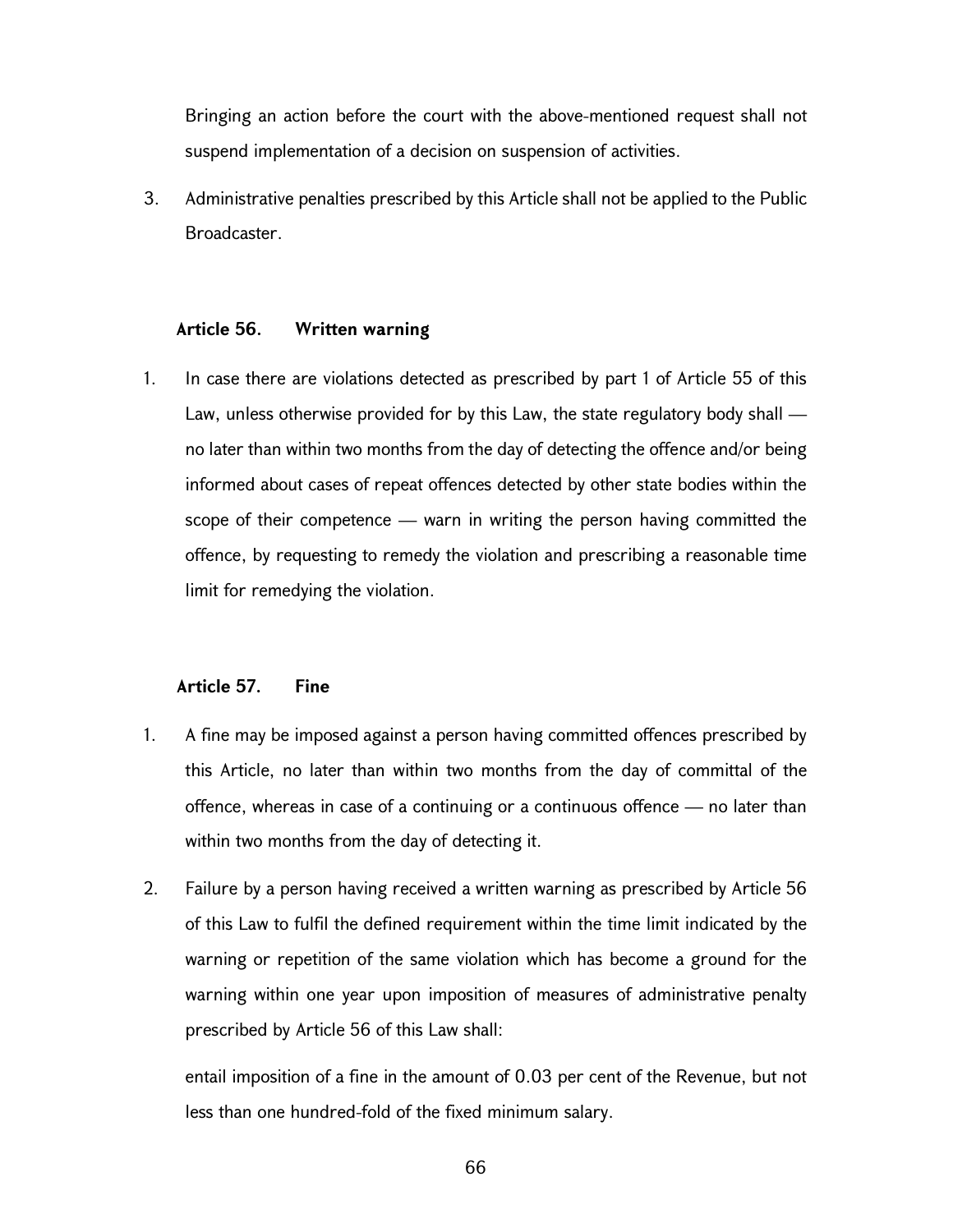3. Restriction by the Broadcasters and the operator of the right to receive other audiovisual information being disseminated on legal grounds within regions of coincidence of relevant zones of coverage shall:

entail imposition of a fine in the amount of 0.04 per cent of the Revenue, but not less than three hundred-fold of the fixed minimum salary.

- 4. Using the names of the Broadcasters only in foreign languages during the screen display, without continuous transliteration into Armenian shall: entail imposition of a fine in the amount of 0.02 per cent of the Revenue, but not
- 5. Broadcasting of programmes in Armenian by a Broadcaster for less than 55 per cent of the total airtime, except for the cases provided for by law, shall:

less than one hundred-fold of the fixed minimum salary.

entail imposition of a fine in the amount of 0.05 per cent of the Revenue, but not less than three hundred-fold of the fixed minimum salary.

- 6. Carrying out re-broadcasting by a network operator without contract, shall: entail imposition of a fine in the amount of 0.04 per cent of the Revenue, but not less than fifty-fold of the fixed minimum salary.
- 7. Transmission within the period prescribed by law for carrying out election campaign (with regard to the issue put to referendum) of elections (referendum) — of programmes on television without the compulsory continuous subtitle "Election (with regard to the issue put to referendum) campaign" on the screen, and in case of audio programmes — the failure to remind about it no less than twice during each programme shall:

entail imposition of a fine in the amount of 0.05 per cent of the Revenue, but not less than five hundred-fold of the fixed minimum salary.

8. Broadcasting of an advertisement of strong alcoholic beverages (with 20 and more volume per cent of alcohol) in the period between 06:00 and 22:30, broadcasting of an advertisement of tobacco and tobacco production, as well as direct or indirect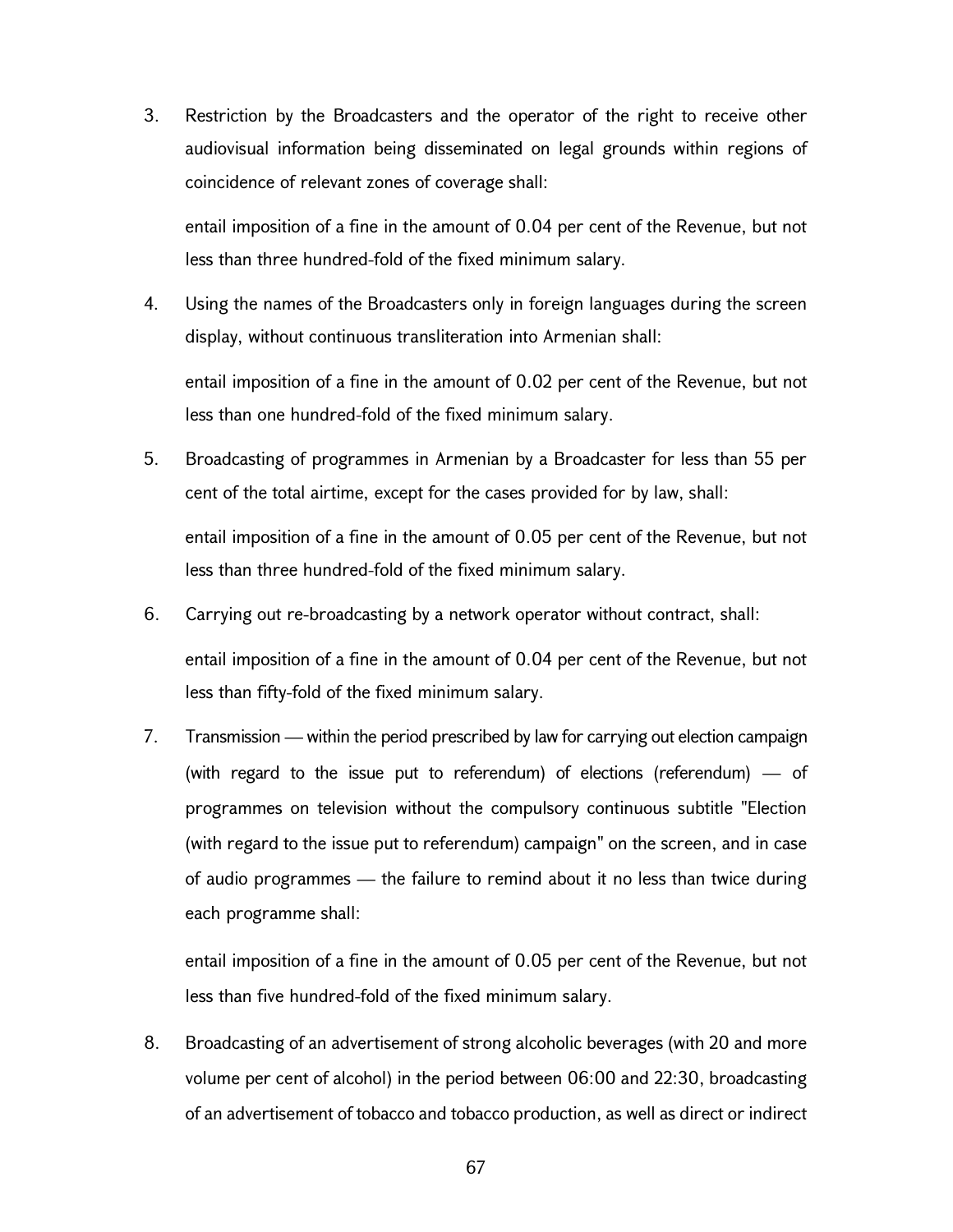use or display of tobacco or types of tobacco products in audiovisual programmes for children and youth by the Broadcasters shall:

entail imposition of a fine in the amount of 0.02 per cent of the Revenue, but not less than two hundred-fold of the fixed minimum salary.

9. Commercial break during news programmes shall:

entail imposition of a fine in the amount of 0.03 per cent of the Revenue, but not less than three hundred-fold of the fixed minimum salary.

- 10. Failure by the Broadcaster to represent its baseline data every day on air shall: entail imposition of a fine in the amount of one hundred-fold of the defined minimum salary.
- 11. Failure by the Broadcaster to broadcast its logo constantly during broadcasting of its programmes, (except for cases of broadcasting an advertisement) shall: entail imposition of a fine in the amount of 0.02 per cent of the Revenue, but not less than three hundred-fold of the fixed minimum salary.
- 12. Audiovisual programmes of erotic nature and films containing horror and apparent violence, as well as violation of requirements for broadcasting of audiovisual programmes having potential negative impact on health, mental and physical development, education of minors shall:

entail imposition of a fine in the amount of 0.02 per cent of the Revenue, but not less than four hundred-fold of the fixed minimum salary.

13. Failure to notify the state regulatory body about satellite broadcasting shall:

entail imposition of a fine in the amount of 0.02 per cent of the Revenue, but not less than four hundred-fold of the fixed minimum salary.

14. Violation of requirements of Article 6 of this Law shall:

entail imposition of a fine in the amount of 0.03 per cent of the Revenue, but not less than two hundred-fold of the fixed minimum salary.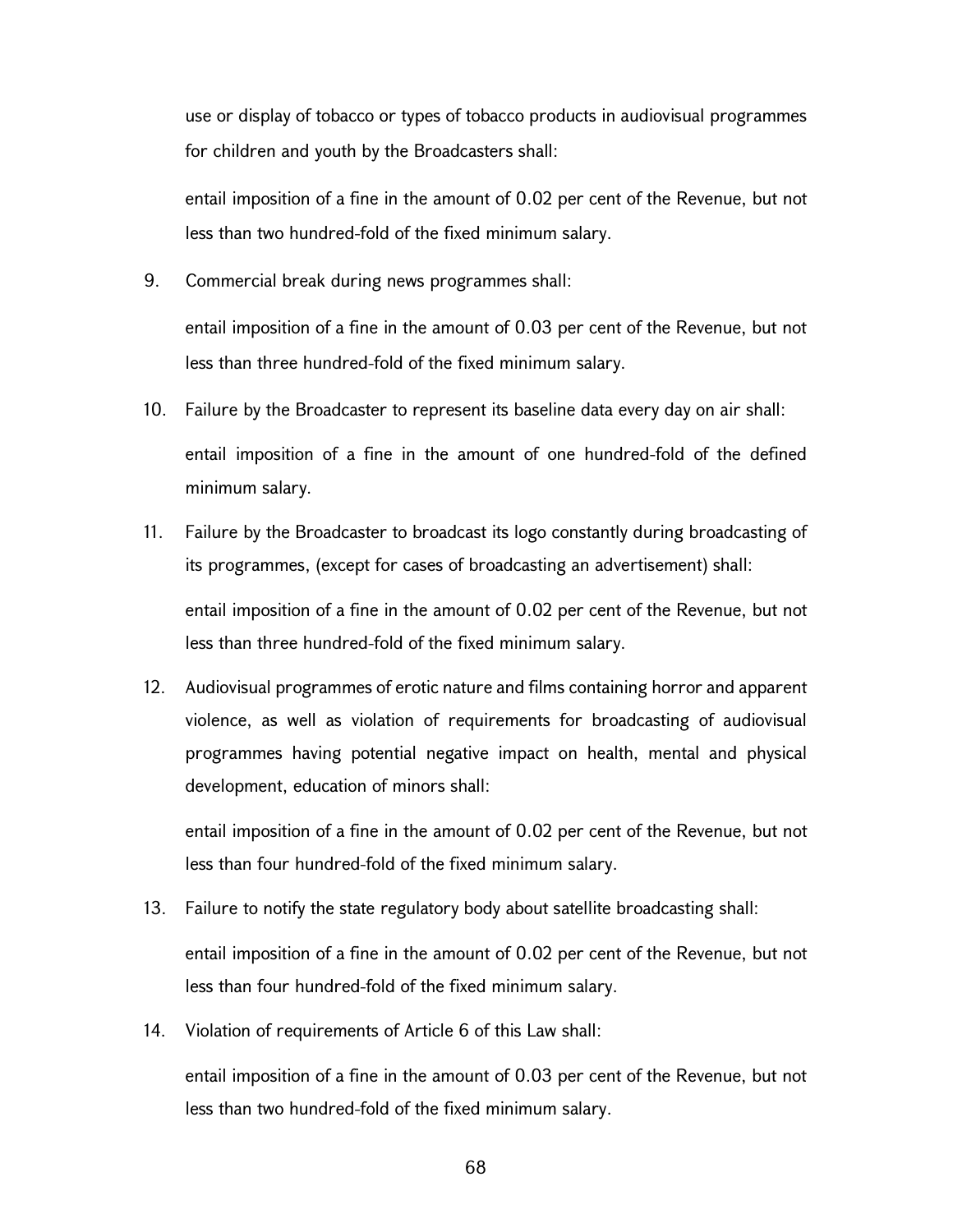15. Violation of the established procedure for maintaining the electronic recordregistration book of audiovisual programmes shall:

entail imposition of a fine in the amount of one hundred-fold of the defined minimum salary.

- 16. Violation of requirements of the Law "On advertising" by the Broadcaster shall: entail imposition of a fine in the amount of 0.03 per cent of the Revenue, but not less than five hundred-fold of the fixed minimum salary.
- 17. Failure by the Broadcaster to maintain the audio and video recordings of broadcasted programmes for the period prescribed by this Law shall: entail imposition of a fine in the amount of 0.02 per cent of the Revenue, but not less than three hundred-fold of the fixed minimum salary.
- 18. Violation of requirements of Article 7 of this Law shall:

entail imposition of a fine in the amount of 0.02 per cent of the Revenue, but not less than five hundred-fold of the fixed minimum salary.

19. Failure to ensure the requirements provided for by part 7 of Article 42 of this Law shall:

entail imposition of a fine in the amount of 0.01 per cent of the Revenue, but not less than one hundred-fold of the fixed minimum salary.

20. Violation of requirements of Article 8 of this Law shall:

entail imposition of a fine in the amount of 0.02 per cent of the Revenue, but not less than two hundred-fold of the fixed minimum salary.

21. Carrying out prohibited sponsorship shall:

entail imposition of a fine in the amount of 0.02 per cent of the Revenue, but not less than two hundred-fold of the fixed minimum salary.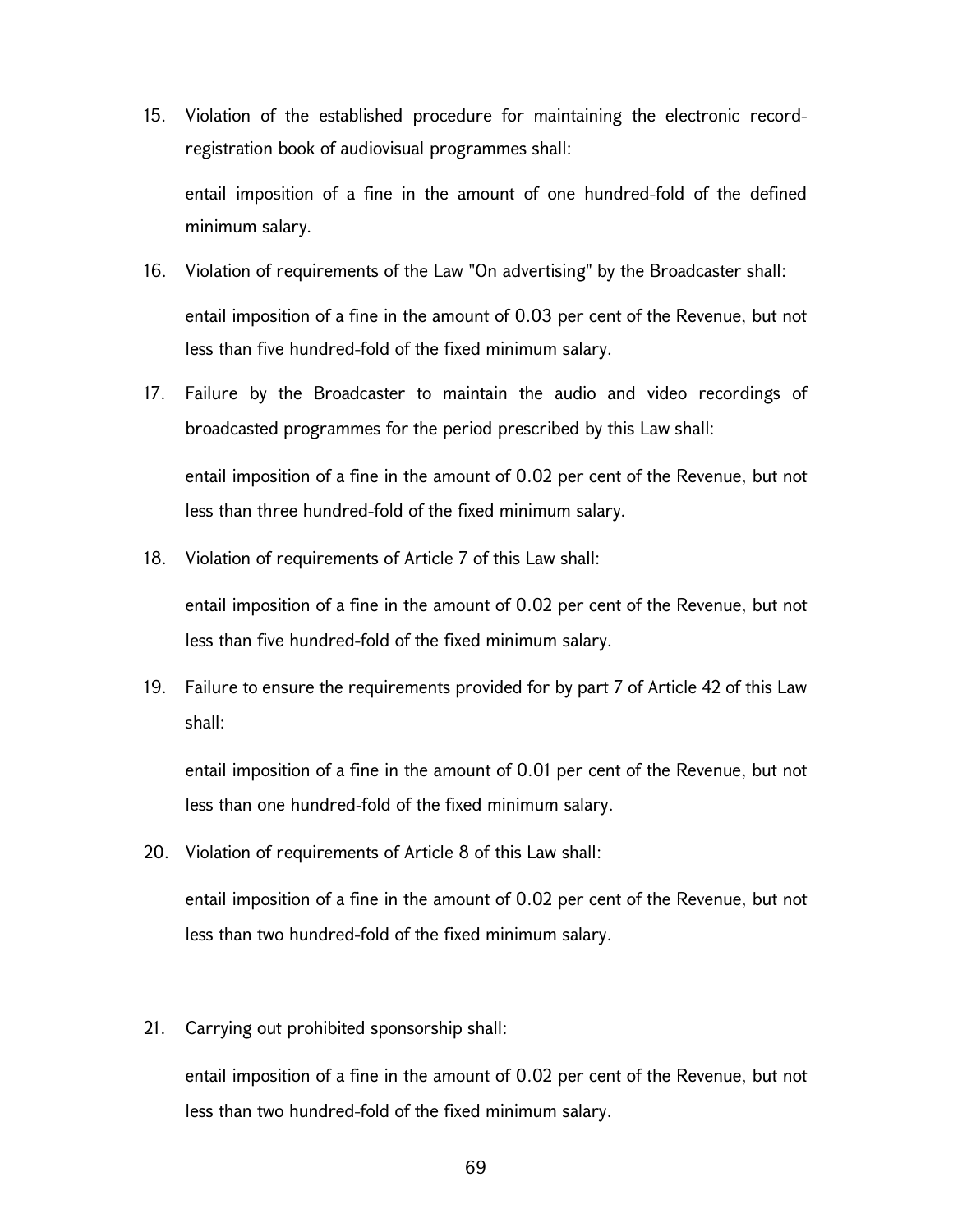- 22. Broadcasting by the Broadcasters of advertisement and entertainment programmes on days of mourning and remembrance designated by the State shall: entail imposition of a fine in the amount of 0.03 per cent of the Revenue, but not less than four hundred-fold of the fixed minimum salary.
- 23. Failure by the Broadcaster, having obtained a licence, to meet the requirement of ensuring at least 20 per cent of the weekly airtime with audiovisual programmes of children's, educational, cultural and sports thematic scope shall:

entail imposition of a fine in the amount of 0.02 per cent of the Revenue, but not less than one hundred-fold of the fixed minimum salary.

24. Failure to meet the requirement of accompanying the audiovisual programme containing scenes of smoking with the wording "Smoking harms your health" in a visible size and with a duration of five seconds at the beginning of the programme, which shall:

entail imposition of a fine in the amount of 0.02 per cent of the Revenue, but not less than one hundred-fold of the fixed minimum salary.

25. Carrying out activities without the notification prescribed by Article 54 of this Law shall:

entail imposition of a fine in the amount of five hundred-fold of the fixed minimum salary.

- 26. Distribution of an audiovisual programming or part of it by the Broadcaster, and in case of non-linear information by the operator, without the consent of the rightholder thereof (not being subject of the copyright or related rights) shall: entail imposition of a fine in the amount of one hundred-fold of the fixed minimum salary.
- 27. Failure to submit documents or other information defined by the decision of the state regulatory body or by the notice of the Chairperson thereof or the legislation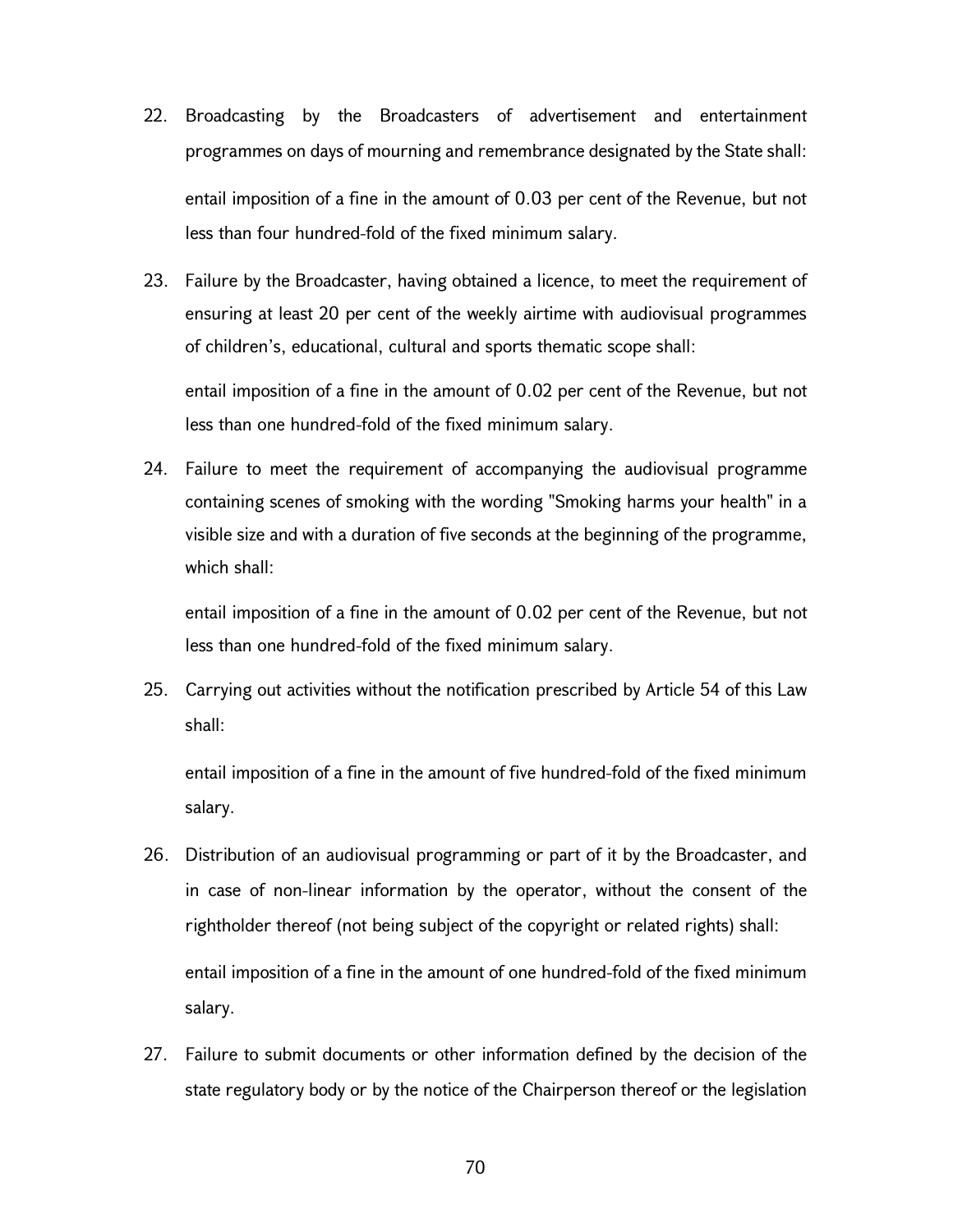within the time period defined or submitting inaccurate or incomplete information shall:

 entail imposition of a fine in the amount of five hundred-fold of the fixed minimum salary.

28. Failure to provide the state regulatory body with information about the details on generation of the revenue and the amount of the revenue of the previous year shall:

entail imposition of a fine in the amount of one hundred-fold of the fixed minimum salary.

- 29. Failure to act in compliance with the general profile of the main directions and measures of implementing the objectives of the Broadcaster shall: entail imposition of a fine in the amount of two hundred-fold of the fixed minimum salary.
- 30. Failure to apply measures of self-regulation ensuring the provisions of the code of ethics shall:

entail imposition of a fine in the amount of the three hundred-fold of the fixed minimum salary.

31. Repetition of the same violation during one year by a person subjected to administrative penalty on the grounds prescribed by parts 2-30 of this Article shall: entail imposition of a fine in the amount of three-fold of the penalty applied.

#### Article 58. Suspension and termination of authorisation or licence

- 1. The authorisation or licence of the Broadcaster shall be terminated, where:
	- (1) the Broadcaster has been subjected to administrative penalty  $-$  on the ground prescribed by part 31 of Article 57 of this Law — thrice within a year (except for point 2 of part 1 of this Article), following which that person has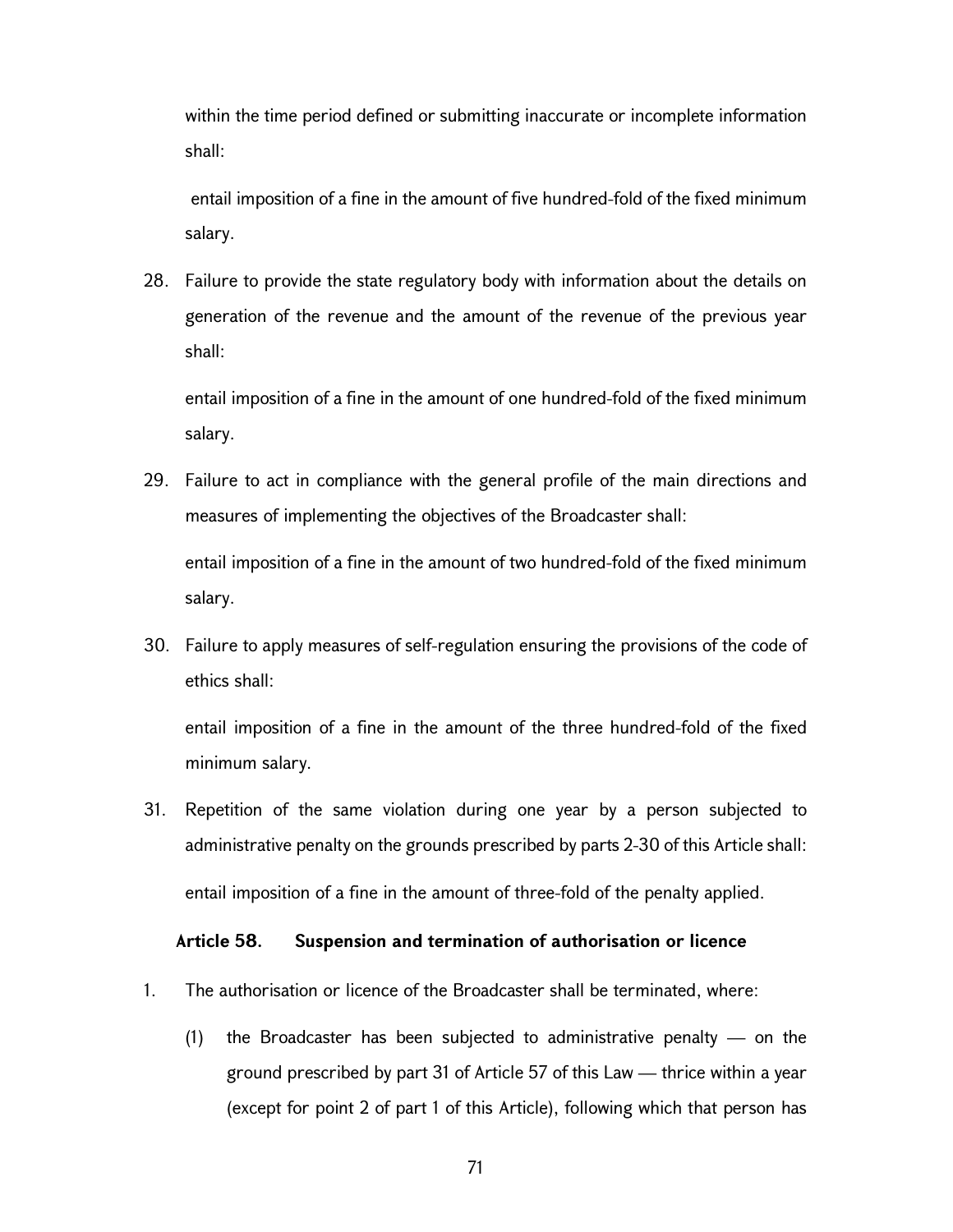committed an act deemed to be a ground for imposing any administrative penalty prescribed by part 1 of Article 55 of this Law during the same year;

- (2) the Broadcaster has been subjected to administrative penalty on the ground prescribed by part 31 of Article 57 of this Law, pursuant to part 7 of Article 57 of this Law, once within a year, following which the given Broadcaster has committed an act deemed to be a ground for imposing any administrative penalty prescribed by part 1 of Article 55 of this Law during the same year;
- (3) technical means of the Broadcaster fail to comply with the accepted standards, as a result whereof there is a threat to human health, obstacles to the operation of other Broadcasters are created, technical quality of audiovisual programmes is not ensured;
- (4) the Broadcaster having received a licence has failed, without any justified reason, to ensure broadcasting of audiovisual programmes for 24 hours at a stretch;
- (5) the Broadcaster having received a licence has failed to broadcast audiovisual programmes within six months upon receipt of the licence;
- (6) there is an application of the Broadcaster thereon;
- (7) the requirements of part 1 of Article 9 of the Law have been violated;
- (8) no airtime has been allocated during martial law or a state of emergency to the Prime Minister or to the Deputy Prime Minister who is officially the Commandant in the emergency area for making official statements.
- 2. After suspension of the authorisation or licence, in case of eliminating the violation referred to in part 1 of this Article within the time limits mentioned by the state regulatory body, the state regulatory body shall abolish the suspension.

The time period of suspension may not exceed 30 days.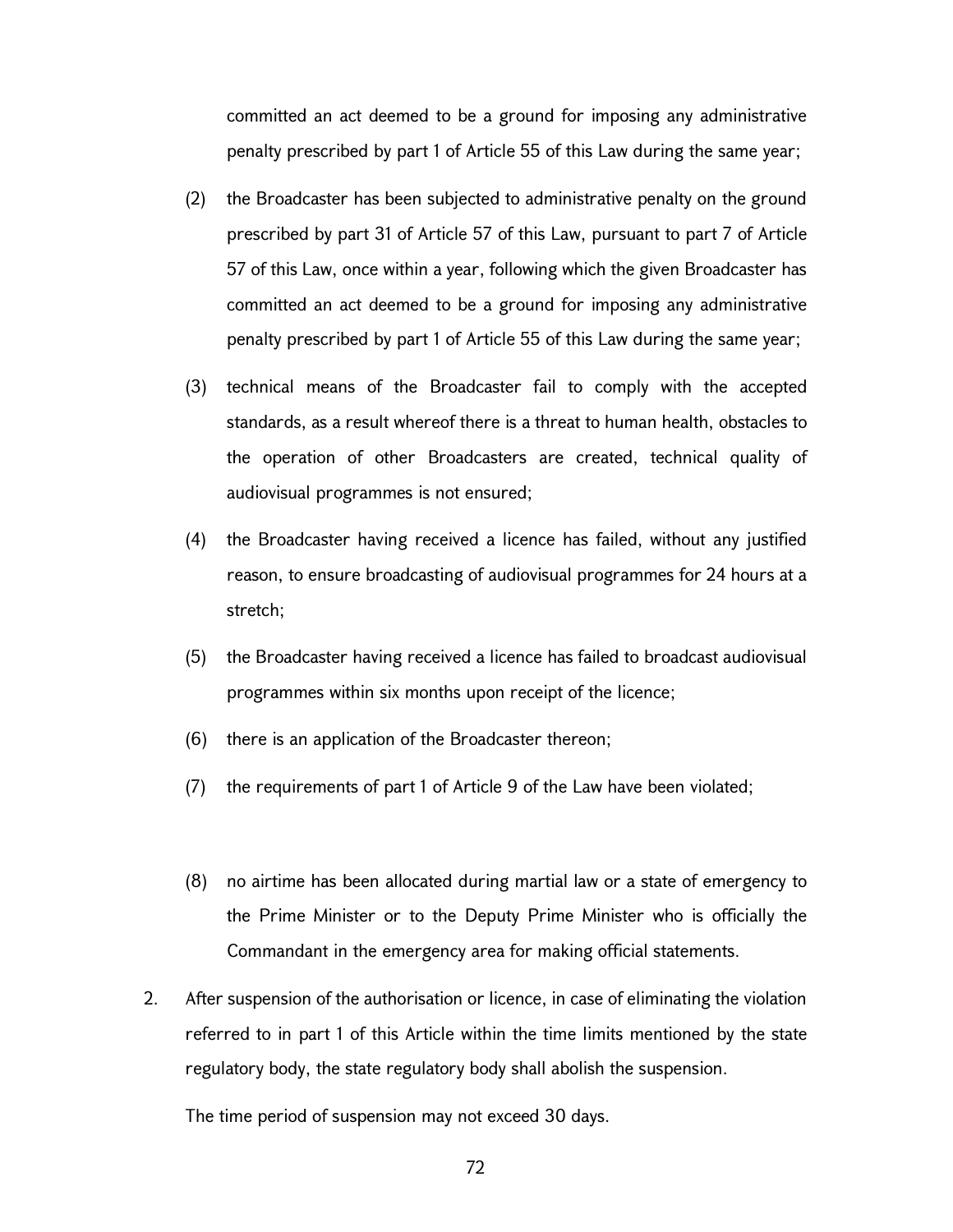- 3. The authorisation or licence shall be terminated, where:
	- (1) the legal person has been liquidated;
	- (2) there was a transfer of a licence to other natural or legal persons;
	- (3) essential false or distorted information is discovered in the documents submitted for licensing or authorisation;
	- (4) the violation prescribed by part 2 of this Article has not been eliminated;
	- (5) an application has been filed to that regard.
- 4. A person shall be exempt from liability for violations of technical rules committed during broadcasting of audiovisual programmes, failures or not ensuring broadcasting of programmes, where it is substantiated that those violations have been committed:
	- (1) due to a change in technical rules or standards by authorised state bodies;
	- (2) for the purpose of technical re-equipment, about which the person has informed the state regulatory body by a written justification, at least 30 days prior to its implementation, and has obtained authorisation;
	- (3) due to force majeure.
- 5. The Broadcasters shall, in cases prescribed by part 4 of this Article, within a reasonable time limit, recover the broadcasting of audiovisual programmes.
- 6. The provisions of this Article shall extend also to network operators, insofar as they are applicable.

# Article 59. Termination of the licence for activities of a private multiplex operator

1. The licence for activities of a private multiplex operator shall be terminated in the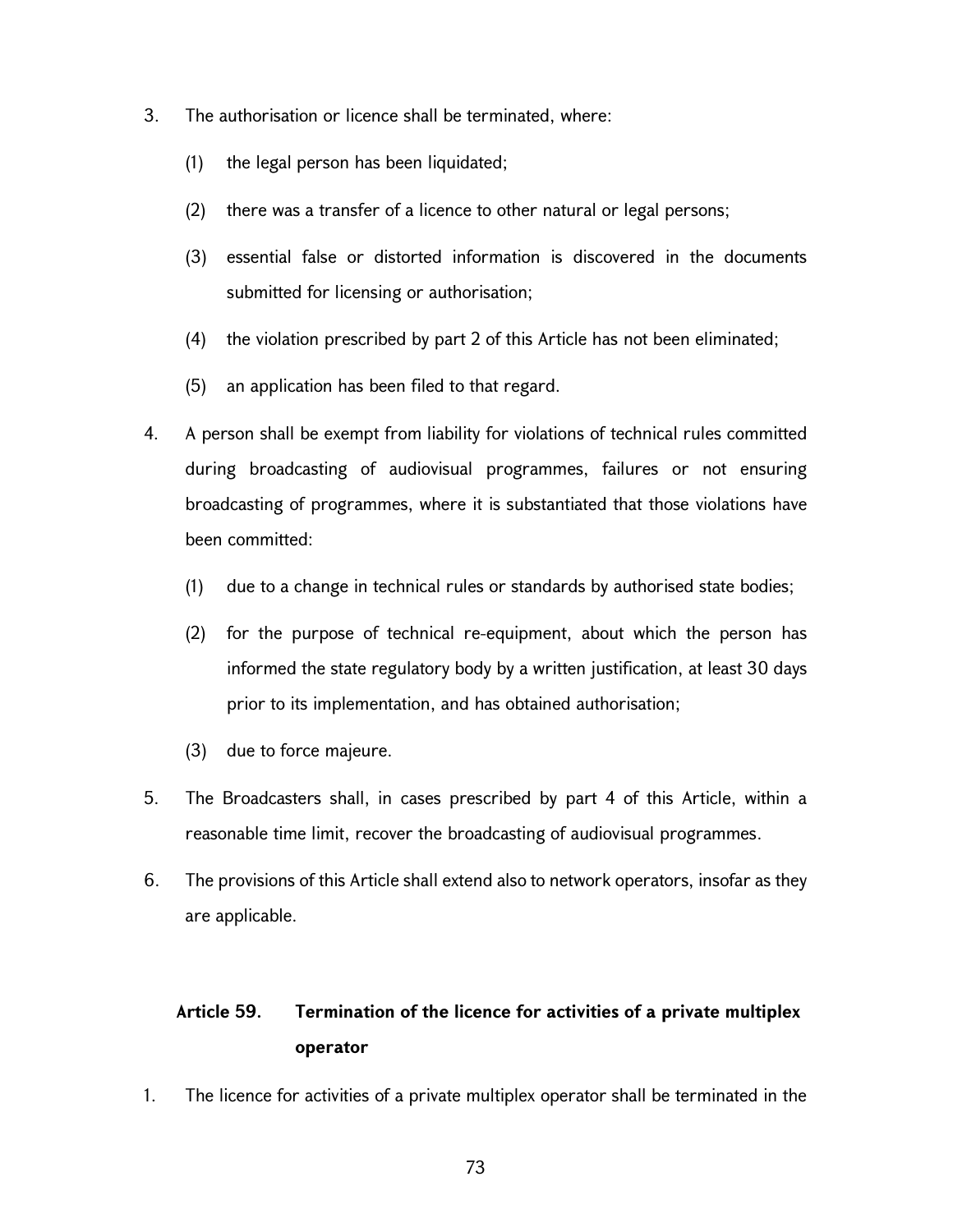cases provided for by the Law "On licensing", as well as where:

- (1) the multiplex operator has failed to obtain the digital broadcasting network required by law within the time limits defined by the state regulatory body;
- (2) failure of its activities due to technical reasons has lasted more than three months.

## CHAPTER 10

## FINAL PART AND TRANSITIONAL PROVISIONS

#### Article 60. Final part and transitional provisions

- 1. This Law shall enter into force on the day following its official promulgation.
- 2. Upon the entry into force of this Law, Law HO-97 of 9 October 2000 "On television and radio" shall be repealed.
- 3. Upon the entry into force of this Law, the Broadcasters and operators shall continue their activities according to their licence validity period.
- 4. Within the meaning of this Law, television and radio companies having received a new licence at the time this Law enters into force shall be considered to be authorised and licensed broadcasters.
- 5. Within the meaning of this Law, television and radio companies having submitted an application for authorisation at the time this Law enters into force shall be considered to be authorised.
- 6. Within a period of six months following the entry into force of this Law, cable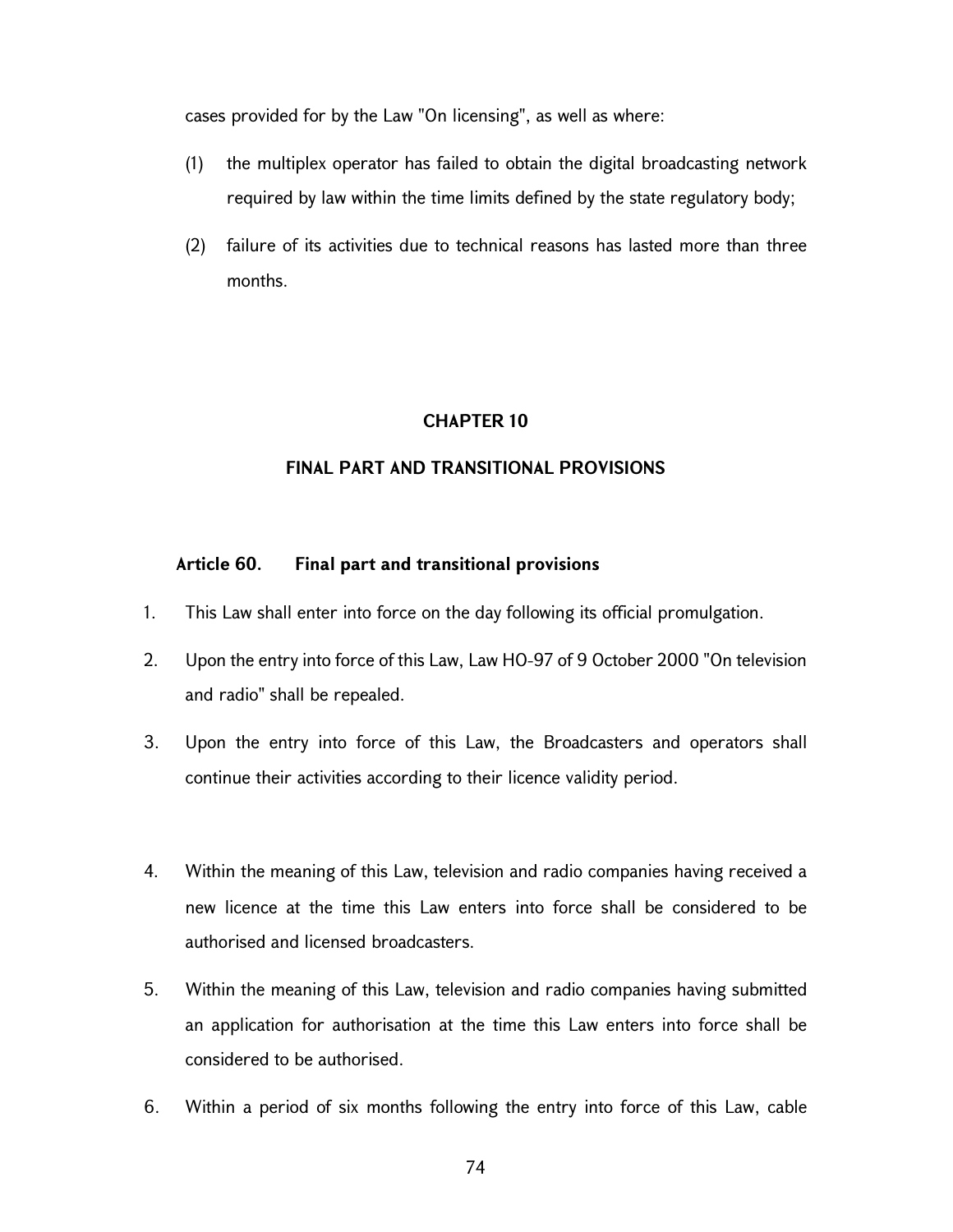television and radio companies broadcasting their own audiovisual programmes shall terminate broadcasting their own programmes.

- 7. Upon the entry into force of this Law, the cable television and radio companies shall be considered to be network operators and continue their activities according to their licence validity period.
- 8. Upon the entry into force of this Law, the network operators shall submit information to the state regulatory body on the audiovisual programming being rebroadcast within their network.
- 9. Upon the entry into force of this Law, the Chairperson, the members of the state regulatory body, the Chairperson and the members of the Council shall continue to hold office till the expiry of term of their powers.
- 10. The state regulatory body shall approve the criteria and concepts prescribed by part 7 of Article 44 of this Law within a one-month period following the entry into force of this Law.
- 11. For obtaining a decision permitting the activities with regard to the non-linear audiovisual information, the applications shall be submitted six months after the entry into force of this Law.
- 12. The procedure for formation of the Tender Commission shall be approved by the state regulatory body within a six-month period following the entry into force of this Law.
- 13. Broadcasters having applied for a licence at the time this Law enters into force shall receive a licence by the procedure and according to conditions prescribed by this Law.
- 14. For broadcasters of audio programmings regulations regarding slots provided for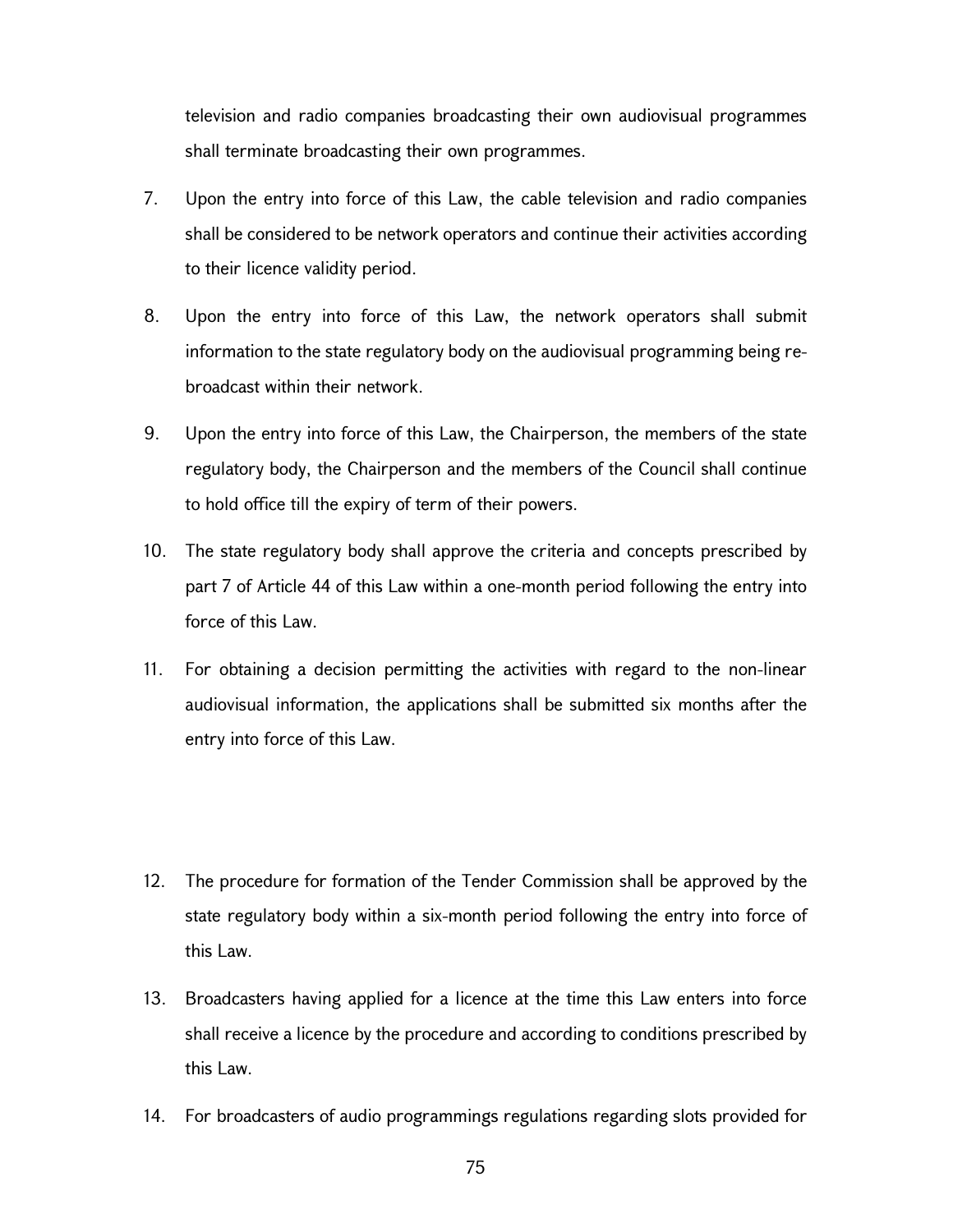by this Law shall extend to analogue frequencies.

- 15. Within six months after the entry into force of this Law, the fines provided for by this Law shall be applied in the amount of 50 per cent.
- 16. Within six months after the entry into force of this Law, a written warning shall be applied for committing acts prohibited by Articles 6 and 7 of this Law.
- 17. After the entry into force of this Law, the composition of the Tender Commission formed by the Commission on Television and Radio shall be dissolved.
- 18. When moving to digital broadcasting, the audio programming broadcasters, having received a licence, shall be obliged to bring their technical means in conformity with the means envisaged for broadcasting via digital broadcasting network.
- 19. Part 3 of Article 49 of this Law shall not extend to contractual relations available at the moment this Law enters into force, until the expiration of the validity period of the contracts.
- 20. After the entry into force of this Law, the provision of part 2 of Article 6 of this Law shall be effective after one year in case of presentation of cinematographic works.
- 21. Part 2 of Article 44 of this Law shall enter into force from 1 January 2021.
- 22. Upon the expiration of the licences to be announced in 2020, tenders for licensing the usage of all the slots shall also be announced together with the tenders for licensing the usage of the slot.
- 23. At the time of entry into force of this Law, in case the tender for licensing the usage of public multiplex slot has been announced, but the voting for the applications has not taken place, it shall be cancelled and a tender shall be announced in the manner prescribed by this Law. State duty paid for participation